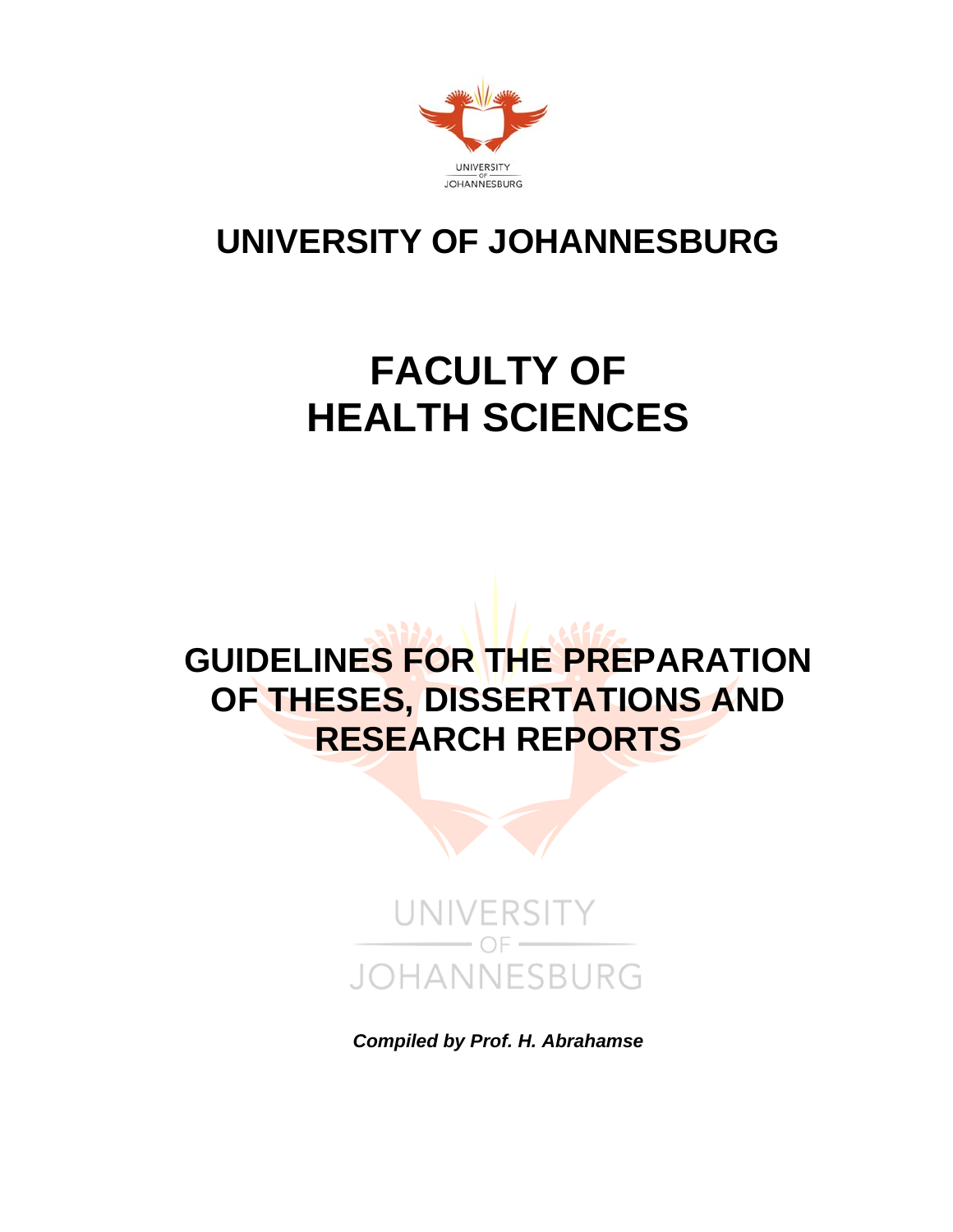# **1. INTRODUCTION**

This guide is intended for postgraduates who are preparing research reports, dissertations or theses. The intention is to provide a concise guide covering all aspects of the required document. It does not, however, aim to provide comprehensive information on detailed stylistic features. There are, in addition, usages which are specific to each of the manifold subject areas falling under the control of the Faculty of Health Sciences. Candidates should therefore, consult their supervisors about the specific requirements for their topic and discipline.

It should be noted that the terms thesis, dissertation and research report have specific meanings: a 'thesis' is the document submitted for the degree of Doctor of Technology; a 'dissertation' that for the degree of Master of Technology by research only, and a 'research report' that for the degree of Master of Technology by coursework and research report. The word 'thesis' is used in this document for simplicity, but the information given applies to theses, dissertations and research reports.

The student should regard this document as a guideline for preparing research reports, dissertations or theses. Any preferences that the supervisors might require must be considered. Assessment of merit is based on the student demonstrating a clear and logical flow of presentation.

# **2. THE STRUCTURE AND FORM OF THESES, DISSERTATIONS AND RESEARCH REPORTS**

This chapter does not aim to provide comprehensive information on all matters relating to form and structure in research writing.

## **2.1 The Structure and Form of Theses**

The essential elements of the theses are presented below in the order in which they should normally appear.

- Title and Title Page
- Candidate's Declaration
- Abstract
- Dedication
- Acknowledgements
- Table of Contents
	- List of Figures
	- List of Tables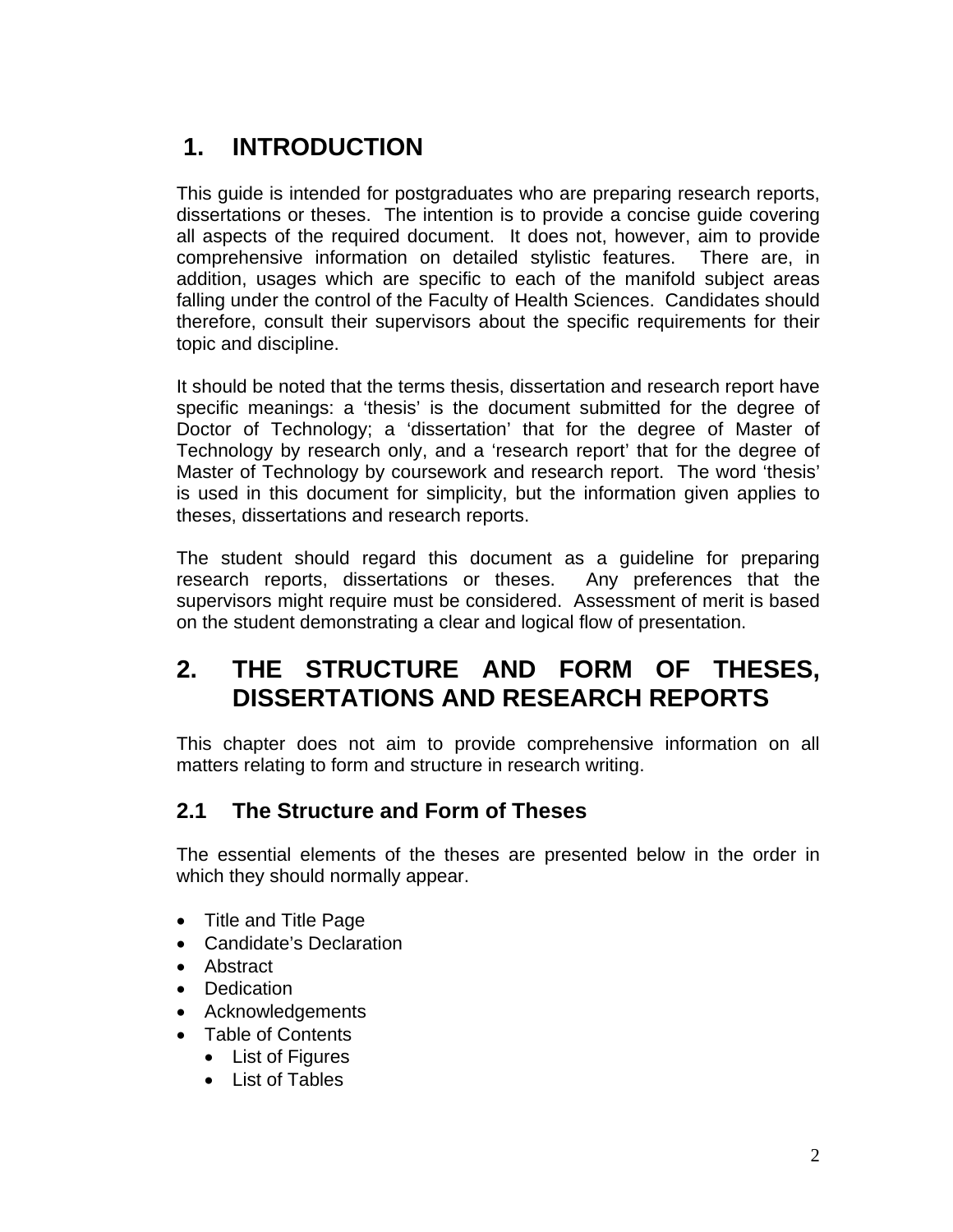- List of Symbols
- Nomenclature
- Introductory Chapter
- Central Chapters
- Concluding Chapter
- References and / or Bibliography (Optional)
- Bibliography
- Appendices

## **2.1.1 Title and Title Page**

The following information is given on the title page.

#### **Title**

The title should indicate the contents and scope of the thesis in as few words as possible. While the title should be as brief as possible it should be accurate, descriptive and comprehensive, clearly indicating the subject of the investigation. It is most important that titles of theses are fully relevant to the contents of the work in order to avoid misunderstandings at the time of examination. The title is best typed in capitals, with a space between each letter and three spaces between words, beginning on the chapter line.

#### **Author's Name**

The full forenames followed by surname are usually given under the title. They should be typed with the first letter of each name in capital letters and the remainder in lower case.

#### **Thesis Statement**

The following are examples of the appropriate wording.

#### **Degree of Doctor of Technology / PhD:**

'A thesis submitted to the Faculty of Health Sciences, University of Johannesburg, in fulfilment of the requirements for the degree of Doctor of Technology'.

#### **Degree of Master of Technology / MSc by research only:**

'A dissertation submitted to the Faculty of Health Sciences, University of Johannesburg, Johannesburg, in fulfilment of the requirements for the degree of Master of Technology.'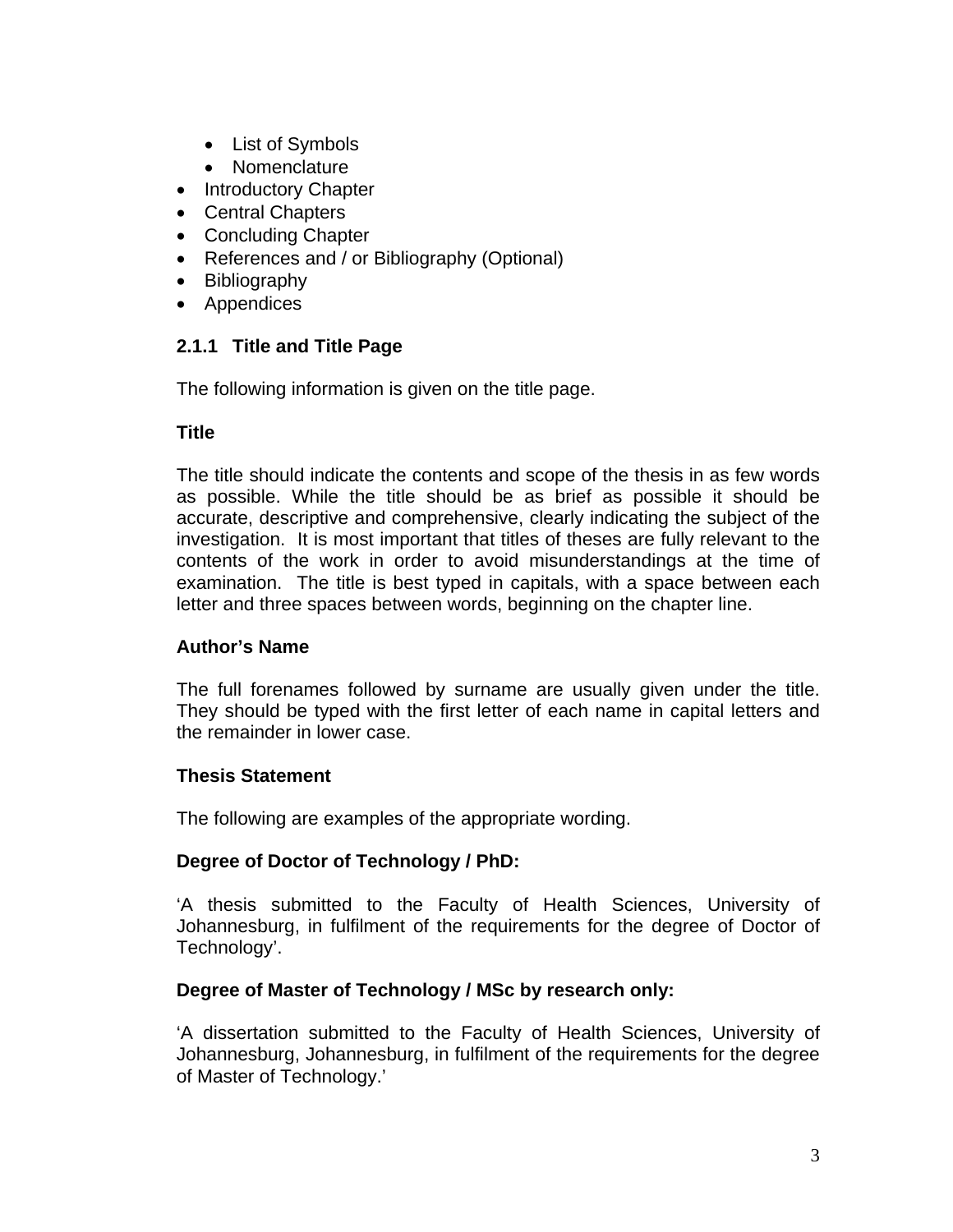#### **Degree of Master of Technology / MCur / MSc by coursework and research:**

'A research report submitted to the Faculty of Health Sciences, University of Johannesburg, in partial fulfilment of the requirements for the degree of Master of Technology.'

#### **Year when the thesis was completed**

This lowest line should be no more than 25mm from the foot of the page, and should include the place and date of completion of the thesis, e.g. Johannesburg, 1985.

(A specimen title page is shown in Appendix A).

#### **Names of Supervisor and/or Co-supervisor and /or Promoter**

The names of the Supervisor and/or Co-supervisor and /or Promoter must be typed on the bottom left hand corner of the title page.

#### **2.1.2 Candidate's Declaration**

An example of the conventional form of declaration is as follows:

#### **DECLARATION**

I declare that this thesis\* is my own, unaided work. It is being submitted for the Degree of Doctor of Technology\*\* at the University of Johannesburg, Johannesburg. It has not been submitted before for any degree or examination in any other Technikon or University.

(Signature of Candidate)

 $\frac{1}{2}$  day of  $\frac{1}{2}$ 

\_\_\_\_\_\_\_\_\_\_\_\_\_\_\_\_\_\_\_\_\_\_\_\_\_\_\_\_\_\_\_\_\_\_\_\_\_\_\_

\* Dissertation or Research Report as applicable.

\*\* or Master of Technology as applicable.

This declaration should appear on a separate page and each copy of the thesis should be individually signed by the candidate.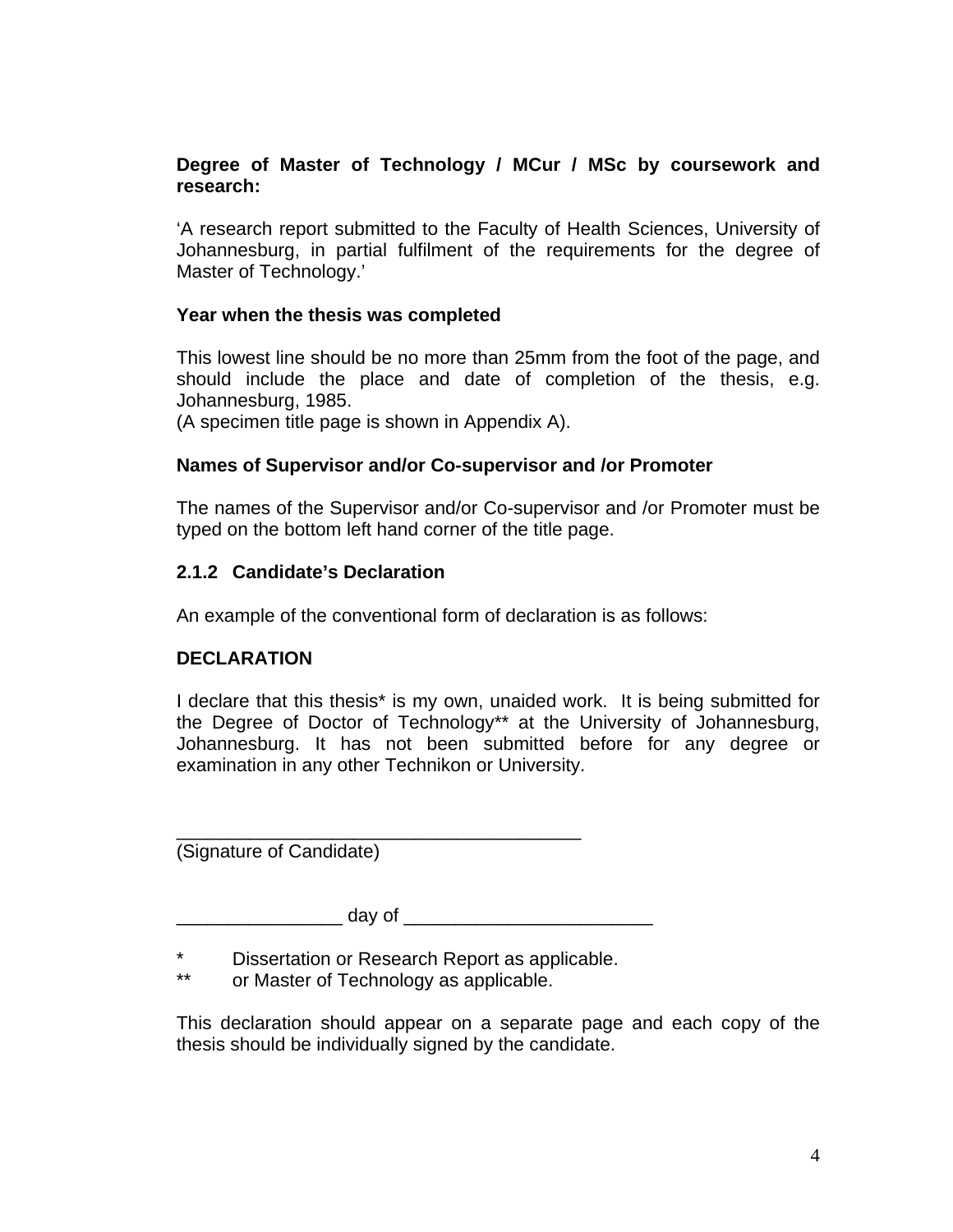## **2.1.3 Abstract**

The abstract is a brief informative summary of not more than 150 words for a master's dissertation or research report and not more than 350 words for a doctoral thesis. It outlines the purpose of the thesis, the research methods and procedure employed, as well as the major results and conclusions. The abstract should always start with a topic sentence that is a central statement of the major theme of the thesis.

The abstract is extremely important. It should give as concisely as possible the significant facts, especially anything new, the main conclusions and any recommendations. The reader can then decide whether or not he/she is interested in reading further. An abstract should be written in normal and not telegraphic style.

## **2.1.4 Dedication**

This is a brief, optional statement paying tribute to the writer's spouse, family, or other associated person. It is typed centrally on a separate page starting on the chapter line and does not require a heading, e.g.

> In memory of my mother Ruby Johnson 1896-1975

## **2.1.5 Acknowledgements**

All assistance received in carrying out the work in preparing a thesis should be acknowledged. It is, common practice to acknowledge supervisors, cosupervisors and promoters, financial assistance, permission to publish, as well as special facilities provided by a company, technikon, university or research institution.

## **2.1.6 Table of Contents**

The table of contents should be given on a separate sheet and follow the plan of the structure of the thesis and the headings in the thesis itself. The contents should only contain the first three levels of headings in the thesis. It must also include the relevant page numbers. (Examples of table of contents pages are shown in Appendix B).

## **2.1.7 List of Figures**

A list of figures follows the contents on a new page, and precedes the list of tables. (A specimen list of figures is shown in Appendix C).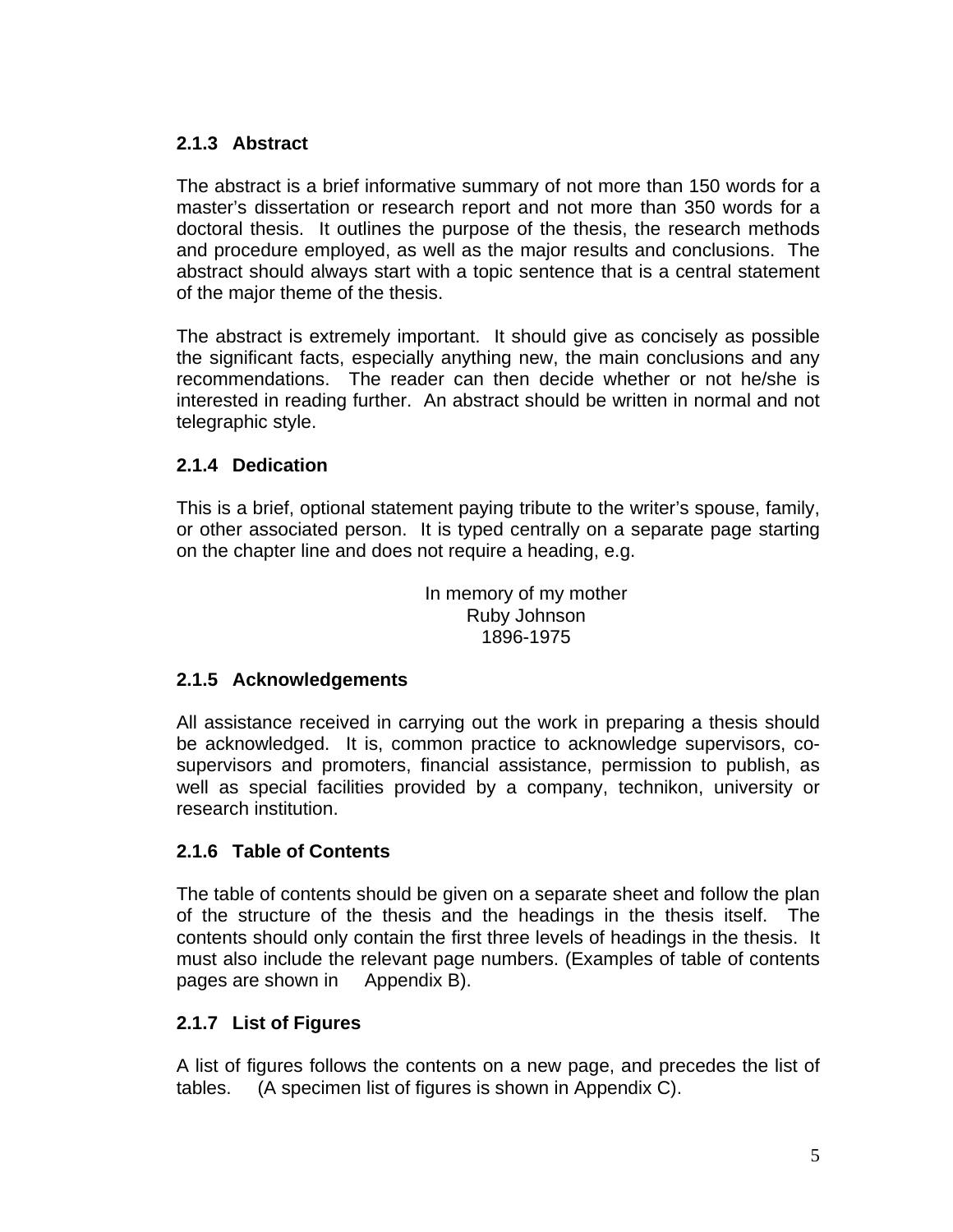## **2.1.8 List of Tables**

A list of tables follows the list of figures on a new page. (A specimen list of tables is shown in Appendix D).

## **2.1.9 List of Symbols**

Each thesis should provide a list detailing the symbols for physical quantities used. These symbols vary from discipline to discipline and candidates should consult their supervisors with regard to the correct symbols for their field of research.

## **2.1.10 Nomenclature**

If there are acronyms or unusual technical terms, these should be defined in alphabetical order in a nomenclature, as well as when they first appear in the text. Authors should avoid jargon and abbreviations, which are not in common use in the field or which, have not been defined.

## **2.2 Body of the Thesis**

In most theses, the chapters may readily be divided into three categories: the introductory chapter or chapters; the central chapters comprising the major report of the study, divided into logical chapter divisions; and the concluding chapter or chapters, which should contain the findings, conclusions and recommendations of the report.

## **2.2.1 Introductory Chapter and Literature Review**

The first chapter, or chapters, should contain the following items:

- A clear and complete **statement of the problem** investigated and the **purpose or aim of the study**;
- A justification of the problem, which, by a discussion of selected reasons, establishes the **importance of the problem**. Drawing from all the related literature the most pertinent issues that demonstrate the researched problem must be summarised;
- A resume of the history and present status of the problem by means of a **literature review** comprising a critical analysis of previous investigations of this and closely related problems. The contribution of each of these problems to the question as a whole should be made clear, together with the fact that the investigation may have arisen from the inadequacies or recommendations of earlier studies. In qualitative studies a more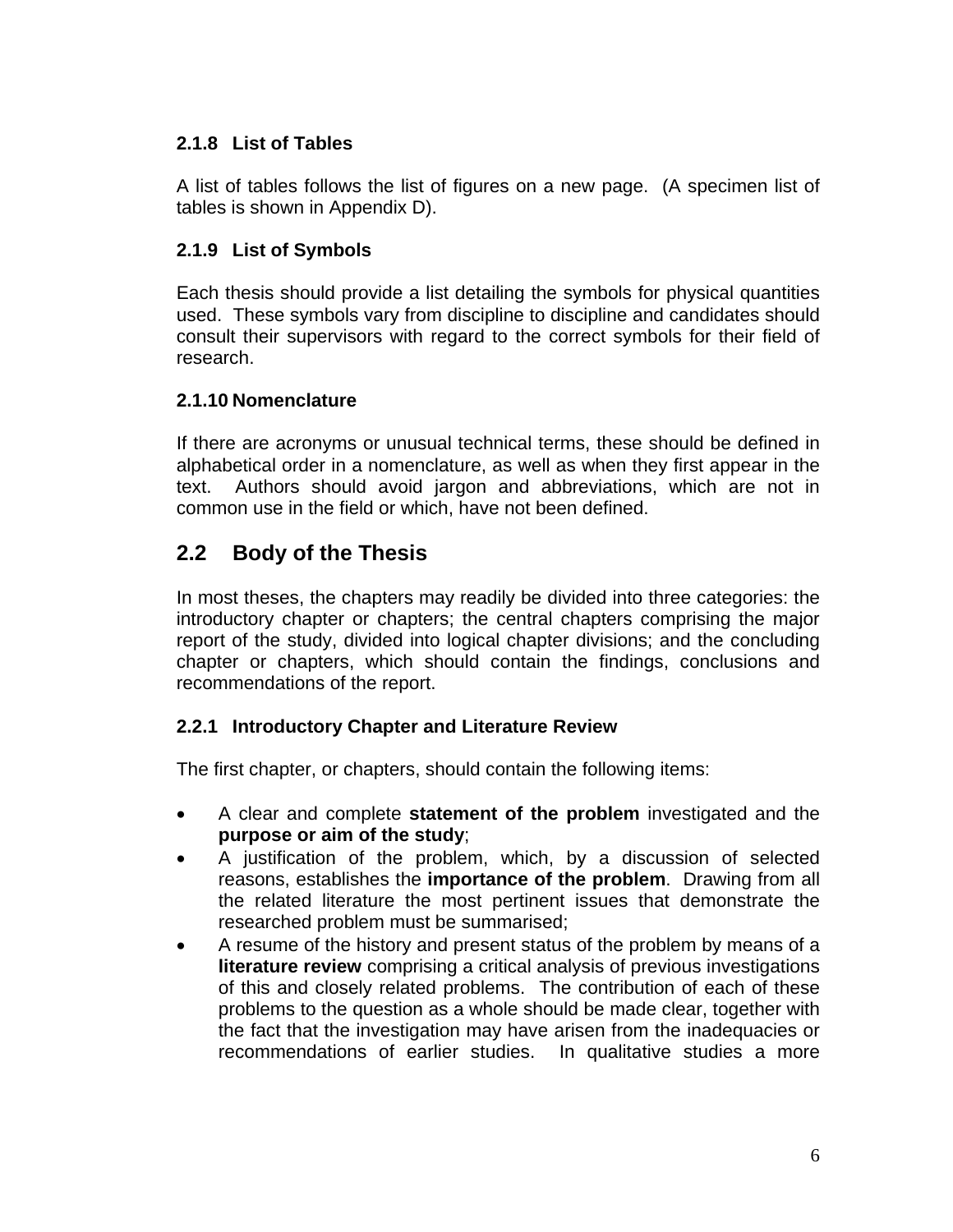extensive literature review may be required at a later stage as part of a separate central chapter;

• A **preview of the organisation** of the remainder of the thesis. This will make it easy for the reader to see at a glance the relationship between the various parts of the work. In qualitative studies it may be required to explain the context of the study.

## **2.2.2 Central Chapters**

It is impossible to give specific directions for organising the findings of all studies, because of the wide variety of topics investigated, techniques employed, and kinds of data accumulated. Suffice to say, that the chapters of this portion of the thesis **are the thesis** – they are the student's contribution to knowledge. All other portions of the manuscript are subordinate to what actually has been discovered and is being made known here. The student should, therefore, take great pains to present his/her material in a clear and orderly fashion, in terms that will be readily understood. The organisation and distribution of content should be such that each chapter represents an important division of the subject investigated and reported. Each chapter, other than the introductory and final chapters, should open with a paragraph or two containing:

- a statement of the portion of the problem to which the chapter is devoted
- a description of the materials and methods used in connection with this part of the investigation, and
- an enumeration of the points to be covered (if applicable).

## **2.2.3 Concluding Chapter**

The concluding chapter, or chapters, should be a discussion, restating the developments of previous chapters and showing clearly the more important findings and conclusions of the whole study. Refer to relevant literature that supports arguments and outcomes. The author may list unanswered questions that have occurred to him/her but which require research beyond the limits of the undertaking reported. Contradictory findings should not be avoided or left out of a thesis – they need to be refuted or even acknowledged. This chapter should reflect the actual intellectual contribution of the student to the area of research. In this respect this is the most crucial element of the thesis as it reflects the problems encountered in the course of the study, contribution to the field of study and recommendations to other researchers.

## **2.2.4 Appendices**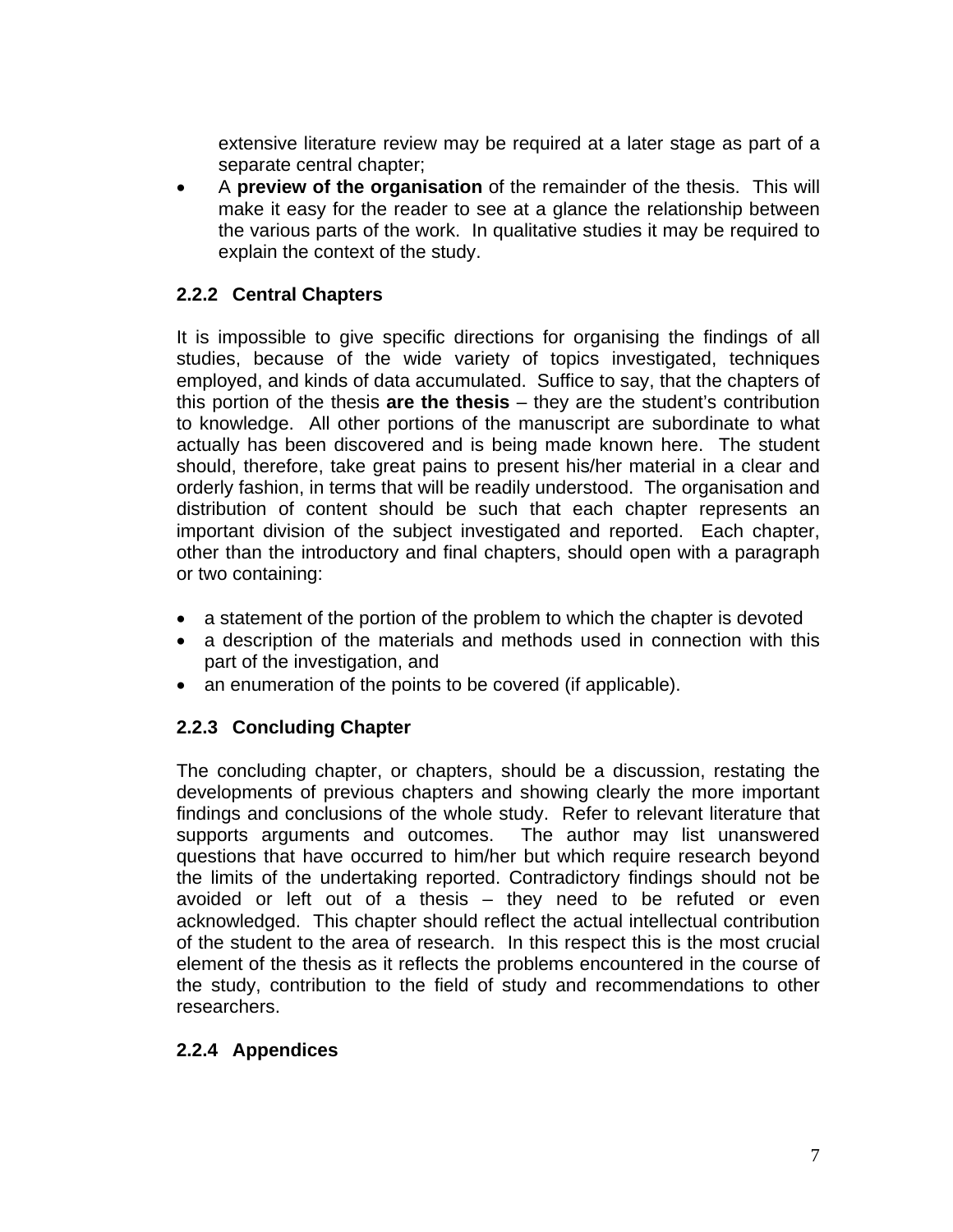Appendices are convenient places for recording complicated mathematical or other formulae, descriptions of experiments or apparatus, and any other specialised or lengthy material such as computer programme listings, copies of spectra or other instrumental outputs that would otherwise detract from the readability of the text. Readers should be able to study or refer to these later, and only if they wish to do so after they have read the main work. Appendices must be numbered or lettered consecutively in large print at the top right-hand corner of the page to facilitate their location in the text. Each appendix must start on a new page. The appendices should be placed immediately after the list of references.

## **2.3 References and/or Bibliography (Optional)**

References should be chosen and cited to:

- indicate the source of the writer's statements
- acknowledge another person's work
- provide a source of additional information.

The relevance of any reference should be carefully considered and the number of references kept to a necessary minimum. All references appear together at the end of the publication. The citations must be given in sufficient detail for easy retrieval of the information. It is crucial that the system chosen should be followed consistently.

## **2.3.1 Referencing systems**

There are a number of different referencing systems. The two most commonly used in scientific literature are the Harvard system and the Numerical system. Candidates should consult their supervisors on this matter. You should note that styles for citations vary tremendously from discipline to discipline, and that not all the points mentioned (e.g. title of paper, or inclusive pagination) may be necessary.

#### **Harvard systems**

The references are referred to in the text by the author's surname followed by the year of publication (in brackets) and are listed in alphabetical order by year of publication in the list of references. If the same author is cited more than once for a given year the letters a, b, c are used to distinguish the articles. If their citation is only to a particular page then this is shown by the use of a colon followed by page numbers (after the date). If there are more than three authors, only the first (senior) author's name is given in the text followed by '*et al.*'.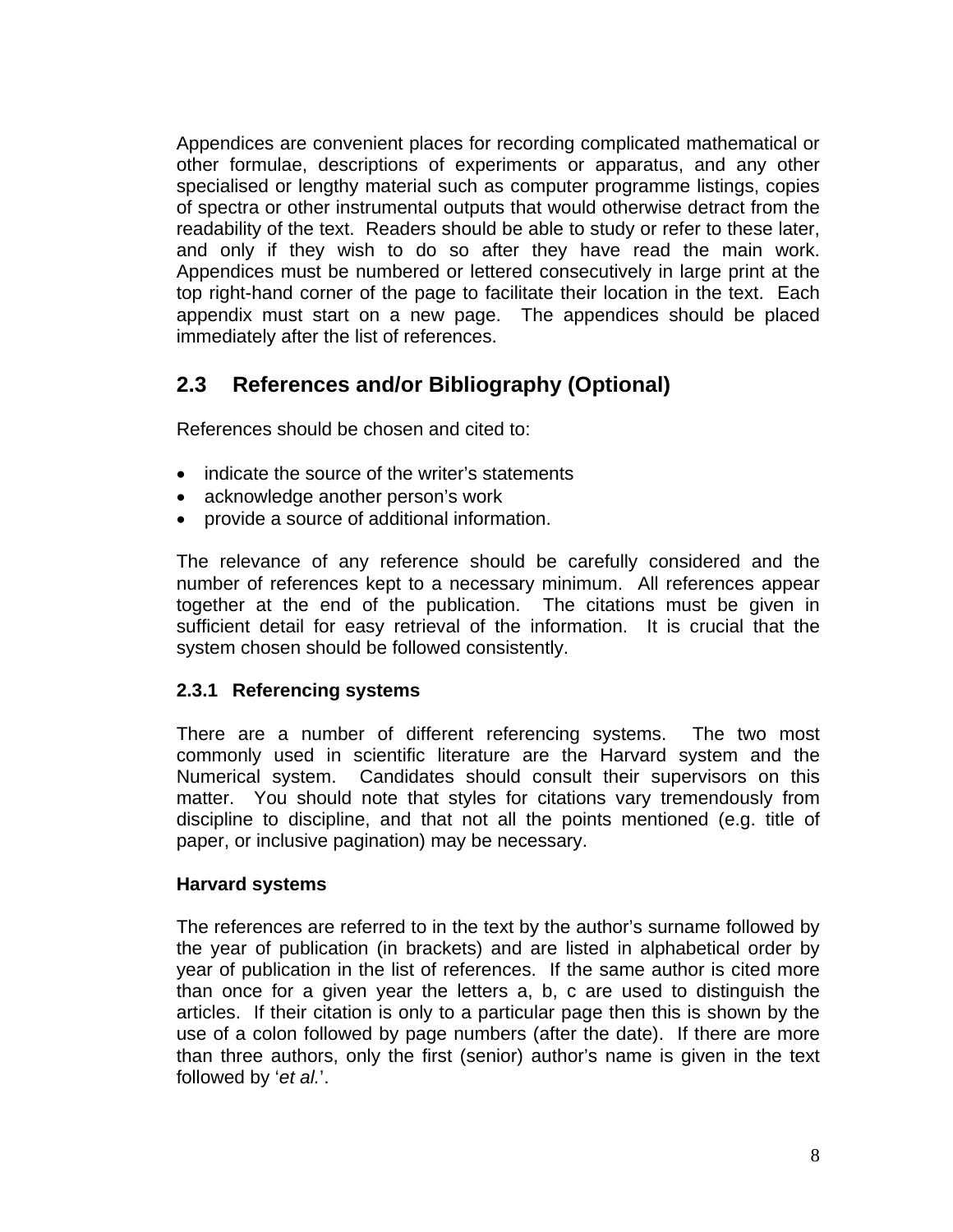#### **Specimen text**

A succinct account of the basics of interactive television programming has recently been given (Bolton *et al*., 1981). Nyhan and Johansen (1980:399) have summarised the economic implications. Robertson (1979) has reviewed some of the technical aspects. Veith (1981a, 1981b) has provided the best all round accounts of teletext and videotext.

#### **REFERENCES**

Bolton, W.T., Clark, A., Smith, G.H., and Harper, P. (1981) A lesson in interactive television programming, *Journal of Library Automation*, vol.14, no.2, pp. 396-400.

Nyhan, M.J. and Johansen, R. (1980) Videotext and teletext in the United States, *Telecommunication Journal*, **46**(6): 396-400.

Robertson, A. (1979) Teletext and viewdata, In: Johansen, P. ed. *Television to Home Computer*, Poole: Blandford Press, pp. 119-145.

Veith, R.H. (1981a) *Teletext*, Urbana: University of Illinois, 1981.

Veith, R.H. (1981b) *Videotext*, Urbana: University of Illinois, 1981.

The style used in the abovementioned citations is based on ISO 690, International Organisation for Standardization (1987).

#### **Numerical system**

The references are numbered in ascending order in the text, and are listed in this order in the list of references. In the text itself, the numerals are typed slightly above the list of the text.

#### **Specimen text**

Bolton<sup>1</sup> and co-workers have given a succinct account of the basis of interactive television programming. Nyhan and Johansen $^2$  have submitted the economic implications. Robertson<sup>3</sup> has reviewed some of the technical aspects. Veith<sup>5</sup> has provided the best all round accounts of teletext and videotext.

## **REFERENCES**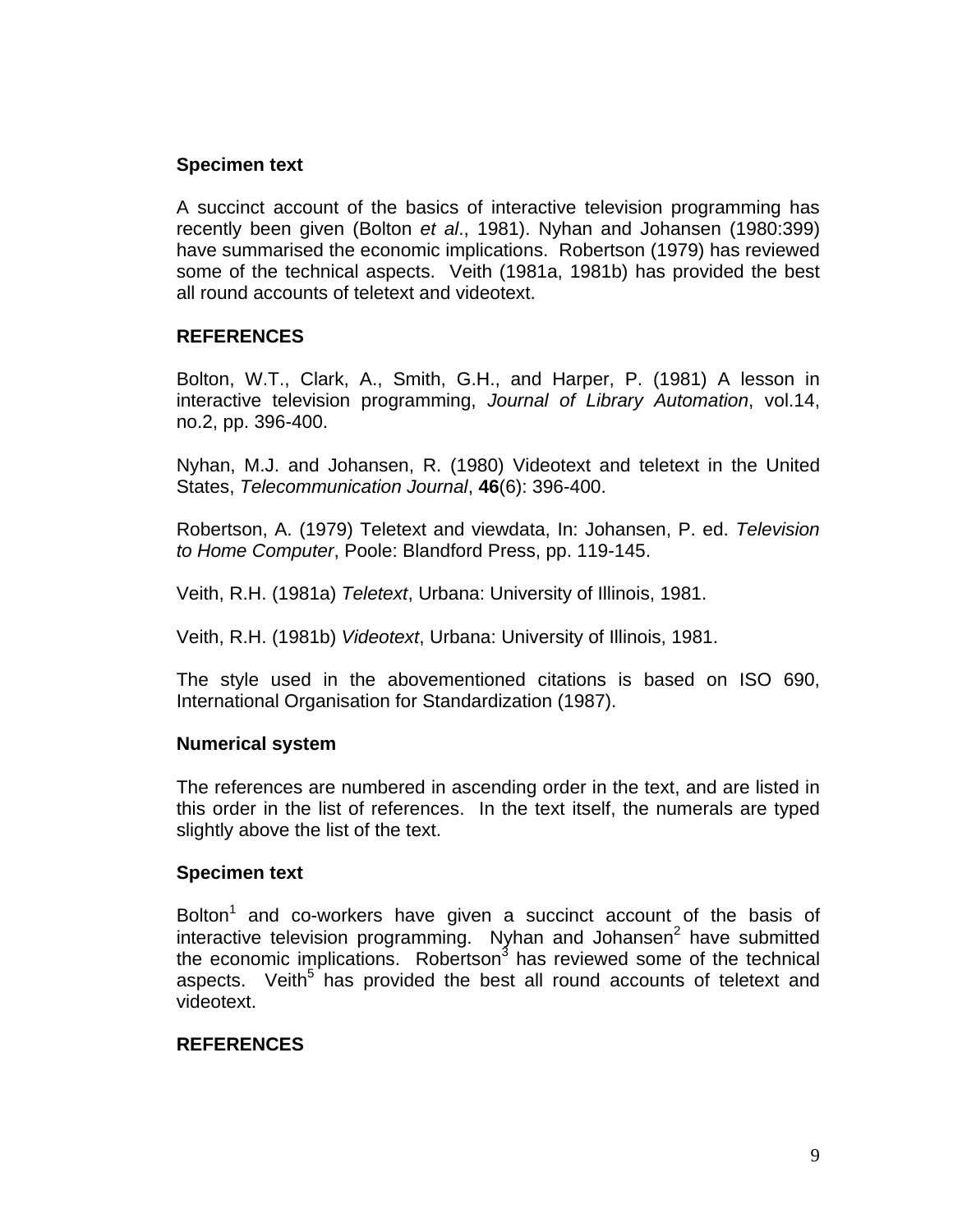- 1. Bolton, W.T., Clark, A., Smith, G.H., and Harper, P. A lesson in interactive television programming, *Journal of Library Automation*, vol.14, no.2, Feb. 1981, pp. 103-108.
- 2. Nyhan, M.J. and Johansen, R. Videotext and teletex in the United States, *Telecommunication Journal*, vol.46, no.6, Mar. 1980, pp. 396- 400.
- 3. Robertson, A. Teletext and viewdata, In: Johansen, P. ed. *Television to Home Computer*, Poole: Blandford Press, 1979, pp. 119-145.
- 4. Veith, R.H. *Teletext*, Urbana: University of Illinois, 1981.
- 5. Veith, R.H. *Videotext*, Urbana: University of Illinois, 1981.

The style used in the abovementioned citations is based on ISO 690, International Organisation for Standardization (1987).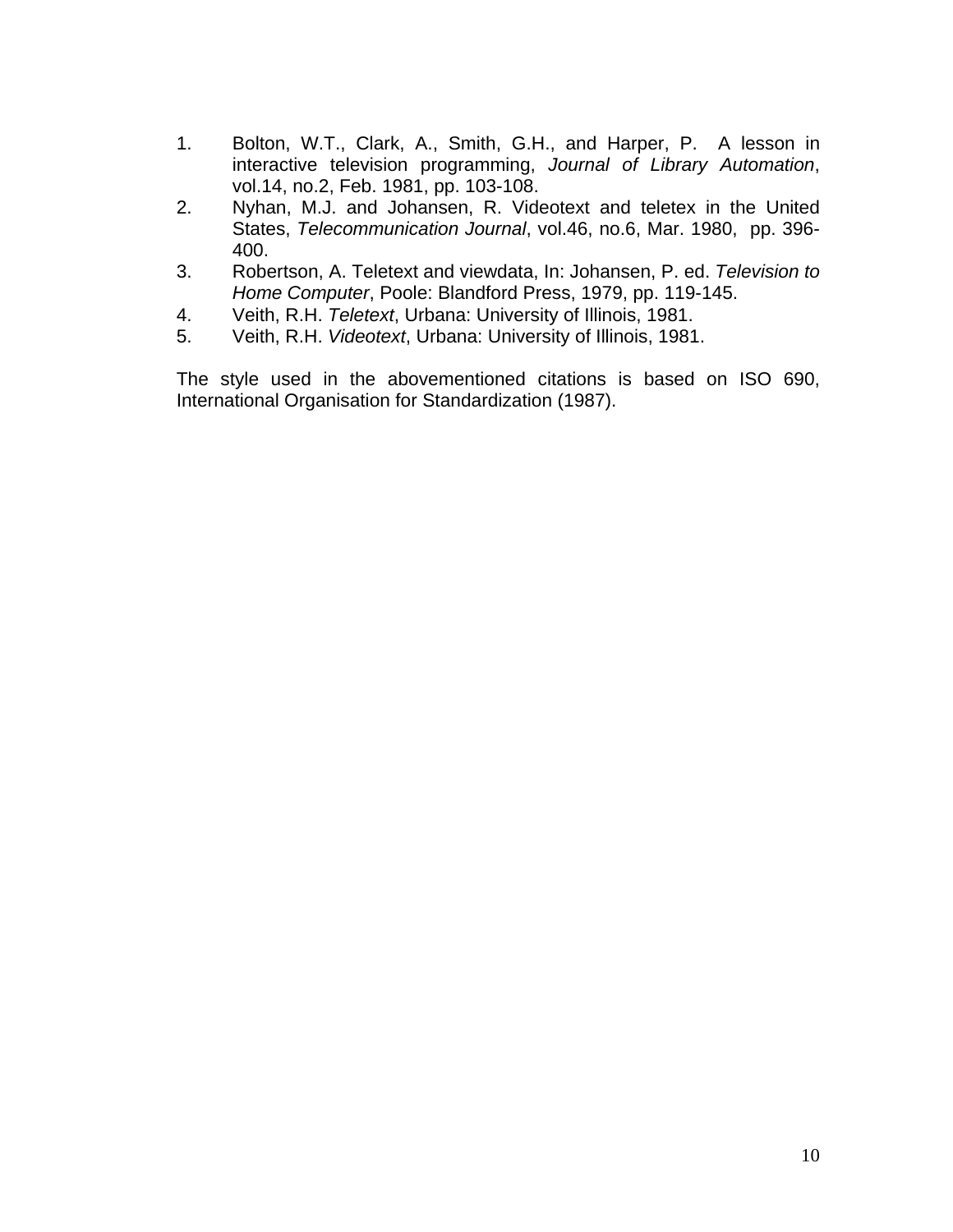## **2.3.2 Citations**

The order in which items in the references are listed is as follows:

- author's names
- title of article, book, report, thesis or dissertation
- edition numbers of book or report number of report
- location of publisher(in the case of a book)
- name of journal, publisher, conference, sponsor or report or the word Transactions or Proceedings followed by name of report
- location of journal, conference, sponsor or society if not well known
- volume number, issue number, month (abbreviated) and year of journal article or report.
- Year of book, thesis or dissertation
- inclusive page numbers of journal articles.

## **2.3.3 Punctuation guidelines**

- comma is inserted after author's surname, but full stops are inserted after author's initial(s)
- names of journals are written in full unless the abbreviation is accepted practice in the relevant discipline
- titles of books, reports, theses, specifications and journals are capitalised; those of articles submitted to journals and conference transactions and proceedings have the first word only capitalised
- titles of books and journals are either typed in italics, typed in bold print or underlined.

## **2.3.4 Examples of citation for different types of publication**

#### **Journal article:**

Del Sasso, L.A., Bey, L.G., and Renzel, D. Low-scale C-flight ballistic measurements of guided missiles, *Journal of the Aeronautical Sciences*, vol. 15, no.10, Oct. 1958, pp. 605-68.

#### **Book:**

Segre, E.Ed, *Experimental Nuclear Physics*, 1<sup>st</sup> ed. New York: Wiley, 1953, vol. 1, pp. 6-10.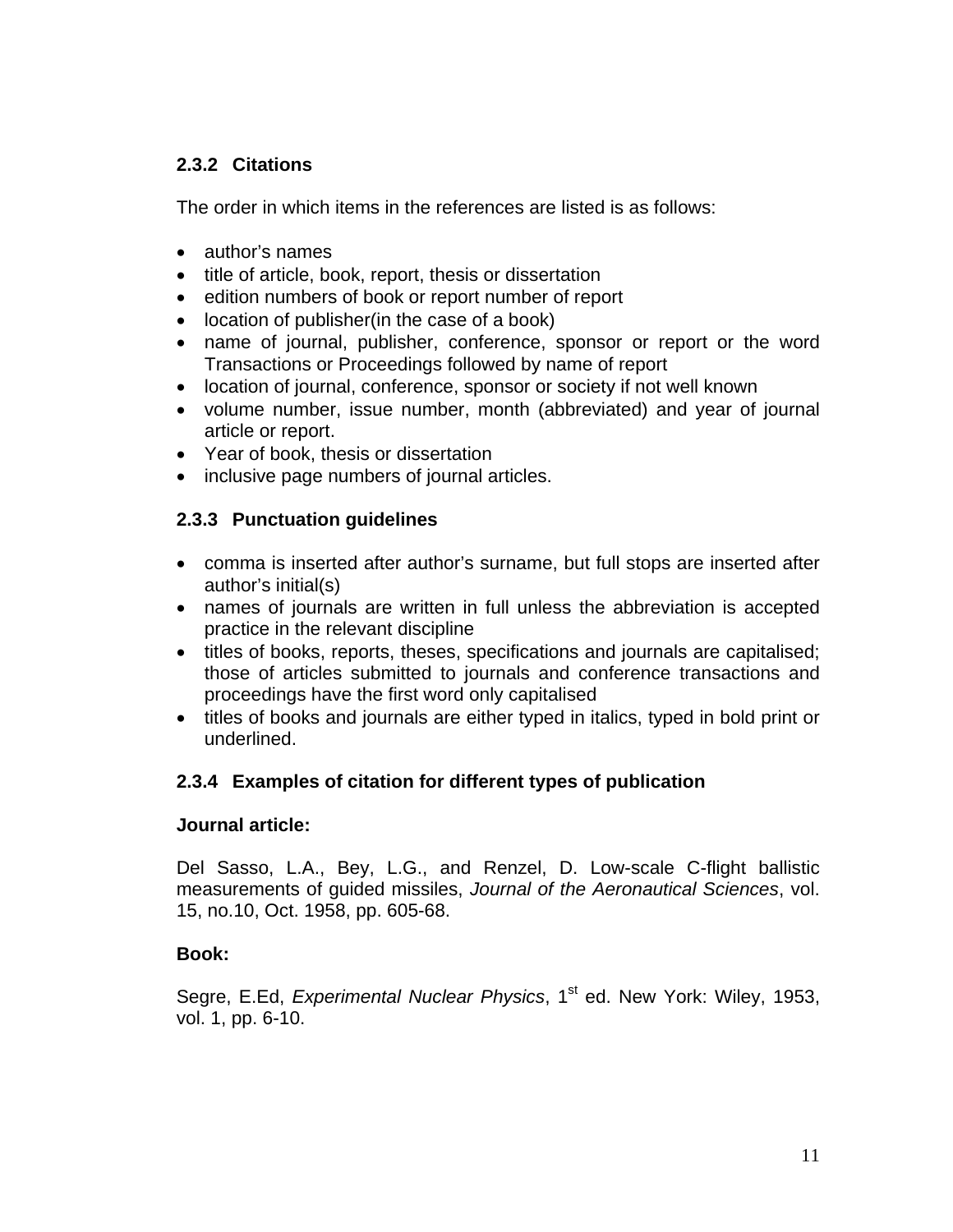#### **Report:**

Brook, E. *Using Compilers to Build Compilers*, Santa Monica: Systems Development Corp, 1960, pp. 1-3. (Systems Publication, 176).

#### **Electronic references:**

#### *Computer programs*

Author (if given), title of program (underline or use italics), version (in round brackets), form i.e. Computer program (in square brackets), date (if given) and availability i.e. distributor, address, order number (if given)

#### *CD-ROM*

Database (underline or use italics), [CD-ROM], inclusive dates (in round brackets), place, producer, availability, distributor file (if any)

Journal abstract/index entry from a CD-ROM or Online bibliographical *database* 

Author, title (not underlined or italicised), [CD-ROM], journal information (journal title underlined or italicised), abstract/index entry from: give information sufficient for retrieval of the abstract/index entry from the database

#### **Personal communications:**

*Personal and private communication may be used as a reference:* 

Lloyd, M. 1999: The effects of air pollution on health. Personal discussion, 25 June 1999, Pretoria. (Chief Director: Air Pollution Management, Department of Environmental Affairs and Tourism. Tel. +27 (011) 555 2244)

#### **Transactions or Proceedings:**

Brutsaert, W. Some methods of calculating unsaturated permeability, *Transactions ASCE*, vol.49, no.3, Nov. 1953, pp. 400-405.

#### **Thesis or Dissertation:**

Patton, F.D. *Multiple Modes of Shear Failure in Rock and Related Materials*, PhD Thesis, University of Illinois, Urbana, III, 1966.

#### **Conference reference:**

Pecknold, D.A.W. and Sozen, M.A. Calculated inelastic structural response to uniaxial and biaxial earthquake motions, *Proceedings of the International*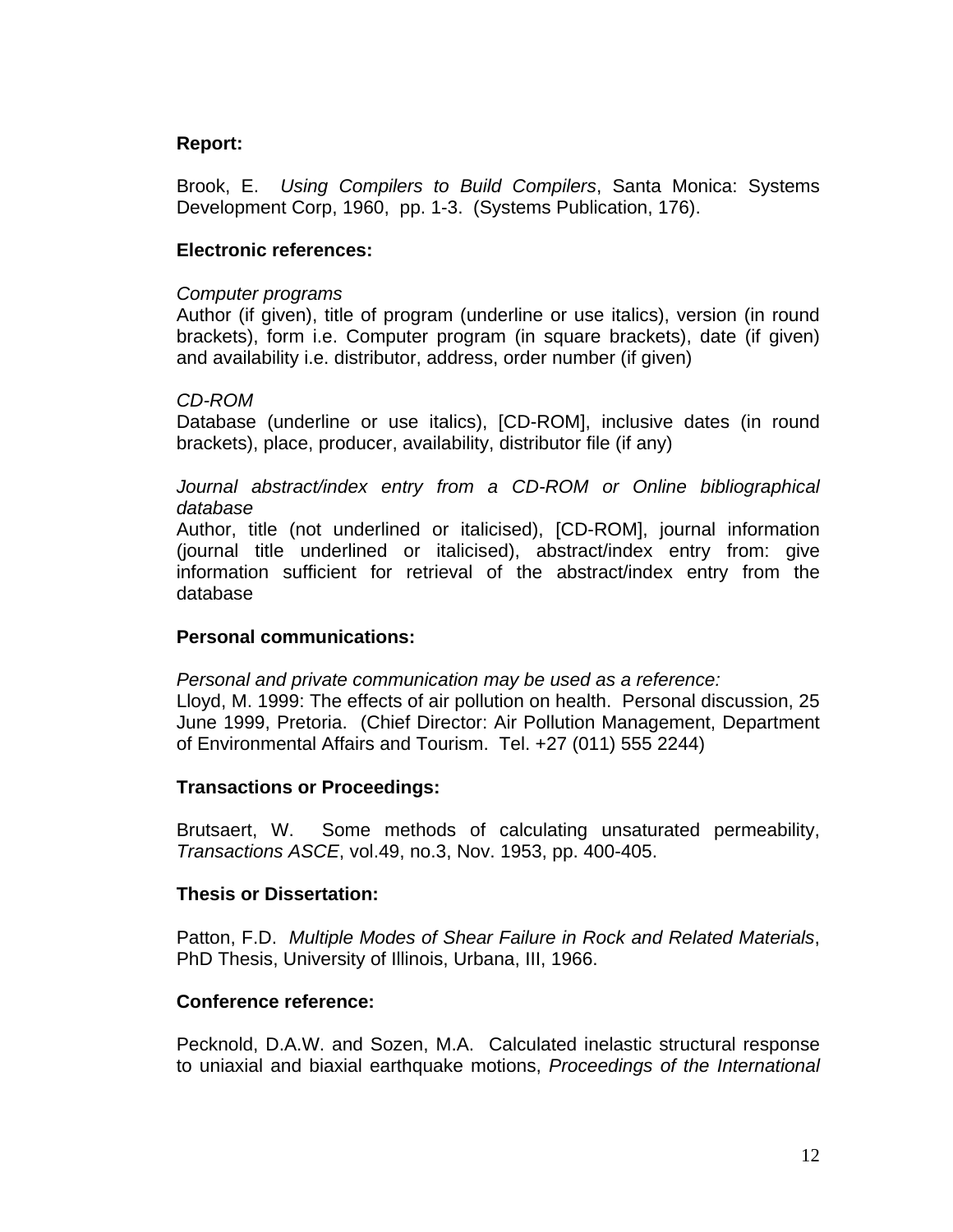*Association for Earthquake Engineering Fifth World Conference on Earthquake Engineering*, Rome Jun. 1973.

## **Discussions or Closures:**

Bell, J.M. Discussion of Dimensional parameters for homogenous earth slopes by Jamieson, A.R. *Journal of the Soil Mechanics and Foundation Division*, *ASCE*, vol. 94, no.SM3, May 7 1968, pp. 763-766.

## **Specification or Code of Practice:**

British Standards Institutions, *Specification for the Use of Structural Steel in Buildings*, London: British Standards Institutions (1969) (BS 449 Part 2).

## **2.3.5 Bibliography (Optional)**

Any supplementary literature not referred to in the text, but considered to be relevant and of interest, may be put after the references in a Bibliography.

# **3. HEADINGS AND NUMBERING**

The arrangement of headings of various levels (hierarchical positions) reflects the organisation of the contents of the thesis. The levels of headings may be indicated by typeface and format alone. For example, the heading '**TWO-PHASE FLOW**' is recognisably of higher level than '**Onset of flow instability**'. The numbering of such headings further clarifies the importance, sequence and interrelation of the portions of text under each heading. Thus the headings '**2 TWO-PHASE FLOW**' and '**2.3.3 Onset of flow instability**' are more informative than those in the example above. Numbering also facilitates cross-referencing within the text: compare the economy of ' … see 2.3.3. ….' with '…. see **Onset of flow instability** in the **TWO-PHASE FLOW**…'.

## **3.1 Rules of Numbering**

The recommendations given below are compatible with the International Standard ISO 2145 (1978).

- Arabic numerals should be used throughout.
- First level headings (usually chapter headings) of a thesis are numbered continuously beginning with 1.
- Each main division of text (chapter) may be divided into any reasonable number of subdivisions, having second level headings, which are also continuously numbered. This method of division and numbering can, in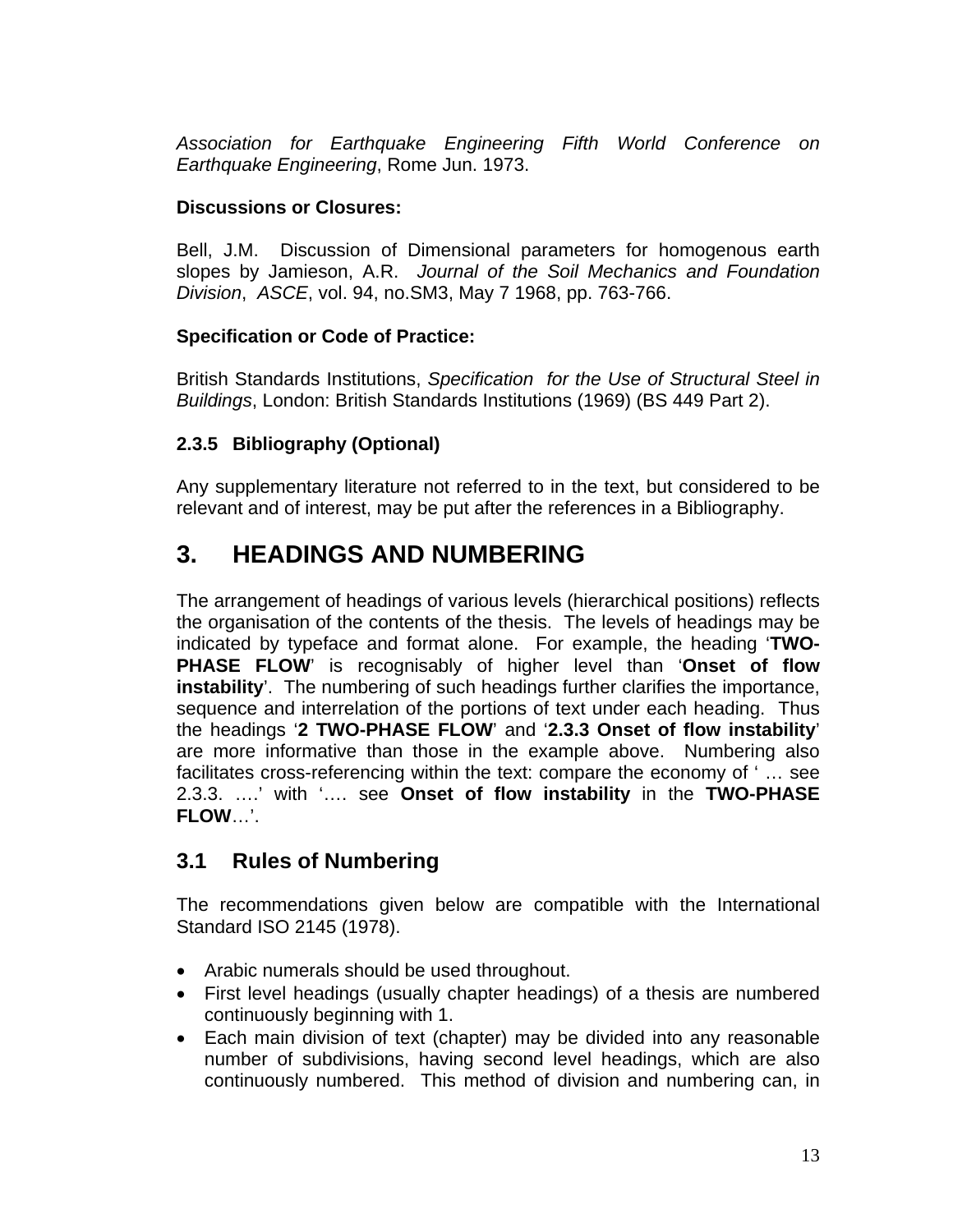principle, be continued to any level, but tends to become clumsy and confusing at the fourth level and beyond.

- Numbering should thus be confined to the first three levels. Further (unnumbered) levels of headings may be identified by typeface and format (see 3.2).
- The numbers designating headings of different levels are separated by full stops (the present document serves as an example). No full stop appears after the last number; this holds also if only one number (that of a first level heading) is present (thus, '**2 TWO-PHASE FLOW**' and not ' **2. TWO-PHASE FLOW**').

## **3.2 Typeface and Format**

The typeface and format of all headings should reflect their levels, independently of numbering. The typographical details of the system of headings will be dictated largely by the printing system that is used in final production of the thesis. Whatever the typography, it is essential that the system is logical and that it be applied consistently. Modern practice favours left-hand-justified, rather than centred headings. Note also, that no full stop appears at the end of a heading.

## **3.3 Examples of Systems of Headings**

Where a typewriter or a word processor and daisy wheel printer featuring bold typeface are available, the following system could be used:

**1 FIRST LEVEL HEADING** or **CHAPTER 1**

# **FIRST LEVEL HEADING**

- **1.1 Second Level Heading**
- **1.1.1 Third level heading**

**Fourth level heading** 

**Fifth level heading**. This leads into the text on the same line.

For production by typewriter or word processor having both roman and italic typefaces the following arrangement has found favour:

- 1 FIRST LEVEL HEADING or CHAPTER 1 FIRST LEVEL HEADING
- 1.1 Second Level Heading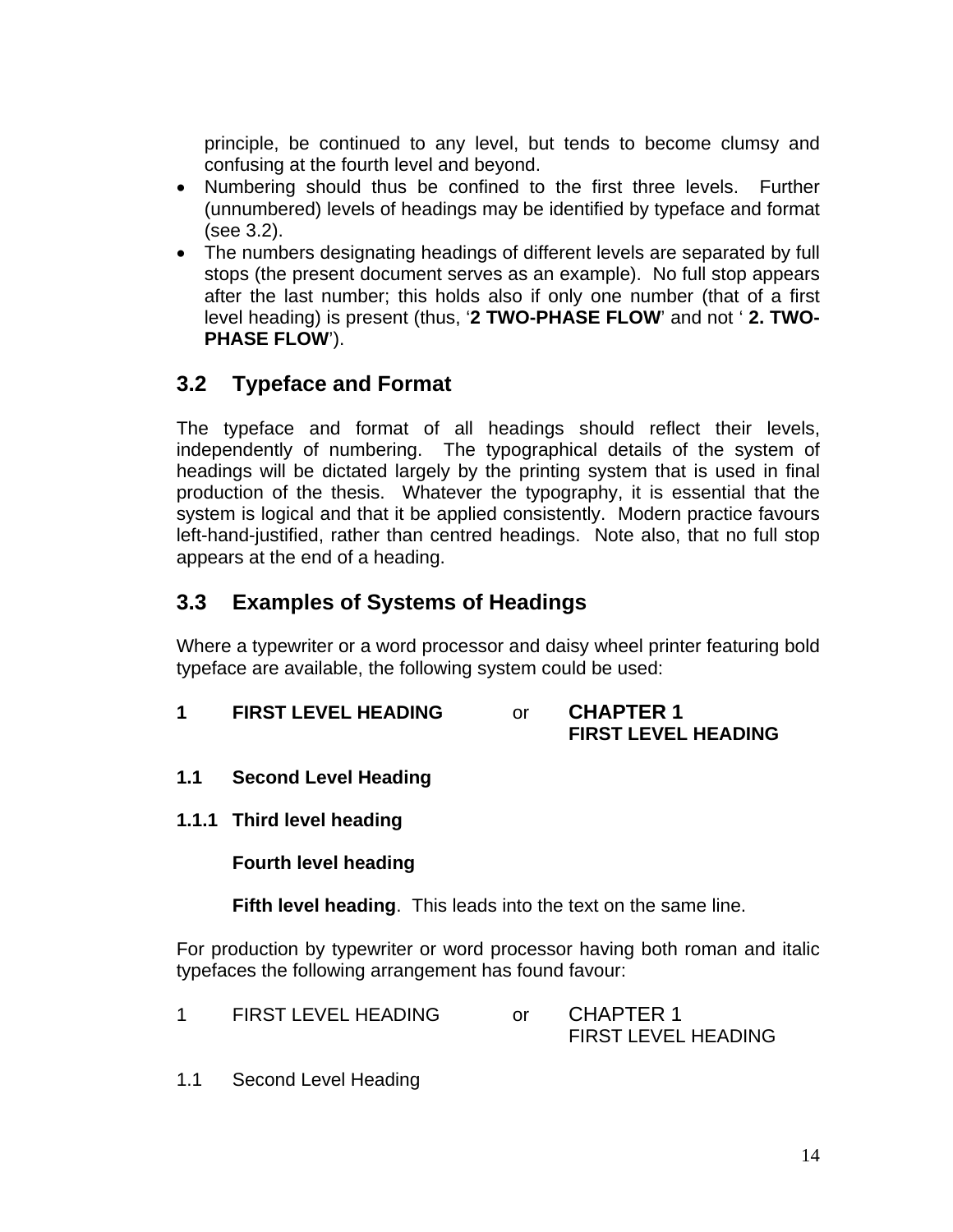## 1.1.1 Third level heading

#### *Fourth level heading*

*Fifth level heading*. This leads into the text on the same line.

Where neither bold nor italic typefaces are available the following system could be adopted:

| 1 FIRST LEVEL HEADING |              | or CHAPTER |
|-----------------------|--------------|------------|
|                       | <b>FIRST</b> | LEVEL      |

#### **HEADING**

1.1 SECOND LEVEL HEADING

1.1.1 Third Level Heading

Fourth level heading

Fifth level heading. This leads into the text on the same line.

## **4. STYLE AND PUNCTUATION**

Style implies choice. However, in technical writing there are also constraints, which limit choice. The following are some points, which must be considered in thesis writing.

## **4.1 Text Structure**

A good thesis should be comprehensive and precise. To be concise at the same time as being comprehensive the writer must watch his/her presentation carefully. He/she should read through his/her draft critically and eliminate unnecessary material. Where the writer's language is not English, it is most important that he/she should seek help in the draft reading process.

The following are some of the techniques that will help:

- Break down complex statements into lists
- Use the active voice where appropriate
- Do not use pompous words or jargon where simpler words are as effective
- Avoid empty phrases such as 'it is interesting to note that ….'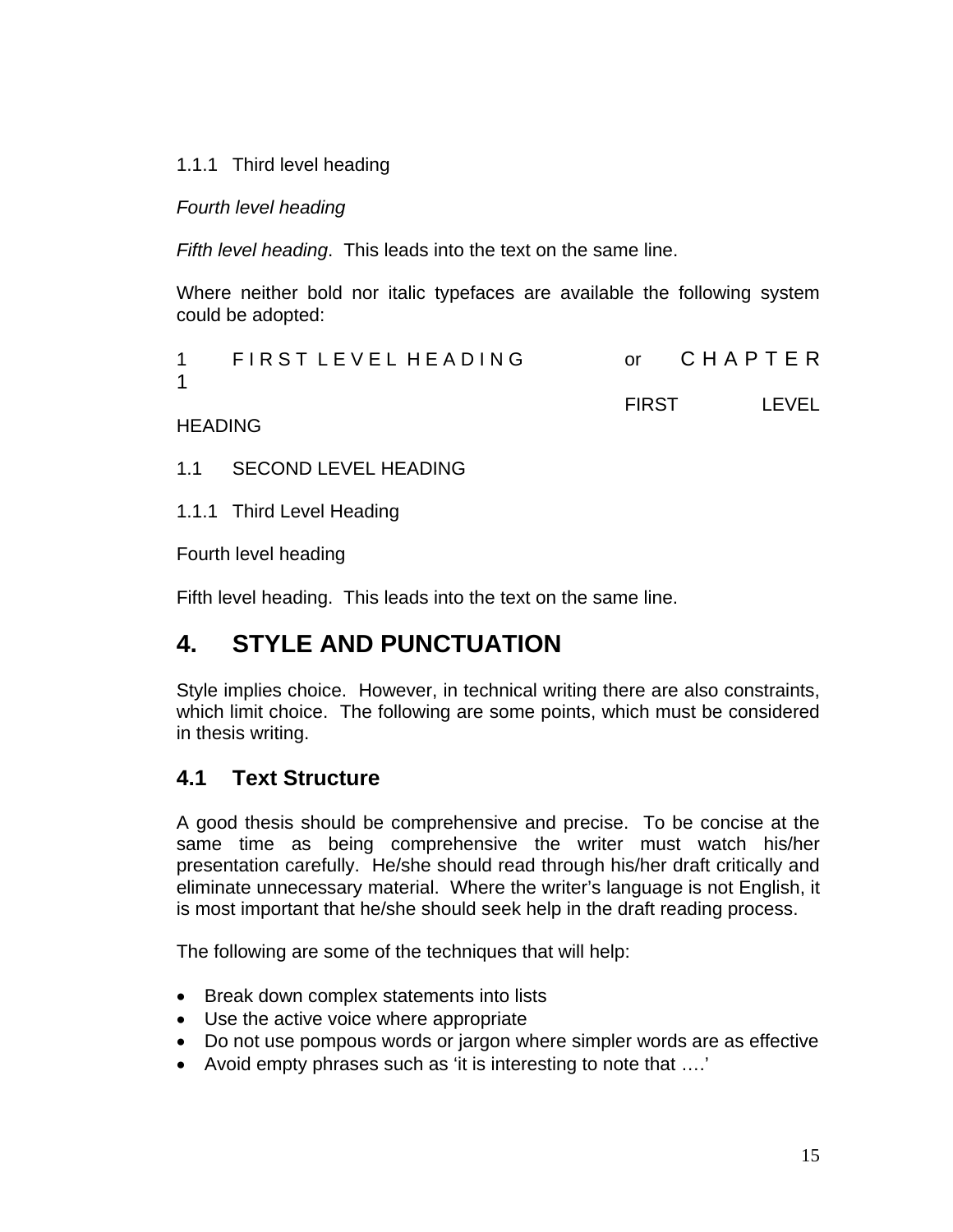• Avoid unnecessary words, e.g. 'the precipitate was found to be in a wet condition' which means simply that 'the precipitate was wet'.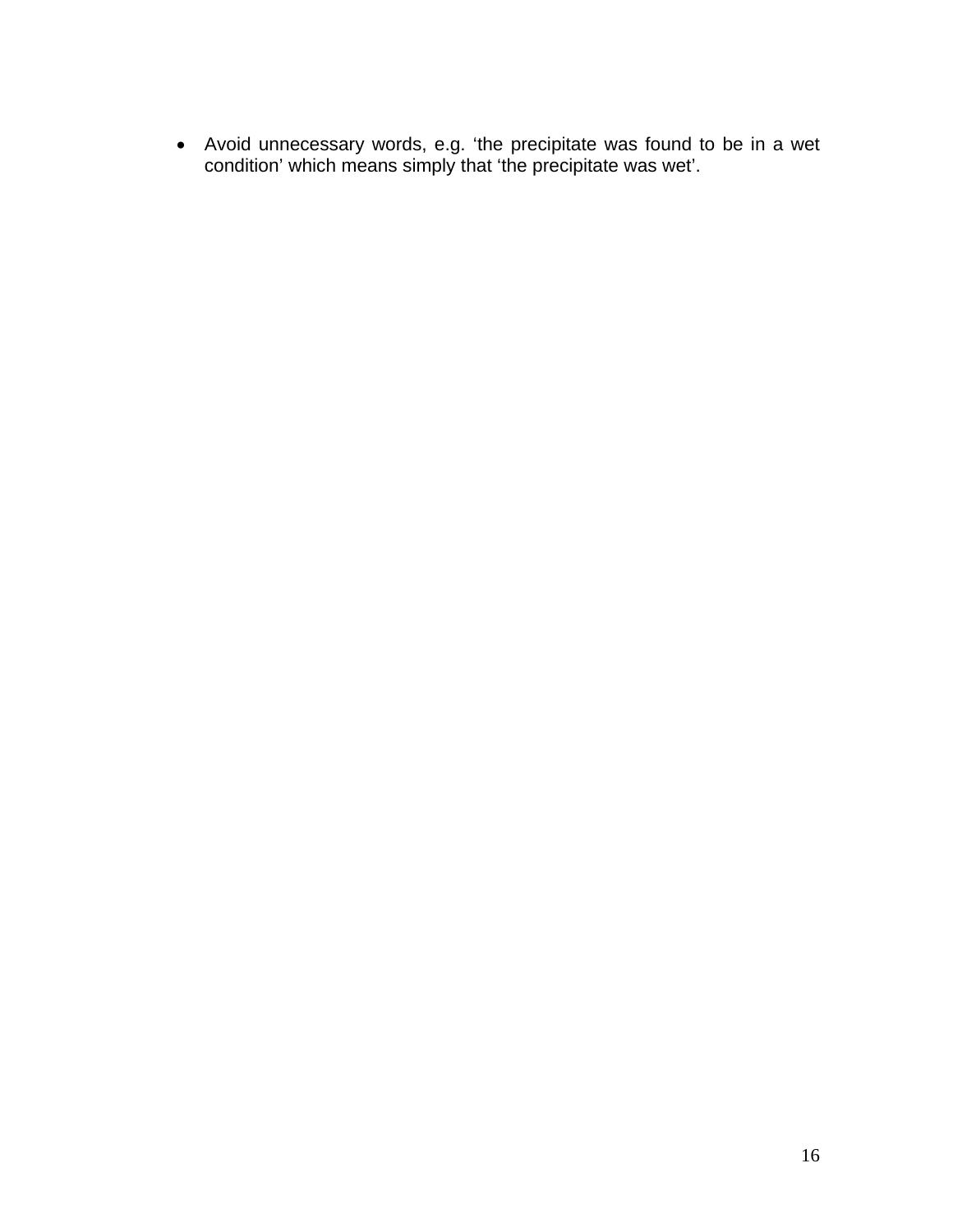## **4.1.1 Word Choice**

#### **Use of the personal pronoun**

The argument against using personal pronouns in theses is that the subject matter is the important thing and not the author. This principle is basically sound as long as it is not carried to excess. When, however, it leads to vagueness in phrases like 'it is considered' or to ponderous writing like 'the author is of the opinion', then it is better to use a personal pronoun, e.g. 'I consider' or 'I think'.

#### **Technical language and jargon**

Technical language is a necessary part of scientific writing. The writer must, however, be certain that his/her audience will understand the language he/she uses. Where there is doubt, he/she should define his/her terms, either in the text or in a glossary.

#### **4.1.2 Tenses**

A guide like this cannot cover the ramifications of the uses of tenses in thesis writing. However, the following points may help to avoid the more common errors.

- Reports of work done are usually written in the past tense.
- Where, however, universal truths such as natural laws are stated, then the present tense is generally used.
- Do not change tenses in a sentence unless there is good reason for it.

## **4.1.3 Sentence structure**

#### **Active and passive voice**

Traditionally technical writers have regarded the passive voice as the only acceptable form of presentation. In modern writing, however, the active voice is used far more often

#### **Sentence length**

Long sentences with a number of dependent clauses are difficult to follow, particularly if the subject itself is complex. Reading tests have shown that sentences with more than 25 words are generally difficult to comprehend.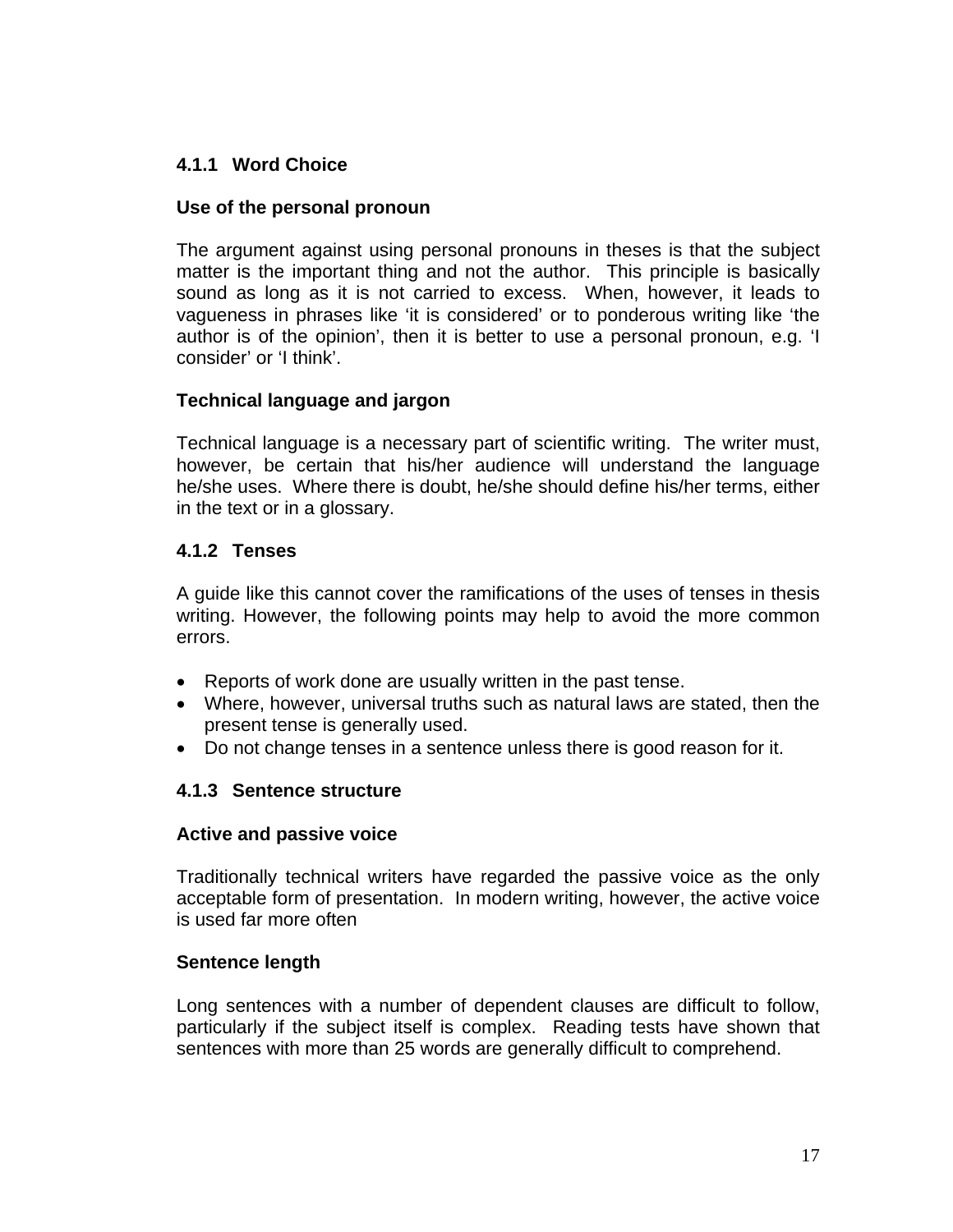## **4.1.4 Paragraphing**

Paragraphs are there to help the reader. They do so by breaking up the text into manageable sections. This objective is often not achieved because of poor paragraph construction. The following guidelines will assist in organising paragraphs.

- A paragraph should consist of a central statement supported by a group of details.
- In technical writing the main statement is usually at or near the beginning. For argument or persuasion, however, the central statement is often placed at the end as a climax to the supporting details.
- The transaction between paragraphs should be smooth, with some form of connecting link in the text.
- Long unbroken sections of text are discouraging to the reader and, therefore, paragraphs should not be unduly long. If your writing has many paragraphs exceeding 100 words, you should examine it critically.

## **4.2 Conventions**

## **4.2.1 Capitals**

There is much confusion about the use of capitals and authorities differ considerably. The modern trend, however, is to use capitals sparingly. The following are some general guidelines;

- The first word in a sentence and in a direct quotation is capitalised; proper nouns are capitalised and common nouns such as river and company are also capitalised when they form part of a name e.g. River Amazon.
- Common nouns are capitalised when they are used with a number or letter to designate a specific thing, e.g. Laboratory D.

## **4.2.2 Acronyms**

An acronym is a word formed from the initial letters of a name or by combining initial letters, or parts of a series of words, e.g. words such as 'radar' have become dictionary words. In general, however, use acronyms sparingly and, when using them for the first time, spell them out. Where the acronym is not an accepted dictionary one it should be in capitals e.g. ESCOM.

## **4.2.3 Spelling**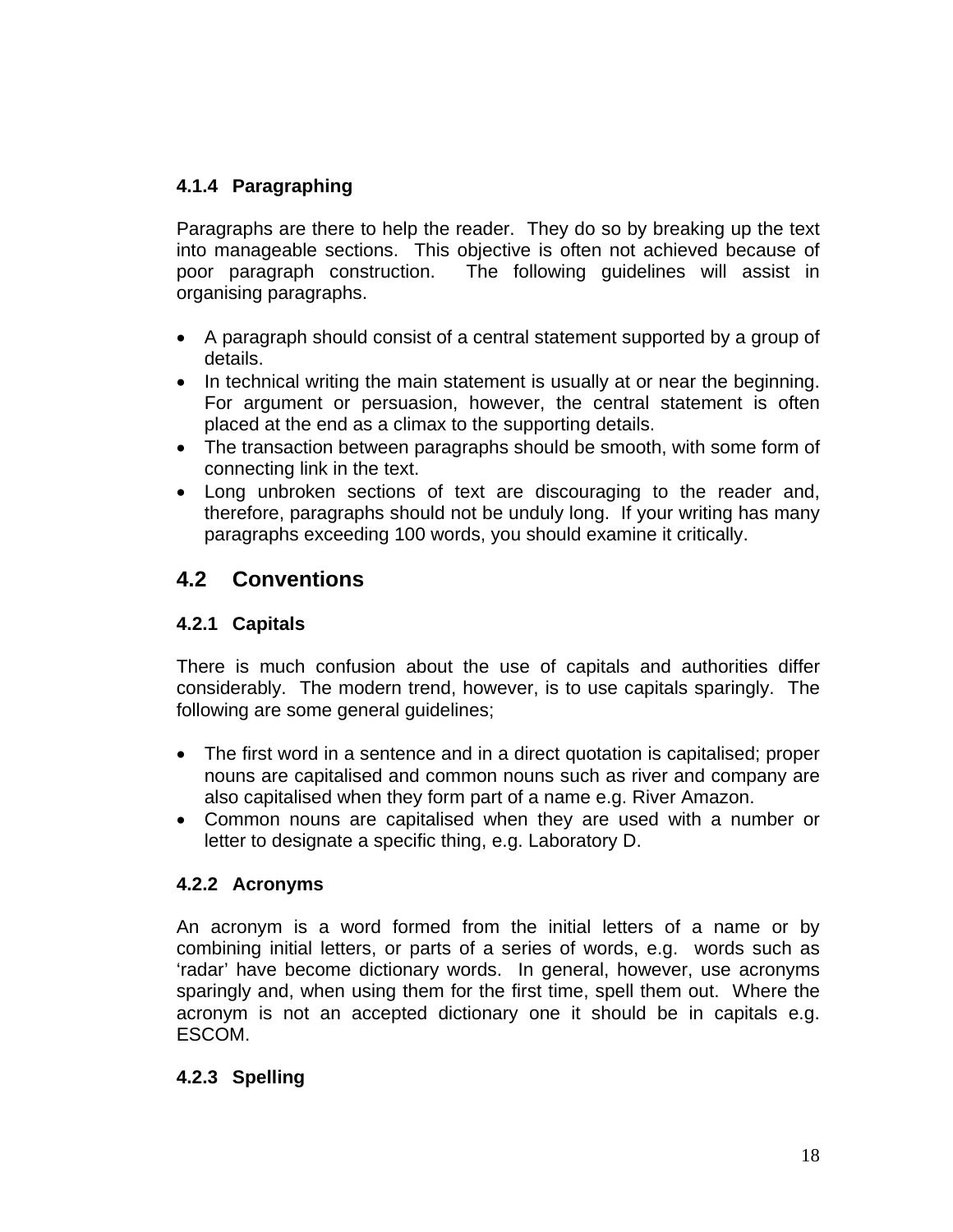In a language as complex as English there is no simple set of rules. When in doubt (e.g. when to use 's' and when 'z') consult the Shorter Oxford English Dictionary (1993) which gives the accepted standard English spelling (preferred to the American) or the Oxford Dictionary for Writers and Editors (2000). This dictionary, in addition to guidance on spelling, gives useful information on punctuation. Either English or American spelling may be used, however, consistency must be adhered to throughout the report.

## **4.2.4 Abbreviations**

Use only generally accepted abbreviations and symbols.

## **4.2.5 Punctuation**

There are some 36 chief marks of punctuation. However, many of these are used only in specialised linguistic contexts and all should be used sparingly.

## **4.2.6 Pagination**

Pagination should run consecutively through the thesis with all pages (including figures, tables, etc.) numbered. It is customary to use Roman numerals (i, ii), for the pages preceding chapter 1. From chapter 1 onwards Arabic numerals (1, 2) must be used. Page numbers must feature on the bottom right hand corner of the page.

# **5. EXTRA-LINGUISTIC MATERIAL**

The customary medium of communication is language. However, in the sciences and engineering extra-linguistic material such as numbers, symbols, mathematics, tables, graphs and illustrations of various kinds are frequently used. A cardinal principle for such material is that it should be used only when it is the most effective means of communication and understandable to the target audience.

## **5.1 Numerals**

The rules for the correct use of numbers are simple and are in the main based on common sense.

• In the text use words rather than numerals for integers below ten. Exceptions to this rule occur in illustrations and tables, or when integers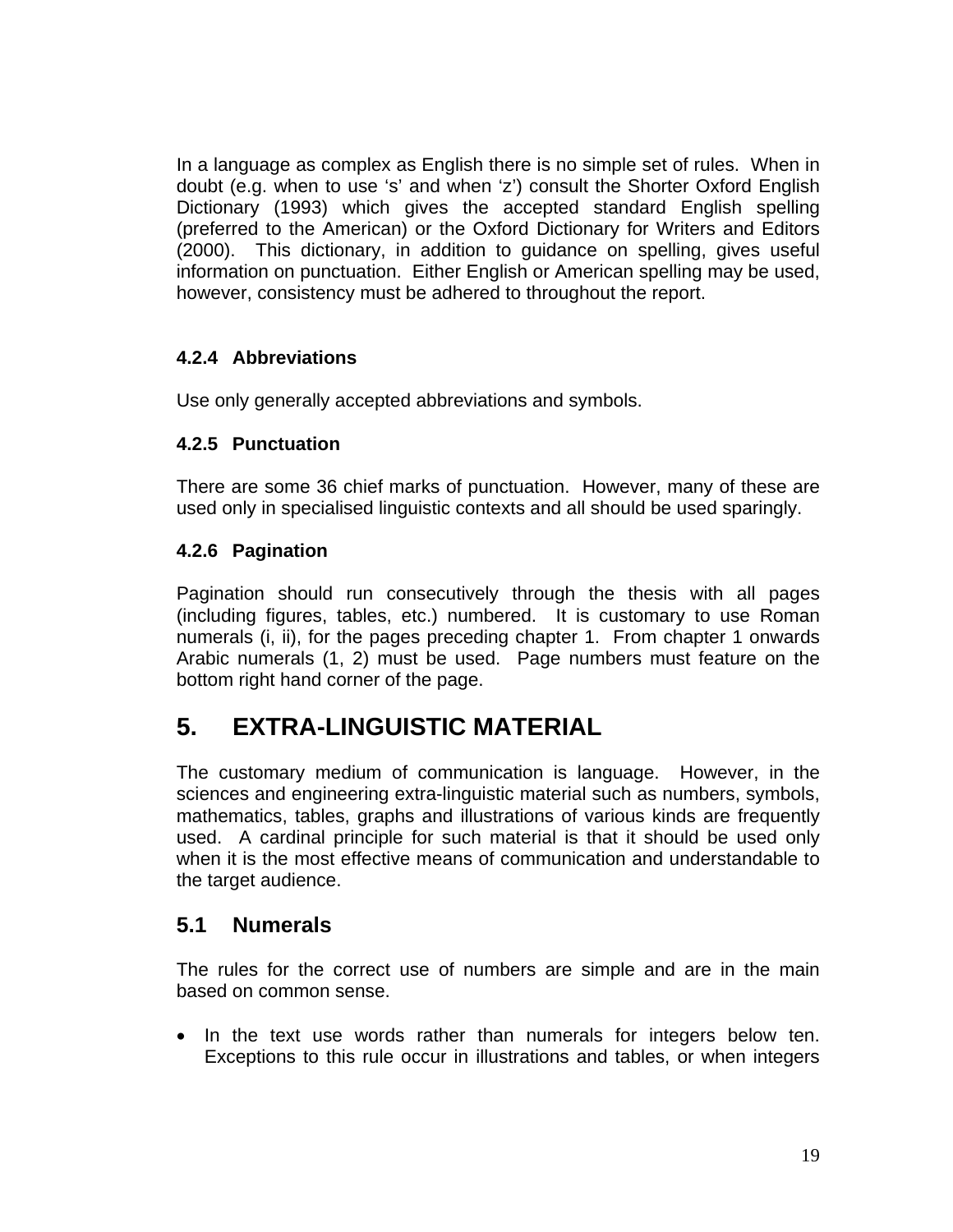are associated with unit symbols. For numerals above ten, use whatever provides optimum clarity and good appearance.

- Where it is necessary to have decimal fractions these should be expressed in numerals, e.g. 'The original design required 2,7 times as many components as were finally used'. Do not use numerals for numbers which are only approximations. Do not begin a sentence with a numeral. This can lead to confusion and is in any event displeasing to the eye.
- Ordinals from 'first' to 'tenth' should be written out. For higher ordinals the author should once again use his/her discretion.
- Avoid writing out large and small numbers by using either accepted prefixes or exponential notation, e.g. 253 x 10<sup>3</sup> or 0,253 x 10<sup>6</sup>. Where large numbers must be written out these should be separated by a small space into groups of three counting from the left or right of the decimal sign, e.g. 5 241,2 or 0,524 65. They must be separated by a comma, point or any other means. For numbers less than unity, a zero should precede the decimal sign, e.g. 0,352 not ,352. When listing numbers – as in a table – always align them on the decimal sign. In South Africa the decimal comma is used instead of the decimal point.

## **5.2 Mathematics**

Mathematics included in a text should form an integral part of the argument and should be intelligible to the intended readers. Mathematics must be carefully presented – using typewriter symbols as far as possible and putting in the remainder neatly in ink. The units and symbols used should be consistent and follow international practice as detailed in British Standards Institution (1979) or International Organization for Standardization (1978).

The form of presentation of a mathematical expression should be such that it:

- Brings out clearly the structure of the expression.
- Is as simple as possible to type.

Standard symbols should be used wherever possible and the recognised literature in the field consulted for these references.

## **5.3 Tables**

Tables are best used when a number of numerical values are to be compared or contracted. They should be used only where data cannot be clearly presented in graphical form. For example, discrete data sets can frequently be compared more effectively by using a bar chart than a table. In one sense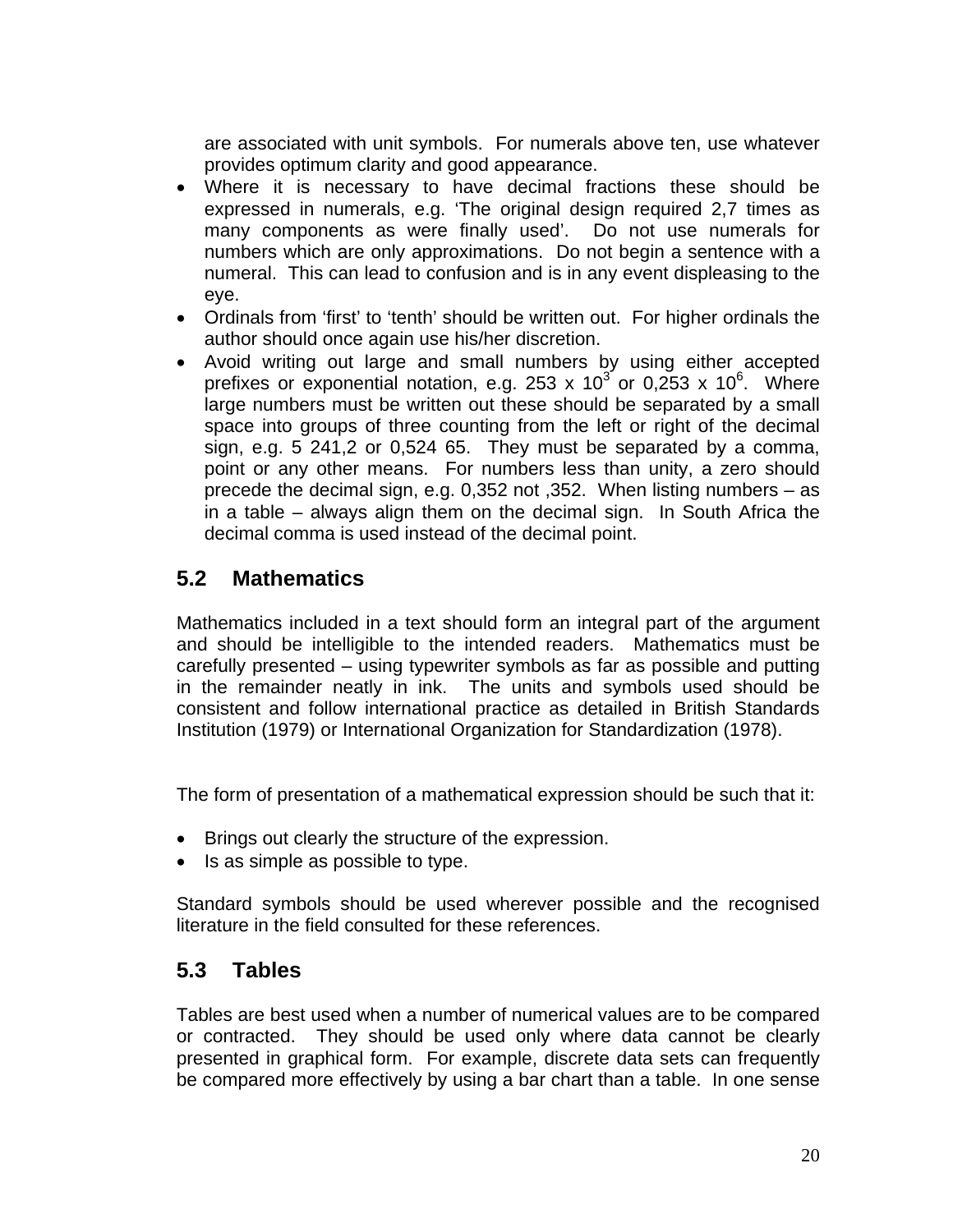a table is a form of graphical presentation. As such it should be kept simplex and clear. Only relevant information concerning the conclusions should be included. There is no need to put in all intermediate steps or results – they only cloud the main issue.

Tables can be arranged either vertically or horizontally. Vertical tables are those, which can be read when a page is in the normal position. Clearly they are most convenient to read. Where possible they should be arranged to fit into a single page of the document. Horizontal tables are used where their size is such that they cannot be fitted into the width of the printed page.

Each table should have a heading and be numbered with Arabic numerals. Tables in theses should be numbered as follows: first by the number of the main text division (chapter) in which they occur, and secondly, by Arabic numerals running consecutively through that text division. The two numbers are separated by a full stop. Thus, the first table in Chapter 2 is **Table 2.1** the second table in Chapter 2 is **Table 2.2** etc. The same principle holds for lettered appendices, but the full stop is omitted. Thus the third table in Appendix E is **Table E3**. Tables should be referred to in the text by means of the table number.

The columns in a table should be arranged for easy comparison, related information being brought together. Each column should carry a brief heading and include consistent units where relevant. The same symbols, units, and abbreviations should be used in the text.

## **5.4 Illustrations**

All illustrations (graphs, photographic plates, drawings and diagrams) are referred to as **Figures**. Each has a number and a descriptive title, which should be placed below the illustration. Numbering follows the same principles as those for tables (see 5.3). Thus, the first figure in Chapter 2 is **Figure 2.1**, the second **Figure 2.2** etc. The third figure in Appendix E is **Figure E3**.

## **5.4.1 Graphs**

Graphs can take on a number of different forms, e.g. bar charts, divided circles, pictographs, or line graphs. The appearance of a graph is its major attribute. It is therefore up to the writer, in choosing one of these forms, to decide on the impression he/she wishes to convey. As line graphs are most frequently used in scientific and technical work, attention here will be directed primarily to this type. Line graphs are mainly used to show the relationship between a continuously varying independent variable and one or more of its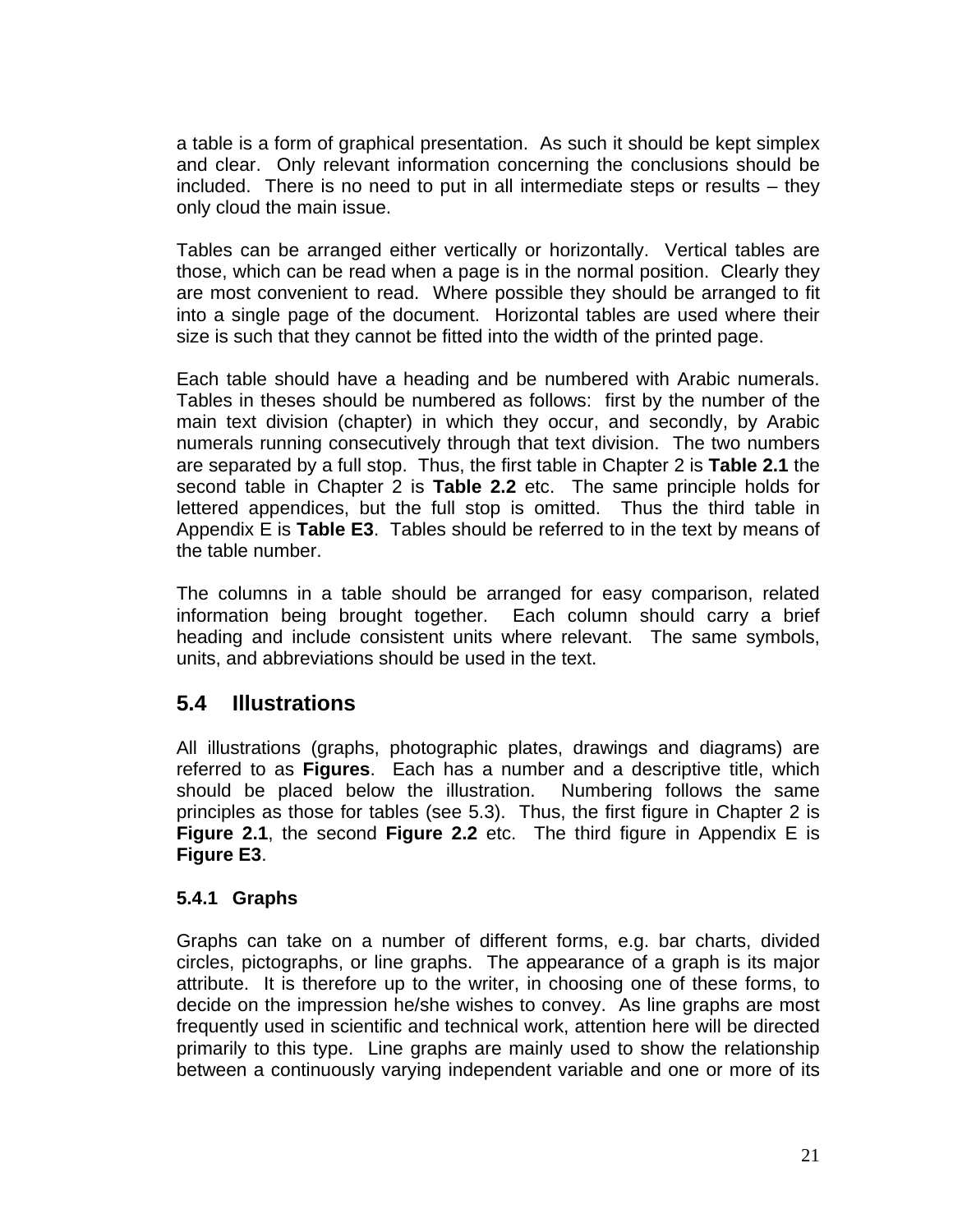dependent variables. Wherever possible use should be restricted to this purpose. In preparing graphs for inclusion in a thesis the following should be borne in mind:

- the graph should illustrate clearly the point which the writer wishes to make
- the scale chosen should be such that only the relevant parts of the curve are presented, that is, the grid should not be extended unnecessarily beyond the limits of the curve to be shown
- if it is necessary to suppress the zero this should be clearly shown
- the choice of grid size depends on the accuracy required
- the scale should be easy to read and be restricted to multiples and submultiples of 10
- units should be clearly stated and written so that they can be easily read
- the caption should be brief but self-explanatory and be positioned underneath the graph; any notes or supporting documents, if necessary should be placed below the title
- to ensure clear reproduction graphs should not be overburdened with detail.

Graphs should be drawn in black ink on high quality paper. The lines should usually be at least 1mm thick and numbers or figures should not be too small.

## **5.4.2 Drawings, diagrams and photographs**

Line drawings and diagrams are made up of lines, words and a few special symbols. They must, as far as possible, be kept simple and uncluttered with detail; working drawings are normally not acceptable. Unless they serve to clarify the verbal content of the report, or express an idea more vividly than words can, drawings or diagrams serve no purpose. Only generally accepted graphic symbols should be used.

The inclusion of photographs may occasionally prove useful and sometimes even necessary. If they are to be used they should be taken with care. Cluttered backgrounds and views of unrelated equipment should be avoided. Adequate contrast should be provided, and care taken so that important details do not fall into shadows or become obscured by the glare of highlights. Some sort of scale should be included so that the size of the object is shown. Lettering on prints may be necessary, but care should be taken to ensure that the letters stand out.

Any illustrative material which cannot effectively be reduced to A4 format, but which is relevant may be included in a pocket on the inside back cover of the thesis.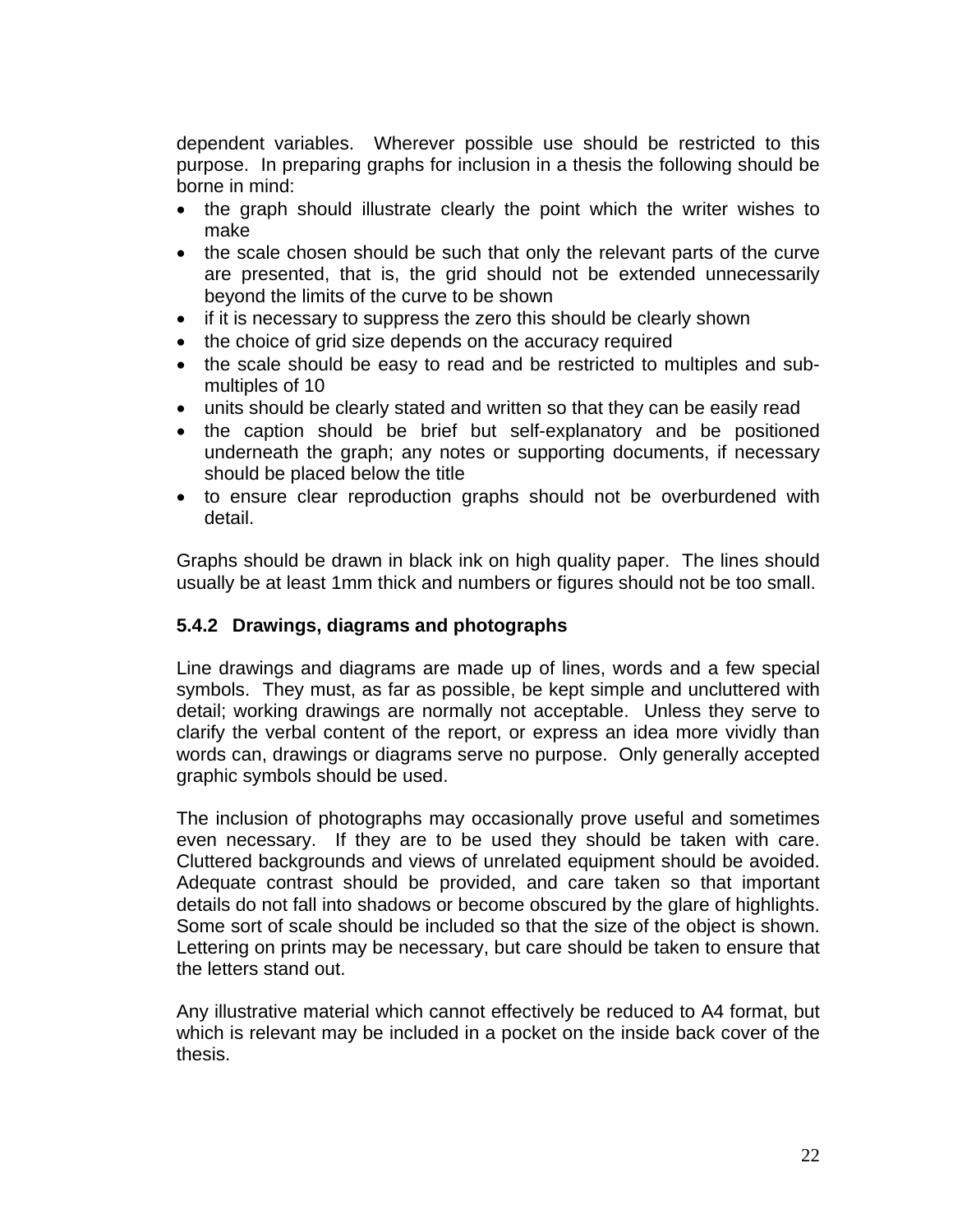# **6. PRODUCTION OF THE THESIS**

## **6.1 Typing and Word Processing**

## **6.1.1 Paper**

A good quality white bond paper of A4 size should be used and text must be typed or printed on one side only.

## **6.1.2 Type layout**

The main body of the text should be typed in one and a half spacing and generous margins should be allowed. Typed pages should be aligned at a constant distance from the top and bottom of the page, although the top margin of the first page of a chapter may be lowered slightly. (A specimen page layout is shown in Appendix E).

The following are suggested dimensions of margins: Top, bottom and right: 30 mm or 13 spaces Left: 40 mm or 16 spaces (to allow for binding)

All work should be full justified and should not normally be indented. Use a double space to indicate a new paragraph. (See Section 3 for suggested layout and format of the thesis headings and paragraphs).

## **6.1.3 Typing the copy**

A thesis should be produced in typescript. A typewriter or word processor with a clear black type such as Elite, Pica, Times Roman, Helvetica or Courier should be used, and italic script or other unusual type faces should generally be avoided unless they are necessary to emphasise words. Italics must be used for foreign words e.g. *inter alia, ad hoc* etc.

## **6.2 Illustrations**

Illustrations form a very important part of a thesis and should be carefully prepared. Whatever method of reproduction is to be used for their presentation in the thesis, the essential requirements are that a table or illustration should be neat, concise, legible and, above all, comprehensible. Originals of photographs are not necessarily required but it is essential that any reproduction of a photograph, such as a photocopy, is clear.

## **6.3 Multiple Copies**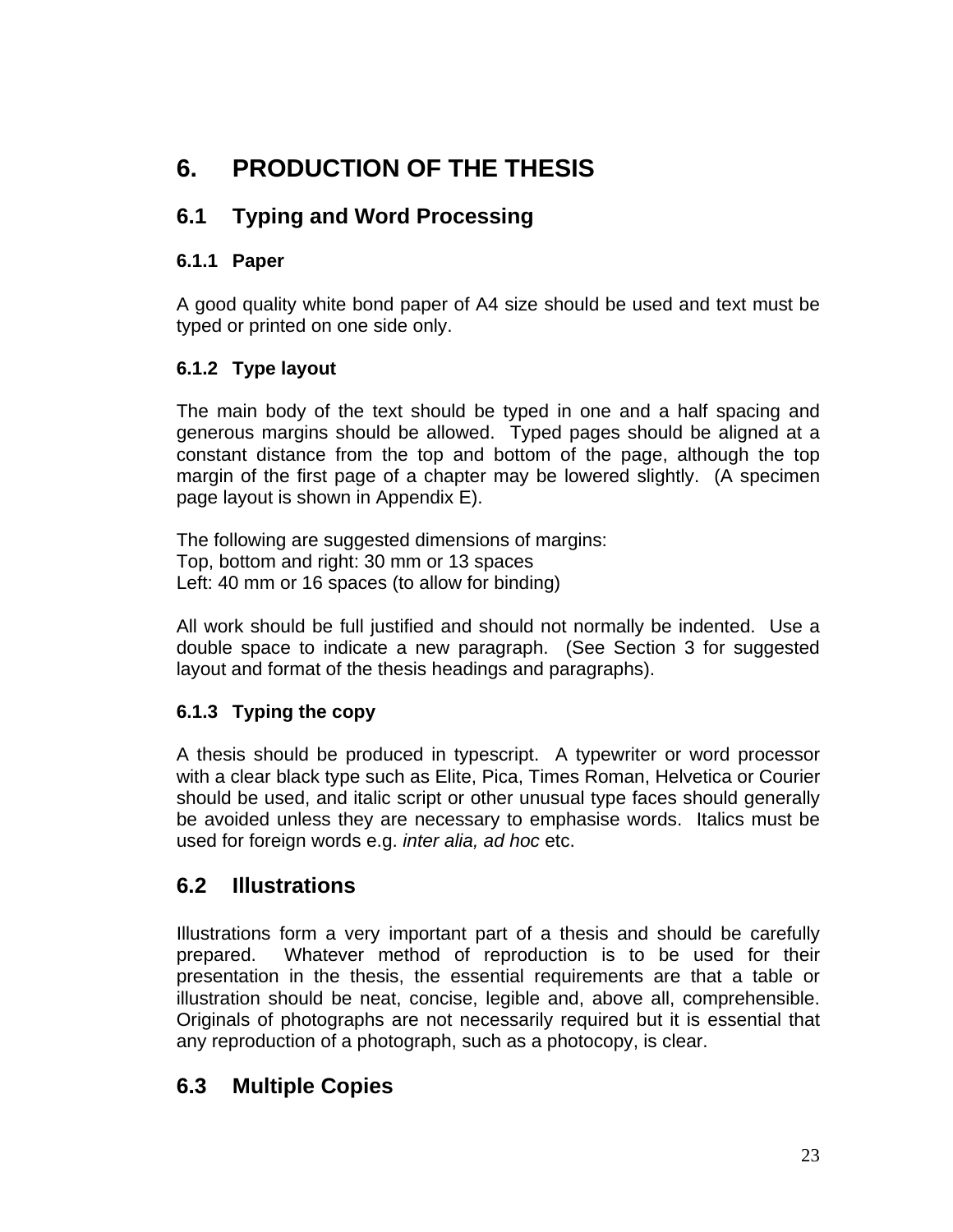Photocopying is the best method of duplication in view of the limited number of copies required. The thesis should be duplicated on single side only. As many bound copies of the thesis are required as there are examiners. Additional copies are required for the TWR library, the relevant School and promoter and or supervisors. Electronic copies of the thesis must be made available on request by the Faculty office.

## **6.4 Binding**

The covers of bound theses should be worded simply with the title and below this the first names and surname of the author: e.g.

A SURVEY OF THE GENUS *PYRAMIMONAS SCHMARDA* (PRASINIPHYCEAE) FROM SOUTHERN AFRICA INSHORE WATERS

Stuart David Sym

# **7. EDITING AND REVISING**

## **7.1 Checking, Rectifying and Polishing**

Editing the first draft is the author's responsibility; he/she cannot expect his/her supervisor or any outside person to:

- determine the accuracy of the information
- clarify ambiguities
- emphasise important issues
- check spelling and grammar. (Do not rely on computer spell checks only.)

The editing process is essentially one of critical evaluation of the manuscript against the requirements set by the objectives of the research. The main requirements are those of content, or orientation to the reader and of accuracy, brevity and clarity in the functional writing style. The author should evaluate each chapter of his/her thesis and check whether it:

- has real content
- is free from inaccuracies, ambiguities and bias
- emphasises important issues and is free from verbosity, irrelevancies and unnecessary detail
- can be understood readily
- is appropriate to the situation.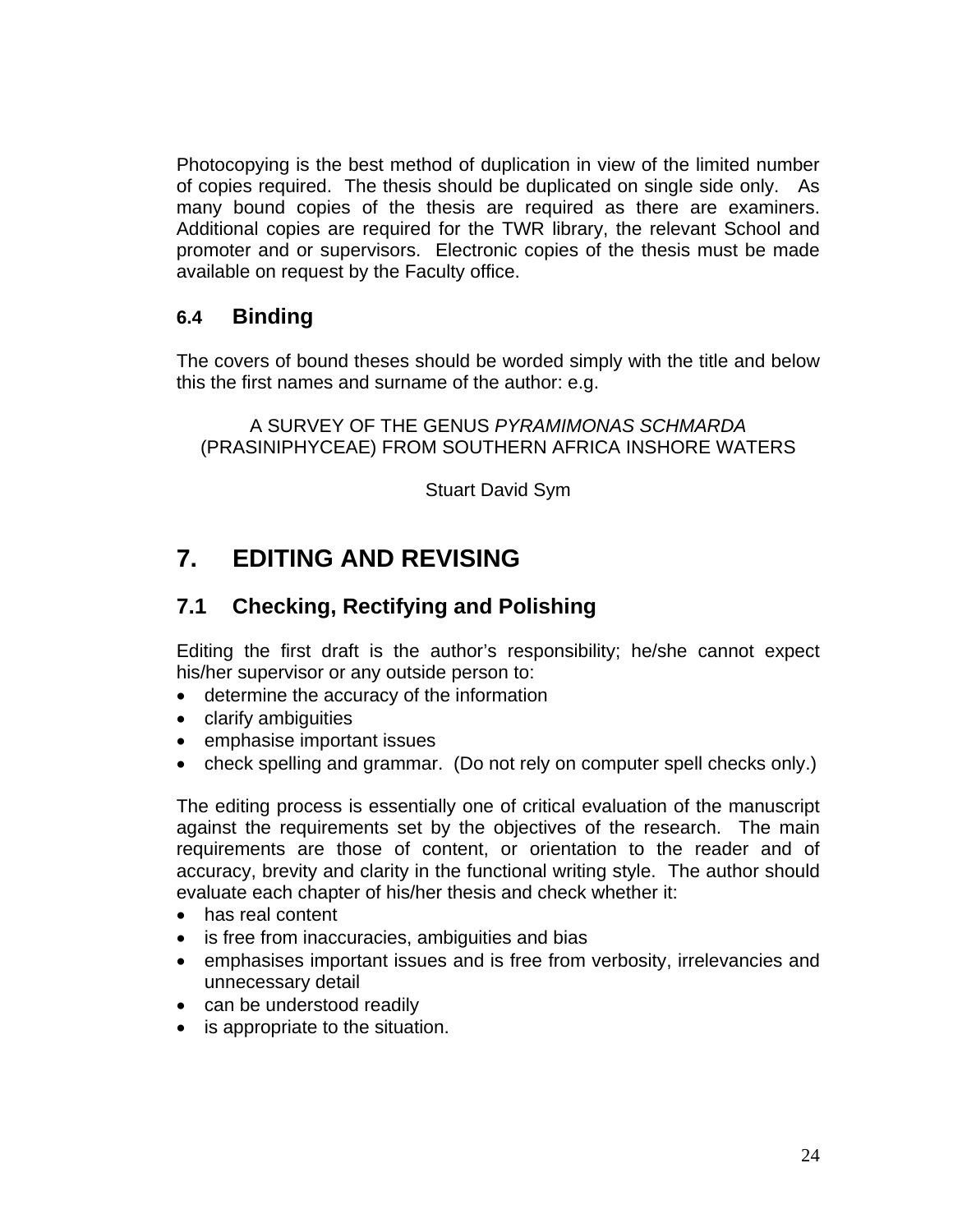Before starting the process of checking, rearranging and polishing, the writer should preferably leave his/her draft for a few days so that he/she can mentally switch to the role of a critical reader.

The editing consists of three operations, which should be done separately. These are:

- the integrity edit
- the logical progression edit
- the text and language edit.

## **7.1.1 Integrity edit**

The contents page should be examined and the following points checked:

- Are the headings and sub-headings clear descriptions of what is covered?
- Do they form a recognisable logical pattern and is the numbering system used a reflection of this pattern?
- Are the headings grammatically parallel?

Next, the text should be checked page by page for the following:

- Are the headings and numbers identical to those used in the list of contents?
- Are the tables and figures properly numbered and in sequence, and do they have informative headings and captions?
- Are tables, figures and references correctly cited in the text?

## **7.1.2 Logical progression edit**

Each chapter should be read as rapidly as possible to:

- check that the objective is clearly stated and that the concluding section shows whether or not the objective was achieved
- check that the logical thread is apparent; any jumps or gaps in the progression are usually an indication of faulty organisation; mark these, but do not correct at this stage
- check, in particular, whether sections contain anything, which does not belong there.

The conclusions should arise from the discussion. Structural defects must be corrected before the text and language edit.

## **7.1.3 Text and language edit**

Only when one is satisfied with the basic format of the report should one concentrate on the structure of the text and the use of language. The text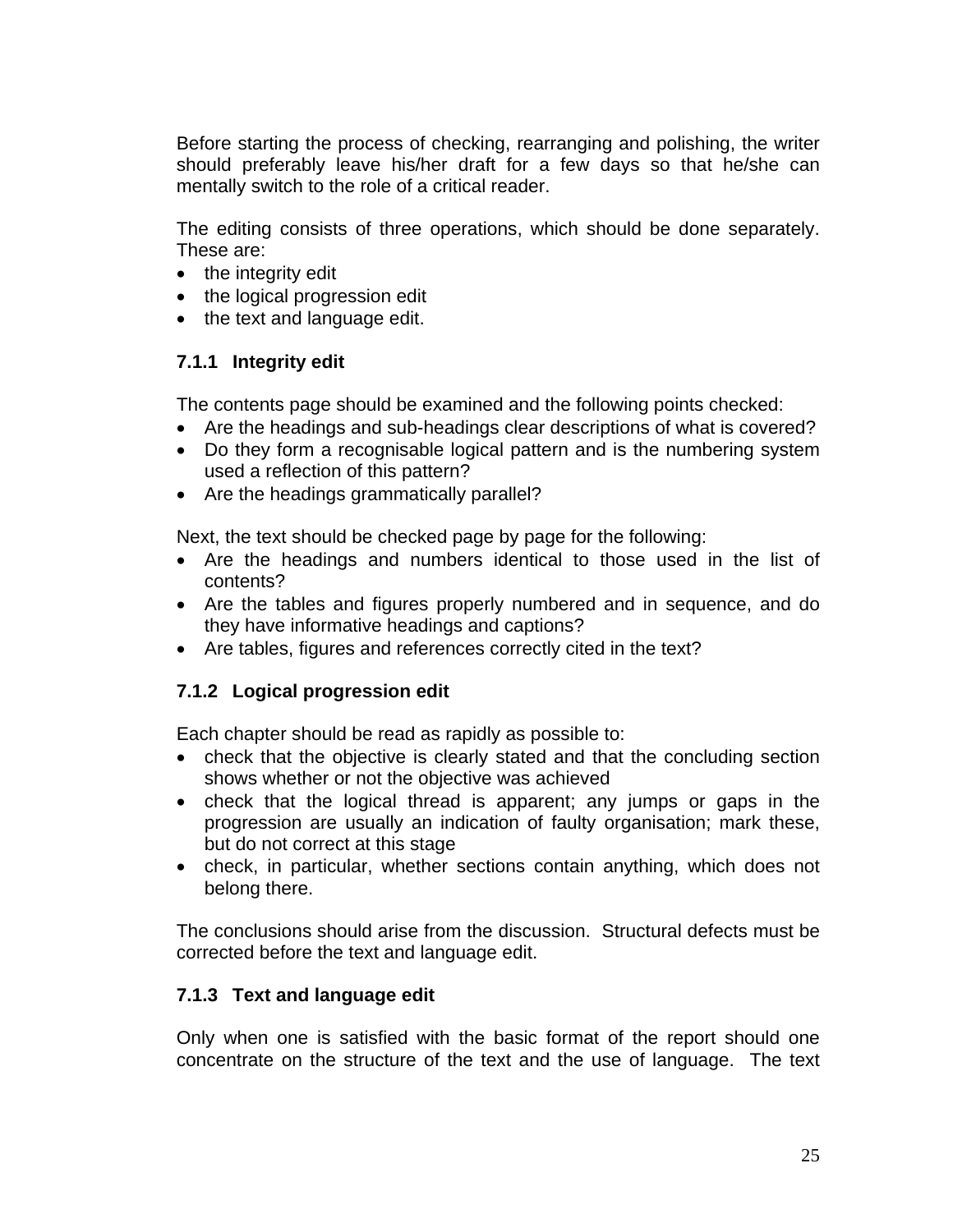may include non-verbal components such as graphs and illustrations. These should be evaluated as part of the text.

The criteria for evaluating functional writing, mentioned before, are:

#### **Content criteria**

- accuracy sufficient for the needs of the audience
- brevity leaving out irrelevancies and at the same time covering the essentials adequately
- clarity avoiding vagueness and ambiguity
- emphasis drawing attention to significant information.

#### **Tonal or attitudinal criteria**

- appropriate to the situation
- concern for the needs of the audience
- serious treatment of subject matter
- authoritative without being writer-centred.

## **7.2 Graphic Material**

Essentially the same criteria used in the language edit, viz. accuracy, brevity, clarity and emphasis can be applied to graphic communications. One of the main reasons for using graphics is their ability to give an overall view and show relationships. Any graphic material, which fails in these important areas probably does not justify the extra effort of using it.

## **7.3 Time and Space Separations**

Most theses are prepared for consideration within a short time and often for a local audience. However, once accepted, a thesis becomes part of the body of scientific literature. Writers should therefore draw attention to information that is only valid for a short time. The writer should be aware that points which are valid locally (e.g. under Highveld conditions at an altitude of about 1500m) are not necessarily valid generally. For instance, a recommendation to install solar heating panels on north facing roofs will not make sense in the Northern Hemisphere. Cost data are also subject to variation by place and in time, and the exchange rate and other relevant factors may have to be specified to make matters clear.

## **7.4 The External Viewpoint**

The author may claim to be objective. Usually he/she is not  $-$  at least, not to the extent required for a good manuscript. Therefore the external reader's viewpoint is needed. This can be provided by a supervisor or critical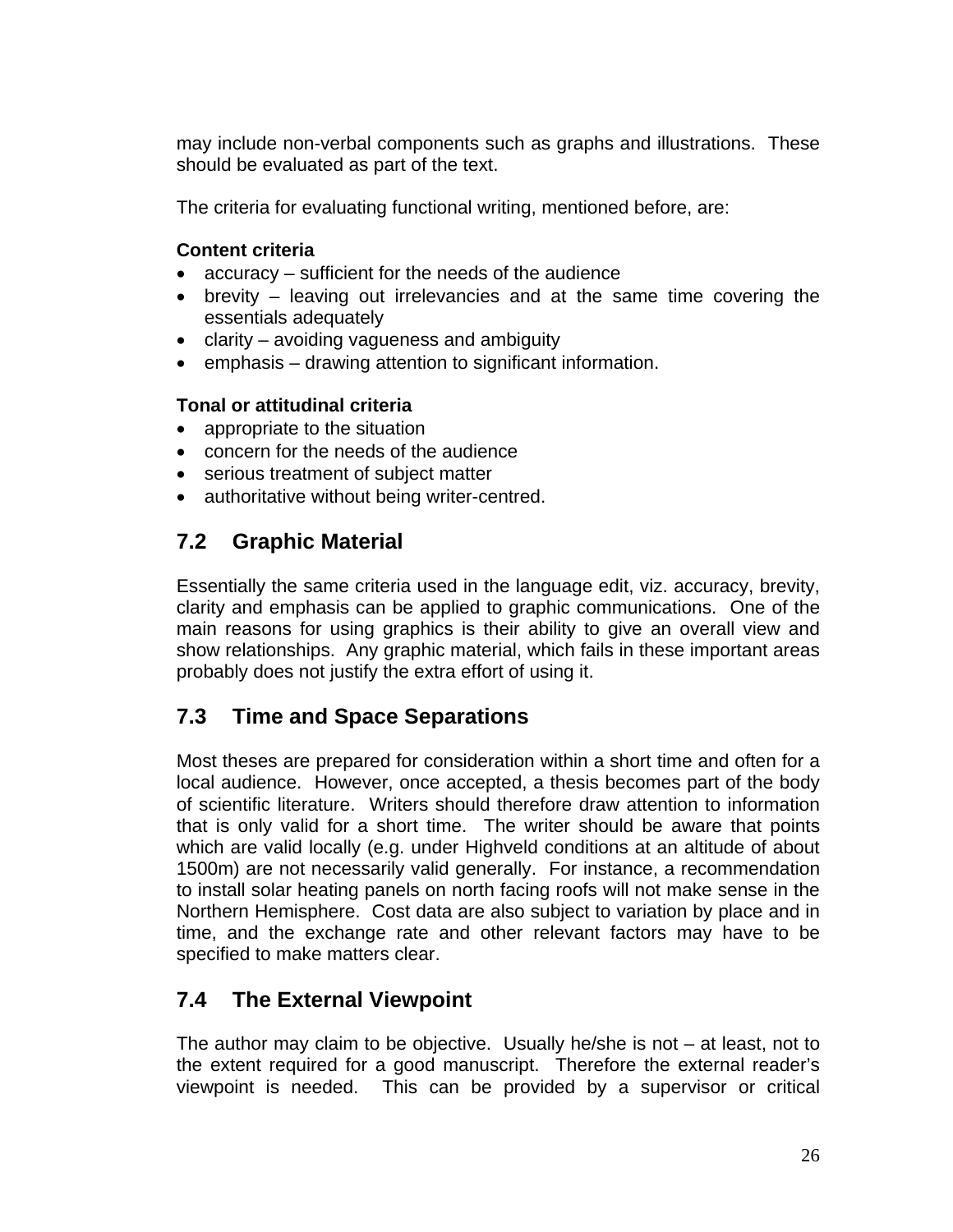colleague who does not have to be an expert in the subject of the manuscript, but who must be able to place himself/herself in the position of the intended audience. He/she should be skilled in recognising the errors authors make and should annotate the manuscript accordingly and, in addition, suggest ways of improvement. The best manuscripts are produced by a co-operative interaction of author, supervisor and independent editor.

## **7.5 Rewriting**

Of all tasks, rewriting a text is the most unpopular, yet if we wish to develop a clear style it is usually essential. Editing tends to concentrate on the correction of errors rather than elegance of diction. Rewriting all or a substantial part of the text is usually the only way of getting an elegant wellbalanced text.

## **7.6 Readability of Texts**

One of the main objectives of editing is to improve the readability of the text. The factors affecting readability have been extensively studied and various indices have been proposed. Most of these, however, were developed for school textbooks or general reading. Comparatively little work has been done on assessing their relevance to technical writing. For this reason readability measures should be used with caution in evaluating technical writing. This applies particularly in instances where the index is given as a measure of reading age.

## **7.7 Computer Editing**

If a computer or word processor is used in the preparation of a thesis, standard editing programmes may be available. These vary from simple spelling checks to the calculation of readability indices, and even the production of an index. Where available these should be used, although an index is not a requirement in a thesis.

## **7.8 Outline processor, spelling checker, cross referencing facilities, index and/or contents**

Authors of theses are advised that the modern trend is to prepare your thesis yourself – right from the start. Use an outline processor, make notes, check spelling, etc.

# **8. LAWS AND REGULATIONS**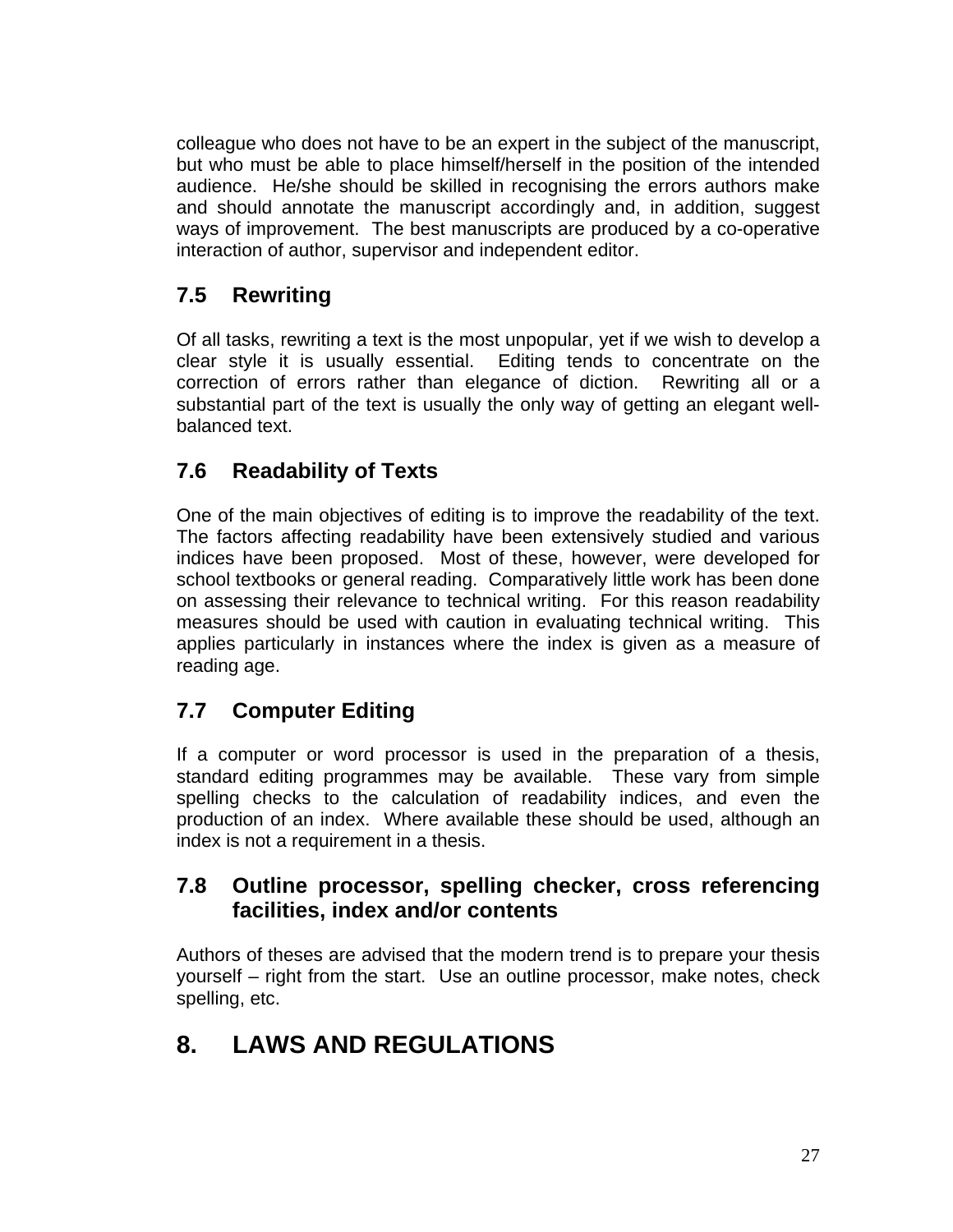## **8.1 Copyright Laws**

Copyright Act 98 of 1978, which is the act currently in force in South Africa, applies both to published and unpublished sources. Direct quotations from another work are permitted to a reasonable extent for the purposes of research provided that the source and name of the author are acknowledged. Subsequent publication of the thesis as a book necessitates the explicit approval of the copyright holder for this purpose.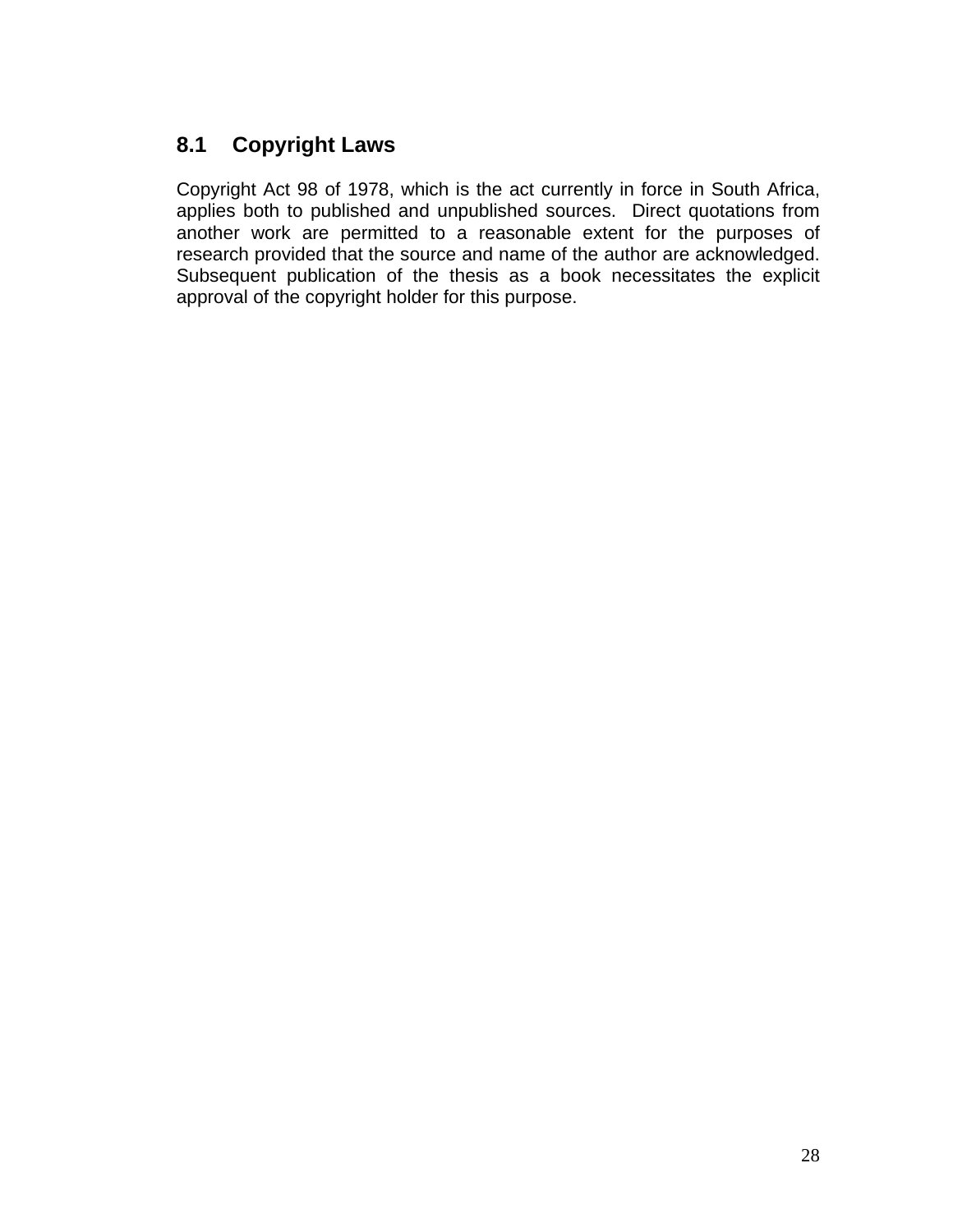## **APPENDIX A**

## **SPECIMEN TITLE PAGE**

# **A S U R V E Y O F T H E G E N U S** *P Y R A M I M O N A S S C H M A R D A* **( P R A S I N O P H Y C E A E ) F R O M**  SOUTHERN AFRICAN INSHORE WATERS

A dissertation submitted to the Faculty Health Sciences, University of Johannesburg, in fulfilment of the requirement for the degree of Master of Technology: Biotechnology by

> Stuart David Sym (Student number: 984567)

Supervisor: Prof. K.L. Manchester Co-supervisor: Dr. H. Abrahamse Promoter: Dr. E. Dabbs

Johannesburg, 1992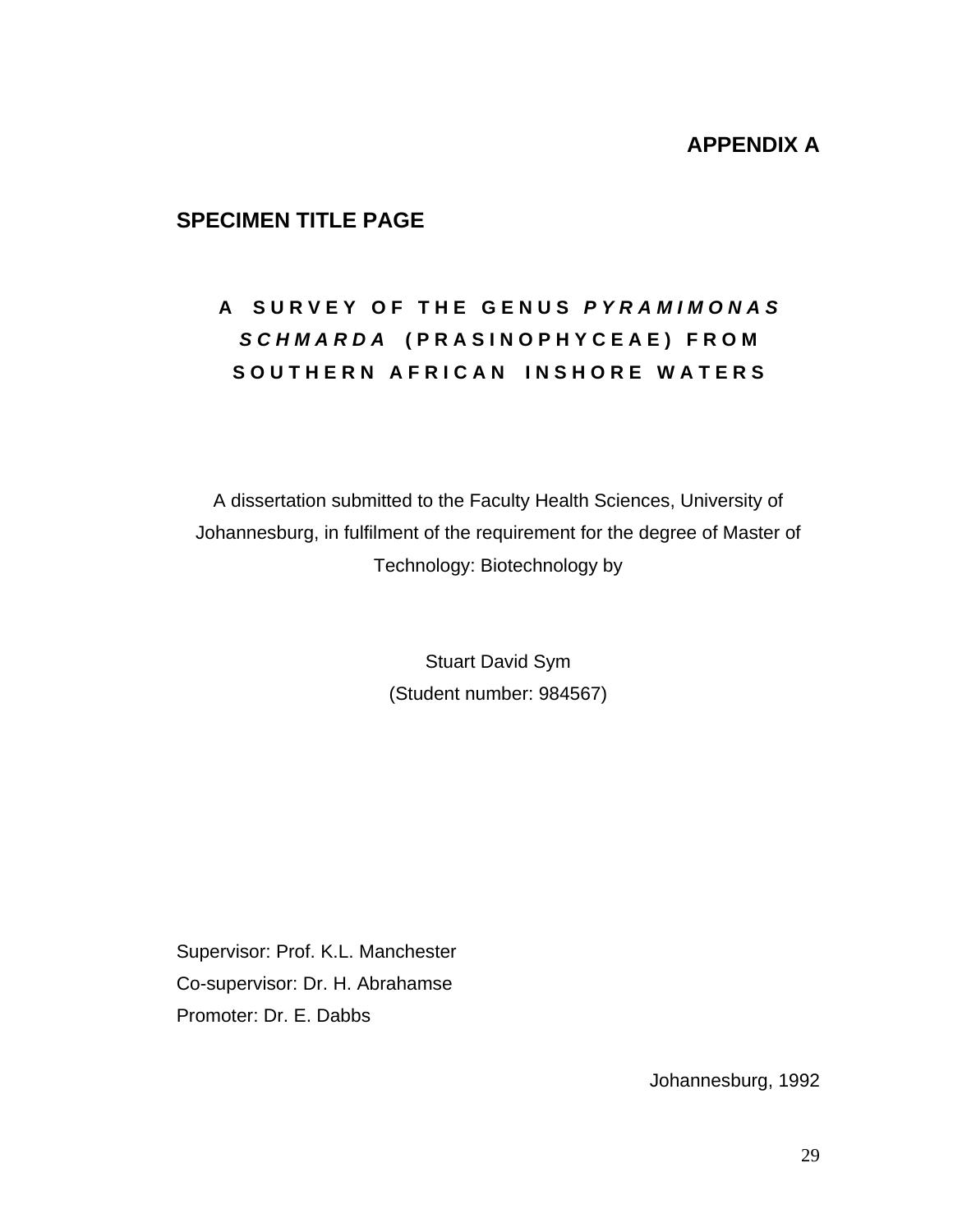## **APPENDIX B SPECIMEN TABLE OF CONTENTS PAGE (EXAMPLE 1)**

#### **TABLE OF CONTENTS**

## **Page** DECLARATION …………………………………………………………………………….. ii . ABSTRACT …………………………………………………………………………….. iii . ACKNOWLEDGEMENTS …………………………………………………………………………….. . iv LIST OF FIGURES …………………………………………………………………………….. vii . LIST OF TABLES …………………………………………………………………………….. viii LIST OF SYMBOLS …………………………………………………………………………….. ix NOMENCLATURE …………………………………………………………………………….. x

#### **CHAPTER ONE – INTRODUCTION**

| 11  | General Introduction           |    |  |
|-----|--------------------------------|----|--|
| 1.2 | <b>Objectives</b>              |    |  |
| 1.3 | Literature Review              |    |  |
|     | 1.3.1 Green Algal Phylogeny    |    |  |
|     | 1.3.2 The Class Prasinophyceae | 16 |  |
|     | 1.3.3 The Genus Pyramimonas    |    |  |

#### **CHAPTER TWO – METHODS AND MATERIALS**

| 2.1 | Sampling                               | 86 |
|-----|----------------------------------------|----|
| 2.2 | <b>Enrichment Culture</b>              | 86 |
| 2.3 | <b>Culture Medium and Glassware</b>    | 86 |
| 2.4 | Isolation                              | 88 |
| 2.5 | Screening of Isolates - Identification | 89 |
| 2.6 | Culture maintenance                    | 90 |
| 2.7 | Light Microscopy                       | 90 |
|     | 2.7.1 Light Microscopy Data Capture    | 90 |
| 2.8 | Electron Microscopy                    |    |
|     | 2.8.1 Fixation and Embedding           | 91 |
|     | 2.8.2 Sectioning                       | 91 |
|     | 2.8.3 Staining and Viewing             | 92 |
|     | 2.8.4 Data Capture                     | 93 |
|     |                                        |    |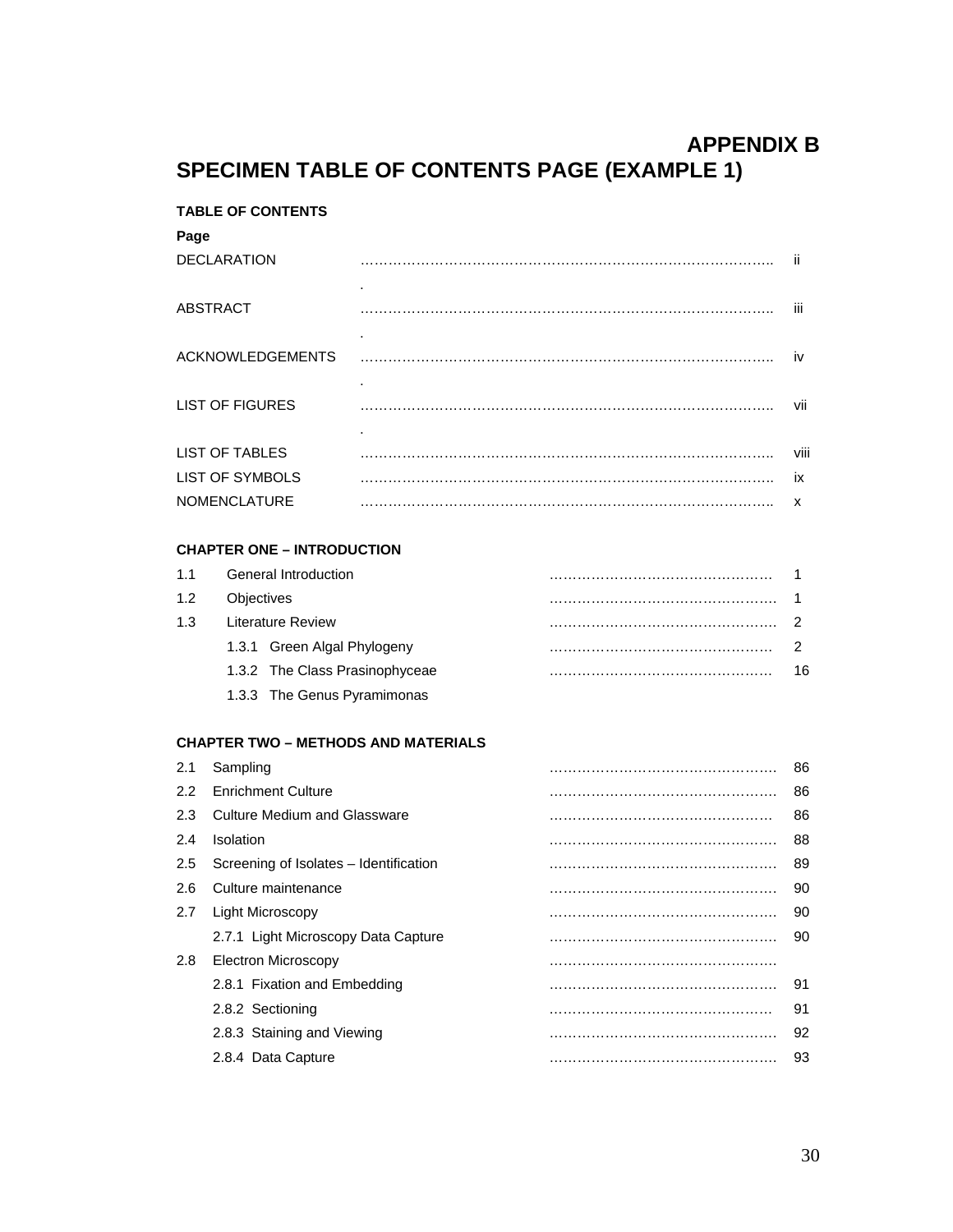#### **CHAPTER THREE – The Subgenus** *Vestigifera*

| 3.1 | Introduction                                    | 94   |
|-----|-------------------------------------------------|------|
| 3.2 | <b>Results and Discussion</b>                   | 94   |
|     | 3.2.1 Pyramimonas disomata Butcher              | 95   |
|     | 3.2.2 Pyramimonas mitra Moestrup et Hill        | 110  |
|     | 3.2.3 Pyramimonas norrisii Sym et Pienaar       | 119  |
|     | Culture maintenance                             | 90   |
|     | 3.2.4 Pyramimonas obovata N Carter              | 126  |
|     | 3.2.5 Pyramimonas orientalis Butcher            | 133  |
|     | 3.2.6 Pyramimonas minuta Sym et Pienaar sp.     | 142  |
|     | ined                                            |      |
|     | 3.2.7 Pyramimonas thomsenii Sym et Pienaar      | 151  |
|     | sp. ined                                        |      |
| 3.3 | Conclusions                                     | 157  |
|     | 3.3.1 Chloroplast Structure                     | 157  |
|     | 3.3.2 Scale Morphology and Distribution         | 159  |
|     | 3.3.3 The Flagellar Apparatus and               | 161  |
|     | <b>Associated Structures</b>                    |      |
|     | 3.3.4 Other Features not Considered             | 167  |
|     | in the Circumscription                          |      |
|     | <b>CHAPTER FOUR - The Subgenus Trichocystis</b> |      |
| 4.1 | Introduction                                    | 169. |
| 4.2 | <b>Results and Discussion</b>                   | 169  |
|     | Pyramimonas cirolanae Pennick<br>4.2.1          | 170  |
|     | Pyramimonas grossii Parke<br>4.2.2              | 182  |
|     | 4.2.3 Pyramimonas parkae Norris et Pearson      | 189  |
|     | 4.2.4<br>Pyramimonas pseudoparkae Pienaar et    | 201  |

Aken 4.3 Conclusions …………………………………………. 207

#### **CHAPTER FIVE – The Subgenus** *Punctatae*

| 5.1 |       | Introduction                              |           |     |         | 216  |
|-----|-------|-------------------------------------------|-----------|-----|---------|------|
| 5.2 |       | <b>Results and Discussion</b>             |           |     |         | 216  |
|     |       | 5.2.1 Pyramimonas mucifera Sym et Pienaar |           |     |         | 217  |
|     |       | 5.2.2 Pyramimonas olivacea n Carter       |           |     |         | 228. |
|     |       | 5.2.3 Pyramimonas robusta Pienaar, Sym et |           |     |         | 236. |
|     |       | Inouve sp. ined                           |           |     |         |      |
| 5.3 |       | Conclusions                               |           |     |         | 243. |
|     | 5.3.1 | Swimming                                  | Behaviour | and | Culture | 243  |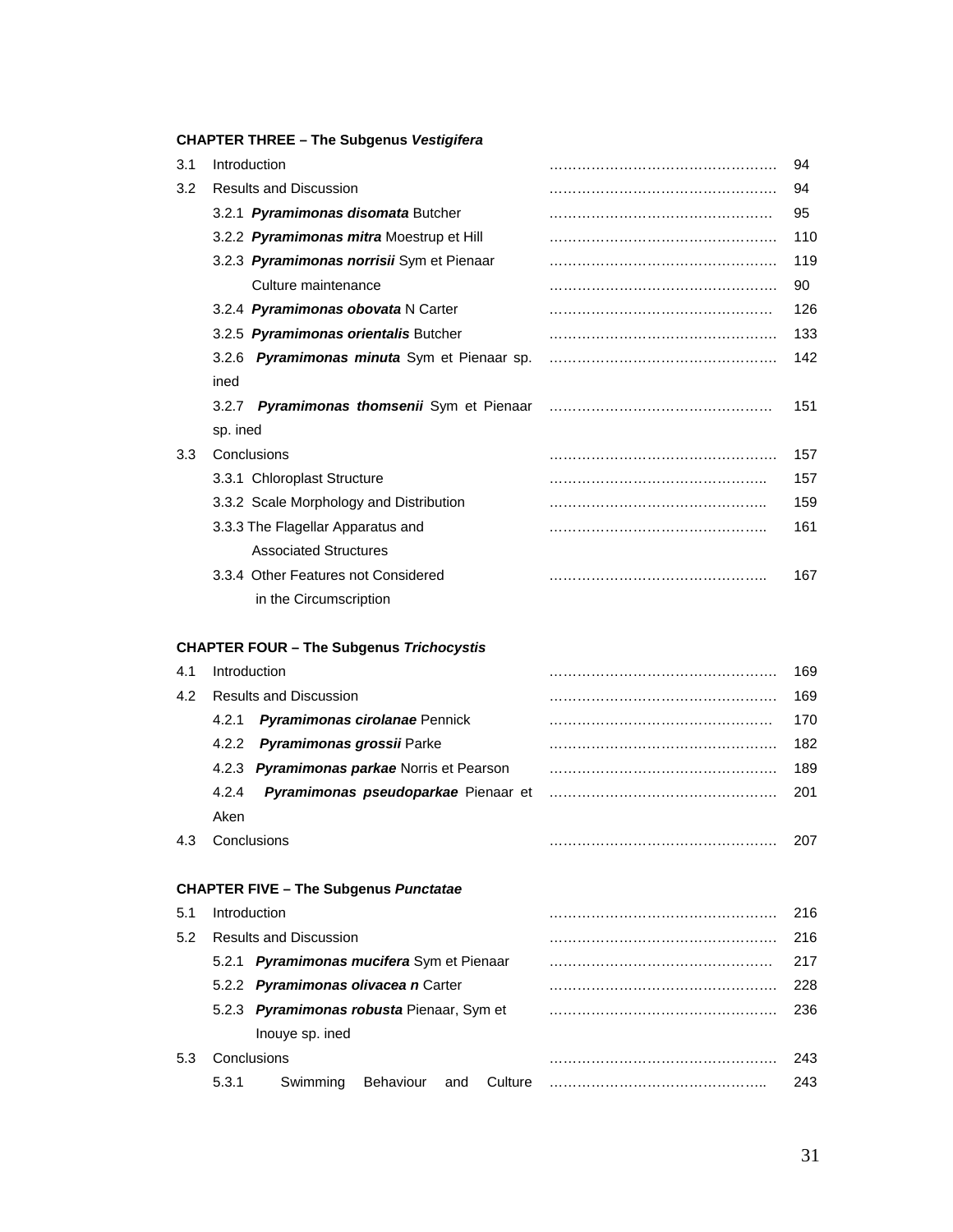#### Appearance

|        | 5.3.2 Chloroplast Shape                  | 245  |
|--------|------------------------------------------|------|
|        | 5.3.3 Scale Morphology and Distribution  | 245  |
|        | 5.3.4 Puncta                             | 247  |
|        | 5.3.5 The Flagellar Apparatus            | 247  |
| 5.3.6  | The Cytoskeleton and Microtubular Root   | 249. |
| System |                                          |      |
|        | 5.3.7 Basal Body and Flagellar Structure | 249. |

#### **CHAPTER SIX – The Subgenus** *Pyramimonas*

| 6.1 | Introduction                                  | 250 |
|-----|-----------------------------------------------|-----|
| 6.2 | <b>Results and Discussion</b>                 | 251 |
|     | 6.2.1 Pyramimonas propulsa Moestrup et Hill   | 251 |
|     | 6.2.2 Pyramimonas chlorina Sym et Pienaar sp. | 266 |
|     | ined                                          |     |
| 6.3 | Conclusions                                   | 280 |
|     | 6.3.1 Swimming Behaviour                      | 280 |
|     | 6.3.2 Chloroplast Colour and Shape            | 281 |
|     | 6.3.3 The Pyrenoid                            | 281 |
|     | 6.3.4 The Eyespot                             | 282 |
|     | 6.3.5 Supernumerary Flagella                  | 283 |
|     | 6.3.6 The Flagellar Apparatus                 | 283 |
|     | 6.3.7 Microtubular Roots                      | 283 |
|     | 6.3.8 The Scale Reservoir                     | 285 |
|     | 6.3.9 Scale Morphology                        | 285 |

#### **CHAPTER SEVEN – General Discussion and Conclusion**

| 7.1 | <b>Taxonomic Consideration</b>            | 287 |
|-----|-------------------------------------------|-----|
|     | 7.1.1 The Genus <b>Pyramimonas</b>        | 287 |
|     | 7.1.2 The Subgenus Vestigifera            | 292 |
|     | 7.1.3 The Subgenus Trichocystis           | 293 |
|     | 7.1.4 The Subgenus Punctatae              | 294 |
|     | 7.1.5 The Subgenus Pyramimonas            | 295 |
|     | 7.1.6 Taxonomic Conclusions               | 296 |
|     | 7.1.7 Species of Uncertain Affiliation    | 297 |
| 7.2 | <b>Phylogenetic Considerations</b>        | 300 |
|     | 7.2.1 Prasinophycean Phylogeny            | 300 |
|     | 7.2.2 The Phylogeny of <b>Pyramimonas</b> | 308 |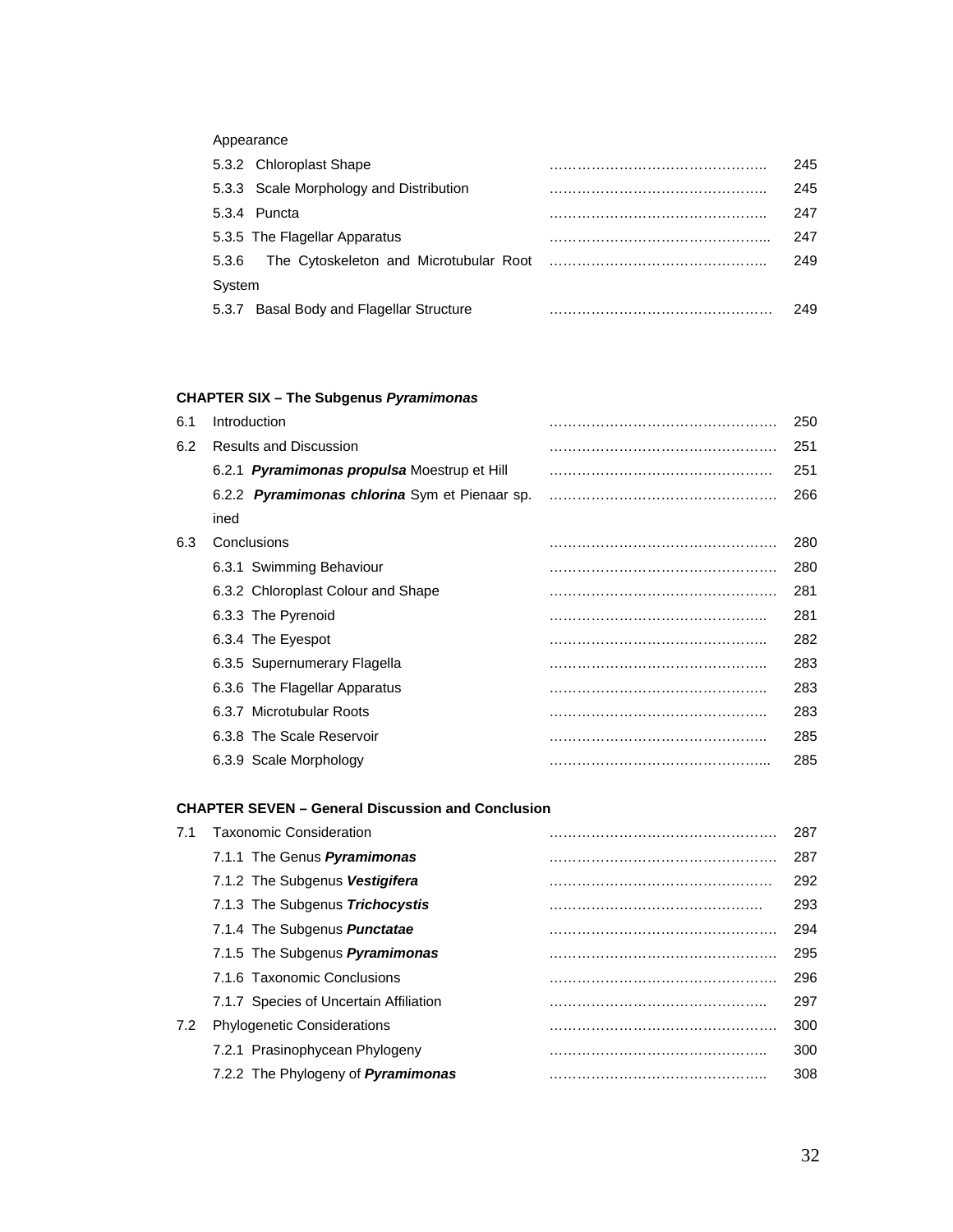|     | 7.3 The Class Prasinphycea       | 313. |
|-----|----------------------------------|------|
| 8.  | <b>REFERENCES / BIBLIOGRAPHY</b> | 315  |
| 9.  | <b>APPENDICES</b>                | 328  |
| 91  | APPENDIX A                       | 328  |
| 9.2 | APPENDIX B                       | 329  |
|     |                                  |      |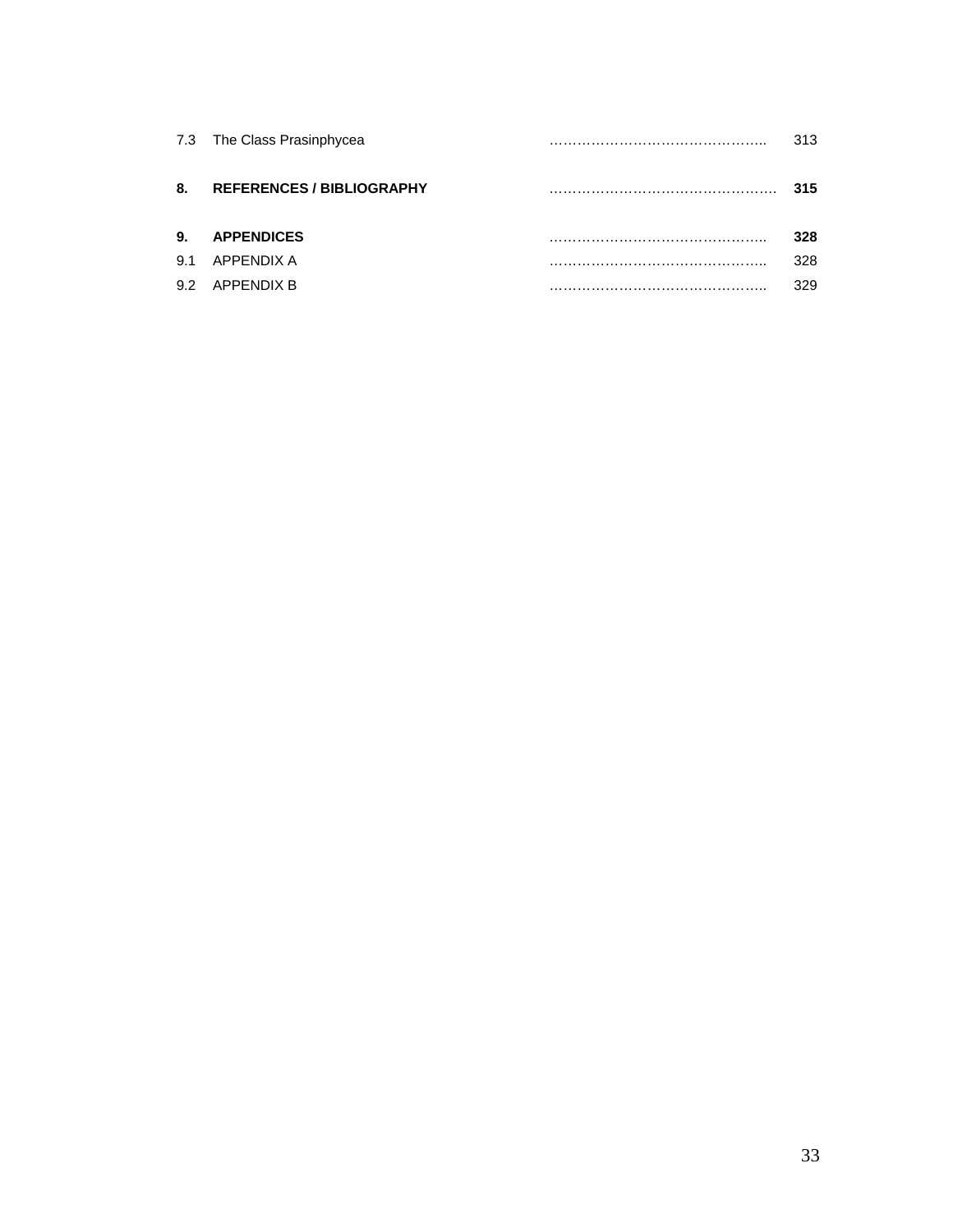# **SPECIMEN TABLE OF CONTENTS PAGE (EXAMPLE 2)**

# TABLE OF CONTENTS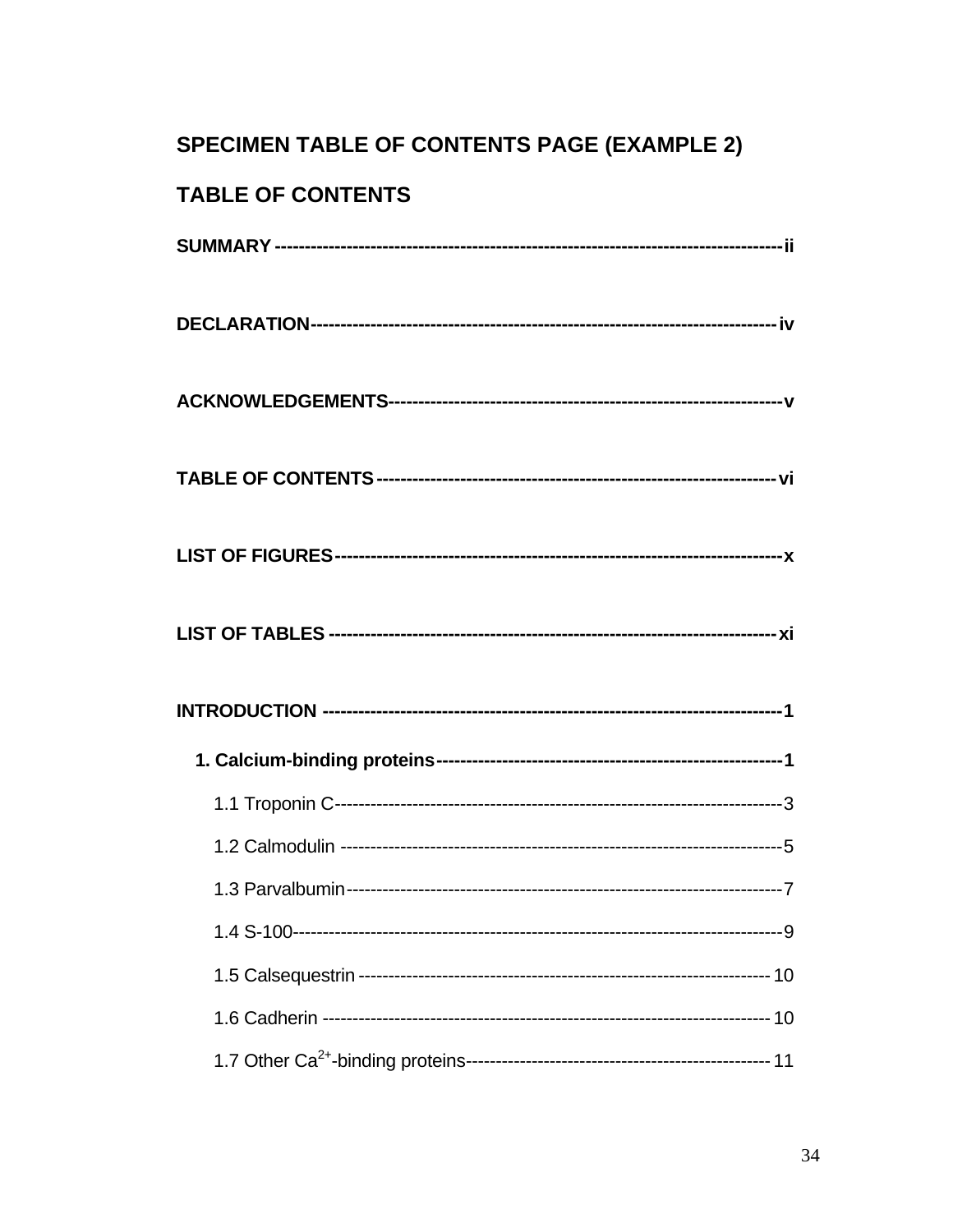| 1.8 Vitamin D-dependent Ca <sup>2+</sup> -binding protein (CaBP) -------------------- 12                          |  |
|-------------------------------------------------------------------------------------------------------------------|--|
|                                                                                                                   |  |
|                                                                                                                   |  |
|                                                                                                                   |  |
|                                                                                                                   |  |
|                                                                                                                   |  |
|                                                                                                                   |  |
|                                                                                                                   |  |
|                                                                                                                   |  |
|                                                                                                                   |  |
|                                                                                                                   |  |
|                                                                                                                   |  |
|                                                                                                                   |  |
|                                                                                                                   |  |
| 2.3.5 Role of 1,25(OH) <sub>2</sub> D <sub>3</sub> in Involutional Osteoporosis-----------------------<br>37      |  |
|                                                                                                                   |  |
| 2.4 1,25(OH) <sub>2</sub> D <sub>3</sub> : Cellular Growth and Differentiation-----------------------------<br>40 |  |
| 2.5 Granulomatous Disease and 1,25(OH) <sub>2</sub> D <sub>3</sub> ------------------------------- 42             |  |
|                                                                                                                   |  |
|                                                                                                                   |  |
|                                                                                                                   |  |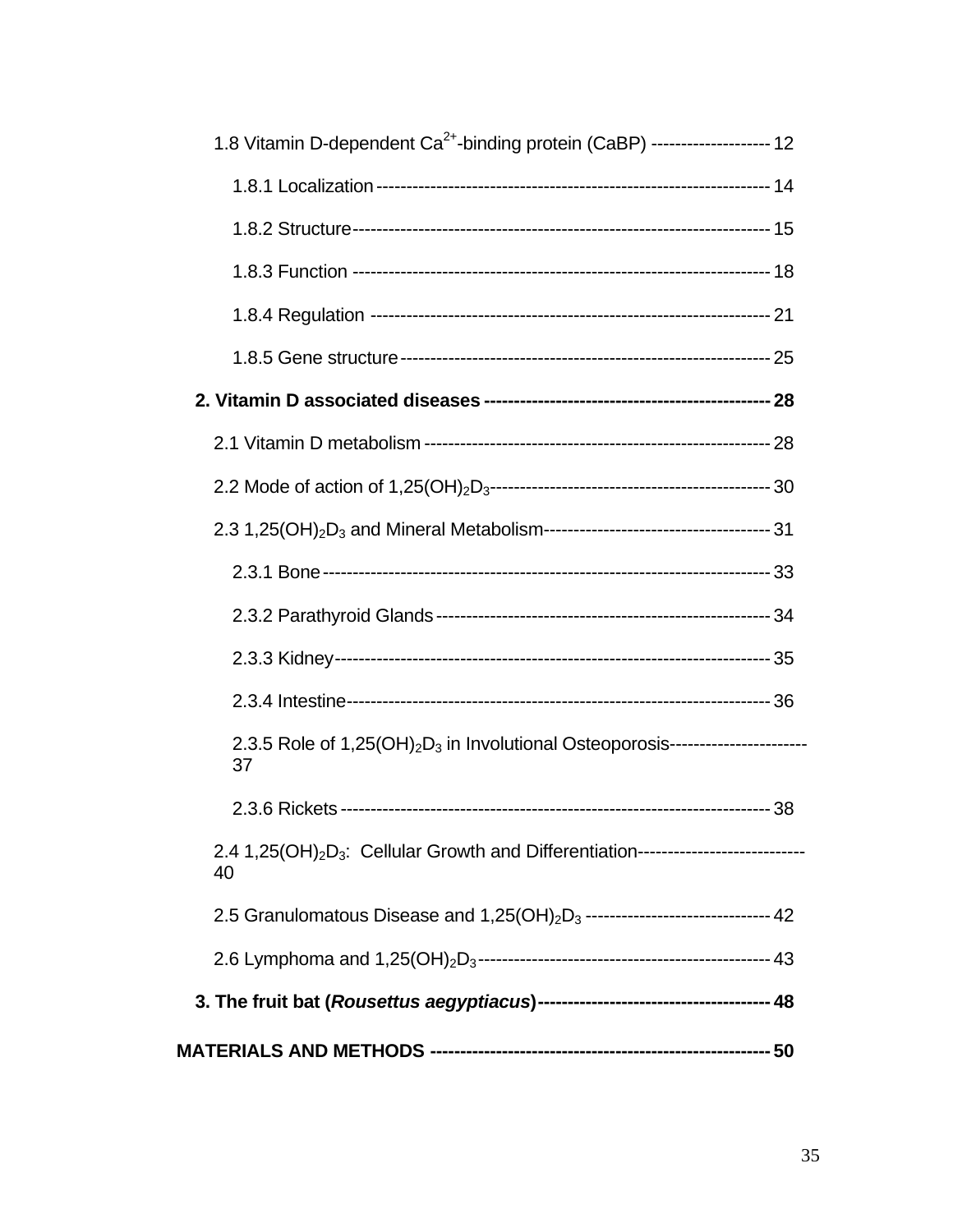| 4.1 Transformation of JM109 with pBS-M13-expression vector----------------<br>53          |  |
|-------------------------------------------------------------------------------------------|--|
| 4.2 Large scale double stranded plasmid preparation-----------------------------<br>$-54$ |  |
| 4.3 Purification of closed circular DNA in caesium chloride-ethidium<br>bromide           |  |
| 4.4 Restriction digest of plasmid to obtain insert DNA---------------------------<br>56   |  |
| 4.5 Recovery of DNA from low-melting-temperature agarose-------------------<br>-58        |  |
|                                                                                           |  |
| 4.7 Removal of unincorporated label by the spin-column procedure using                    |  |
|                                                                                           |  |
| 5. Development of a fruit bat fibroblast cell line ---------------------------- 61        |  |
|                                                                                           |  |
|                                                                                           |  |
| 6.1 Restriction digests of genomic DNA and Southern blotting------------------<br>65      |  |
|                                                                                           |  |
| 7. Construction of a fruit bat genomic library--------------------------------- 68        |  |
| 7.1 Isolation of high-molecular-mass fruit bat genomic DNA----------------------<br>69    |  |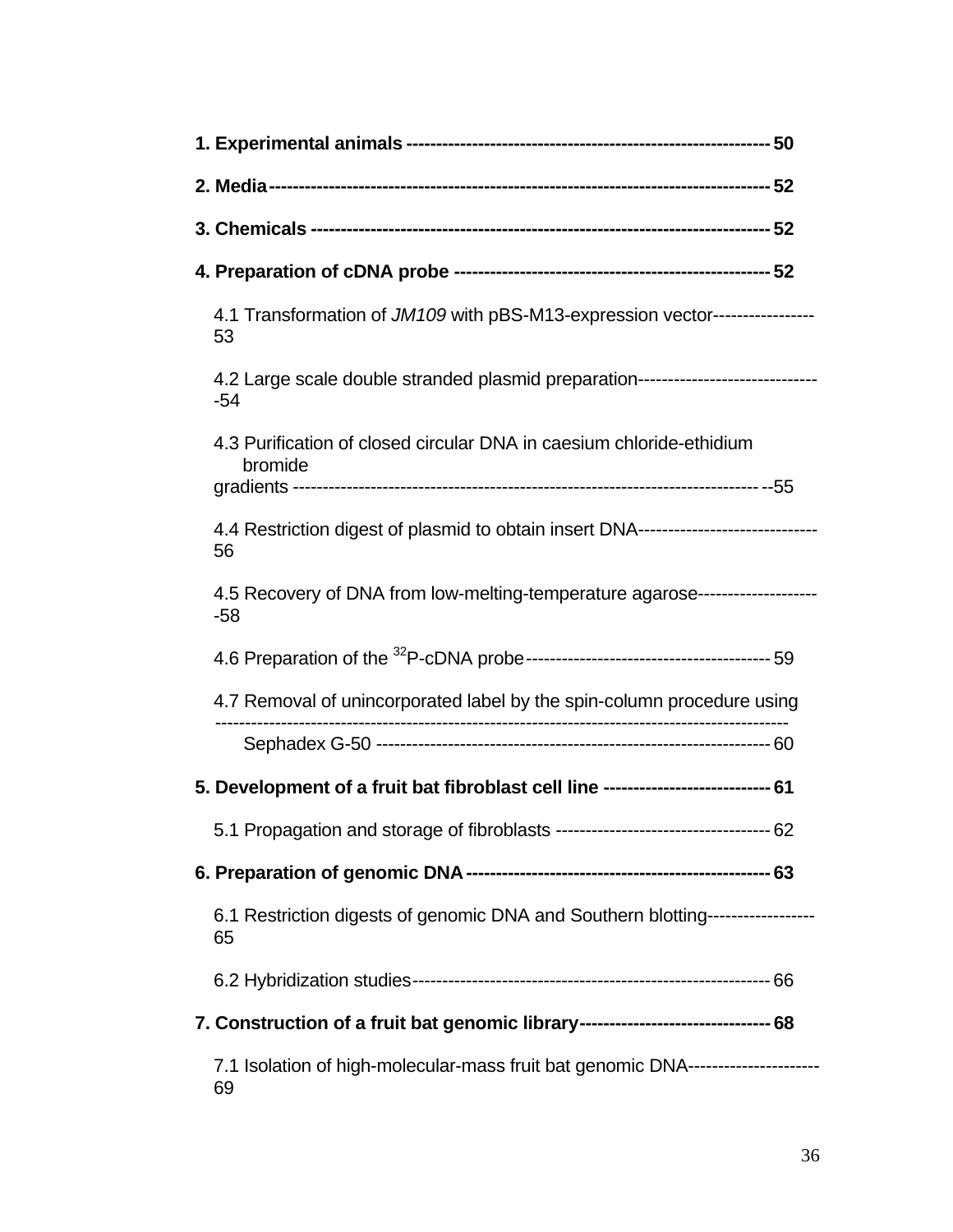| 7.2 Partial digest of high-molecular-mass genomic DNA---------------------------<br>-70  |
|------------------------------------------------------------------------------------------|
| 7.3 Bulk digest of genomic DNA with EcoRI-------- --------------------- ------<br>71     |
| 7.4 Ligation of partially digested EcoRI genomic DNA to $\lambda$ gt11 EcoRI arms-       |
| 7.5 Bulk ligation of genomic DNA to $\lambda$ gt11 arms --------------------------- --74 |
|                                                                                          |
|                                                                                          |
| 7.8 Titration of packaged phage on LB plates ----------------------------------- 77      |
|                                                                                          |
| 8. Screening of the amplified bat genomic library------------------------- 79            |
|                                                                                          |
|                                                                                          |
| 8.3 Restriction digest analyses of isolated phage DNA -------------------- 81            |
| 9. Restriction digests and subcloning of 9-kDa calbindin gene                            |
| 9.1 Subcloning of the positive clone insert containing the 9-kDa calbindin               |
|                                                                                          |
| 9.1.2 Extraction of restriction fragments from agarose gel ------------- 84              |
|                                                                                          |
|                                                                                          |
| 9.1.2.3 Magic PCR Preps DNA Purification system $\lambda$ ---------------- 87            |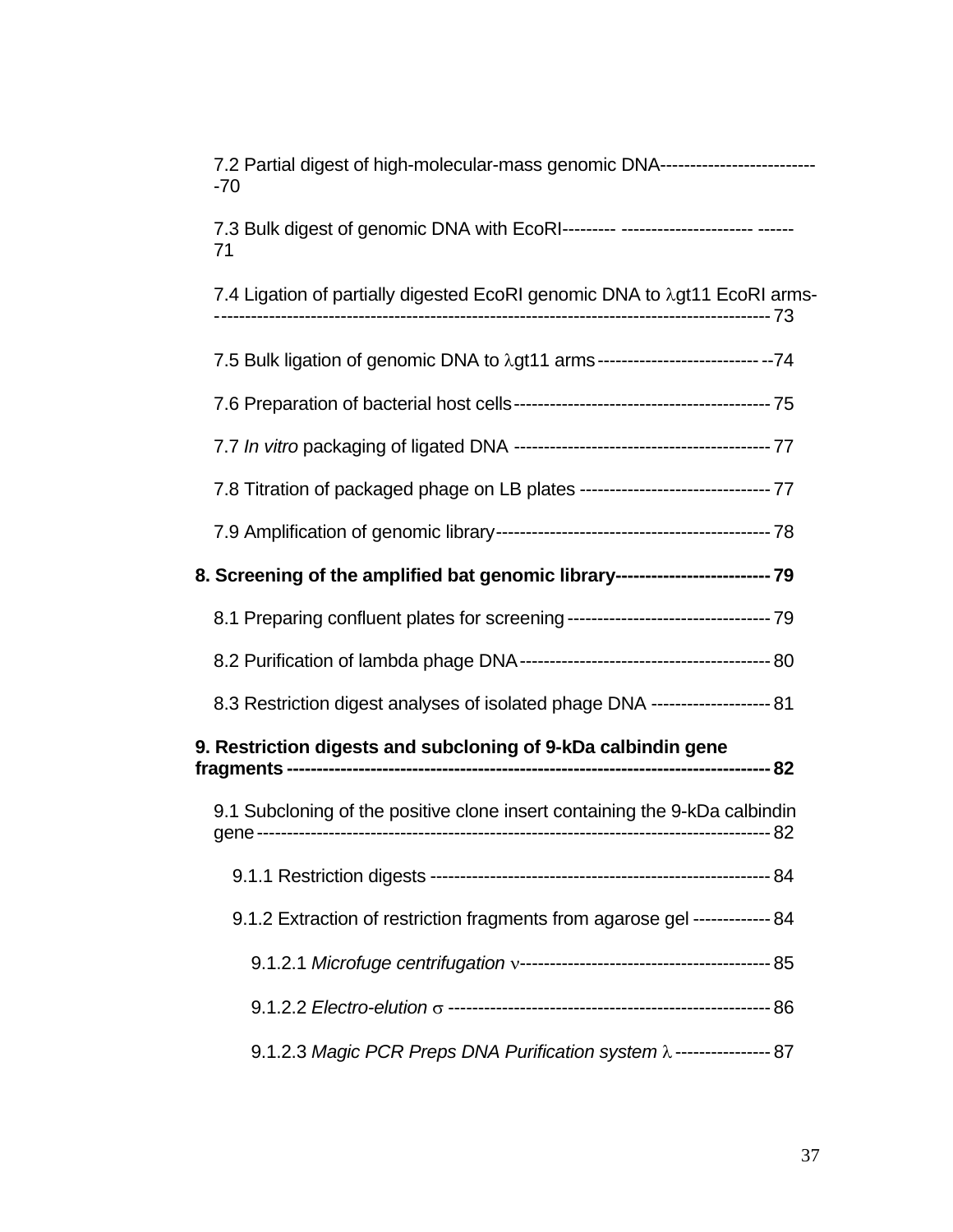| 9.1.4 Ligation of purified fragments into pGEM3Zf(+) plasmid -------- 91         |  |
|----------------------------------------------------------------------------------|--|
| 9.1.5 Transformation of subcloned fragments into $DH5\alpha$ cells-------- 92    |  |
|                                                                                  |  |
|                                                                                  |  |
| 1. Transformation of JM109 with pBS-M13-expression vector -------- 95            |  |
| 1.1 Large scale double stranded plasmid preparation---------------------- 97     |  |
|                                                                                  |  |
|                                                                                  |  |
| 3. Preparation and restriction digest of genomic DNA for Southern                |  |
|                                                                                  |  |
| 4. Construction of a fruit bat genomic library------------------------------ 103 |  |
| 4.1 Isolation of high-molecular-mass fruit bat genomic DNA ----------- 104       |  |
| 4.2 Partial digest of high-molecular-mass genomic DNA --------------- 106        |  |
| 4.3 Ligation of partially digested EcoRI genomic DNA to Igt11 EcoRI arms         |  |
|                                                                                  |  |
|                                                                                  |  |
| 5. Screening of amplified library for 9-kDa calbindin clone----------- 110       |  |
| 6. Preparation of purified lambda phage DNA ---------------------------- 112     |  |
| 7. Restriction digest analysis of the purified positive clone lambda DNA-        |  |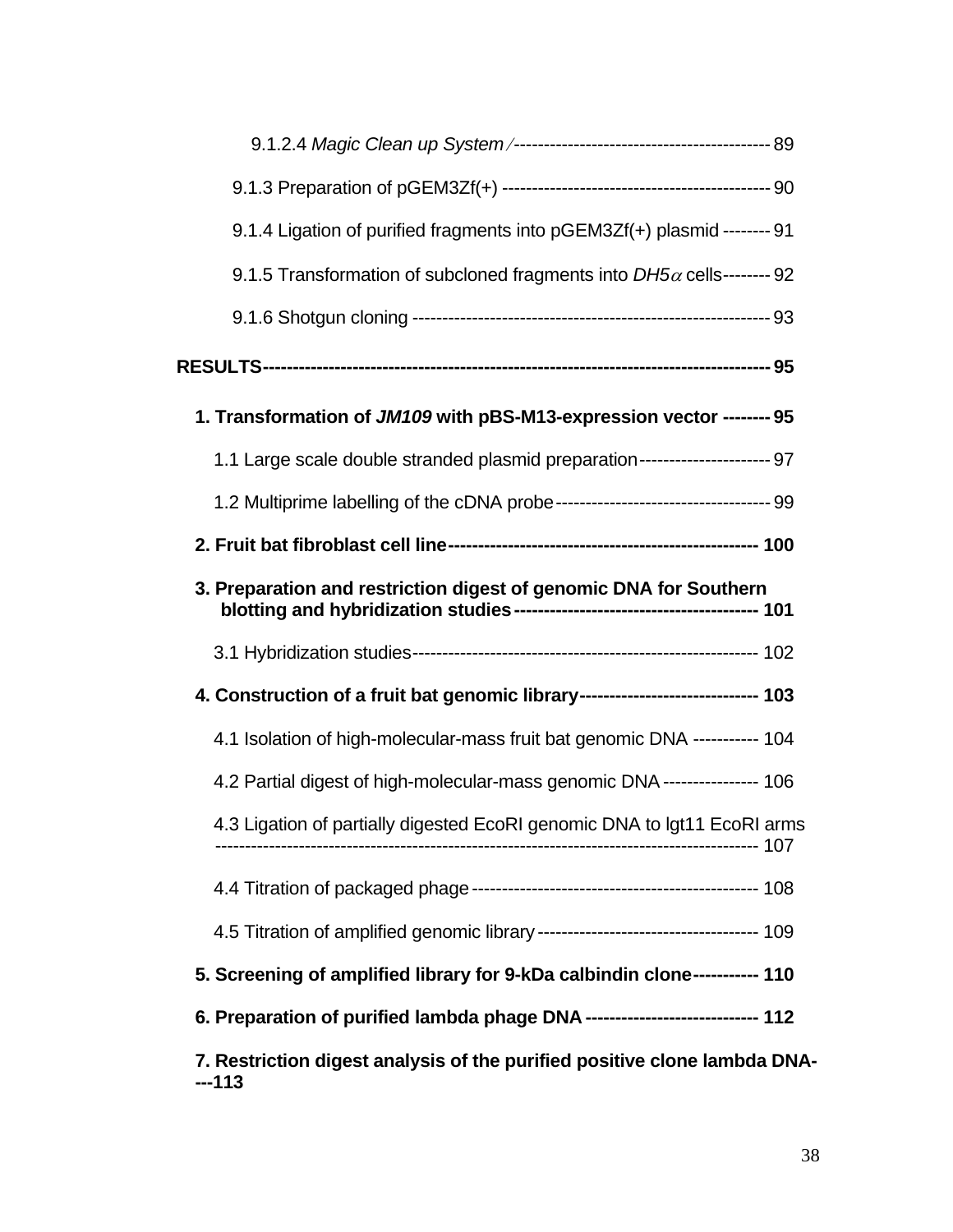| 8. Attempts to subclone the 9-kDa calbindin gene fragments-----------------       |  |
|-----------------------------------------------------------------------------------|--|
| $-117$                                                                            |  |
|                                                                                   |  |
| 8.2 Restriction digests of positive clone DNA ------------------------------- 124 |  |
| 8.3 Extraction of restriction fragments from agarose gels --------------- 126     |  |
| 8.4 Ligation and transformation of restriction fragments of positive clone        |  |
|                                                                                   |  |
|                                                                                   |  |
|                                                                                   |  |
|                                                                                   |  |
|                                                                                   |  |
|                                                                                   |  |
|                                                                                   |  |
|                                                                                   |  |
|                                                                                   |  |
|                                                                                   |  |
|                                                                                   |  |
|                                                                                   |  |
|                                                                                   |  |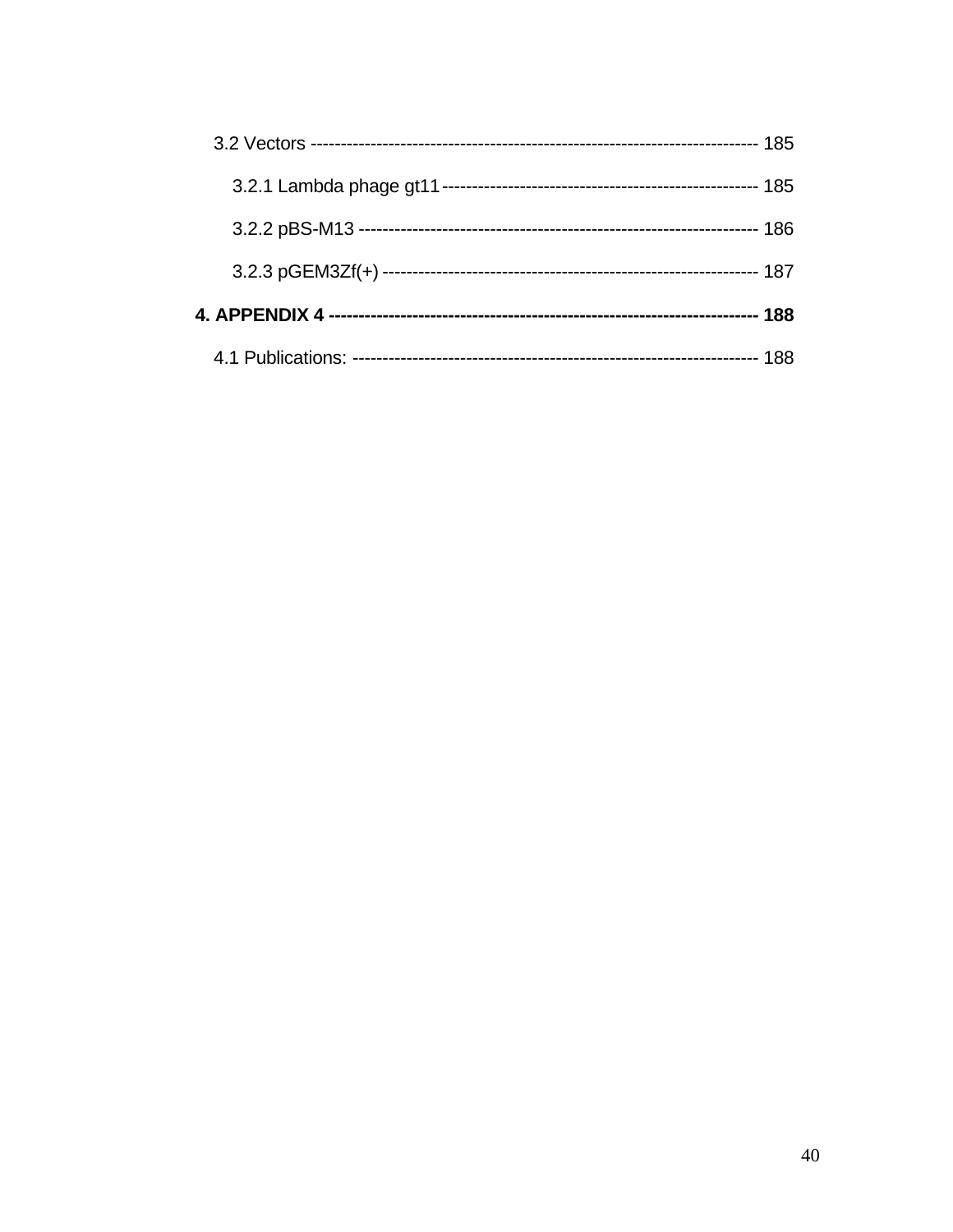# **SPECIMEN TABLE OF CONTENTS PAGE (EXAMPLE 3)**

## **TABLE OF CONTENTS**

|                               | e   |
|-------------------------------|-----|
| Acknowledgements              | i.  |
| Abstract                      | ii. |
| <b>Table of Contents</b>      | iv  |
| List of Tables and Figures    | vii |
| <b>Table of Abbreviations</b> | ix  |
| Definition of Terms           | xi  |

## **CHAPTER ONE**

# **INTRODUCTION** <sup>1</sup> 1.1 The Aim of the Study 2

| 1.2 The Statement of the Objectives |  |
|-------------------------------------|--|
| 1.3 Hypotheses                      |  |

## **CHAPTER TWO**

| THE REVIEW OF THE RELATED LITERATURE |                                                                                |                |
|--------------------------------------|--------------------------------------------------------------------------------|----------------|
|                                      | 2.1 The Introduction                                                           | 5              |
|                                      | 2.2 Features Relating to the Physicochemical Properties of Homoeopathic        | 5              |
|                                      | Properties                                                                     |                |
|                                      | 2.3 The Evolution of Hahnemann's LM Potencies                                  | $\overline{7}$ |
|                                      | 2.4 Theoretical Models of the Nature of Homoeopathic Potencies                 | 8              |
|                                      | 2.5 Objective Means of Assessing the Physicochemical Structure of Homoeopathic | 13             |
| Potencies                            |                                                                                |                |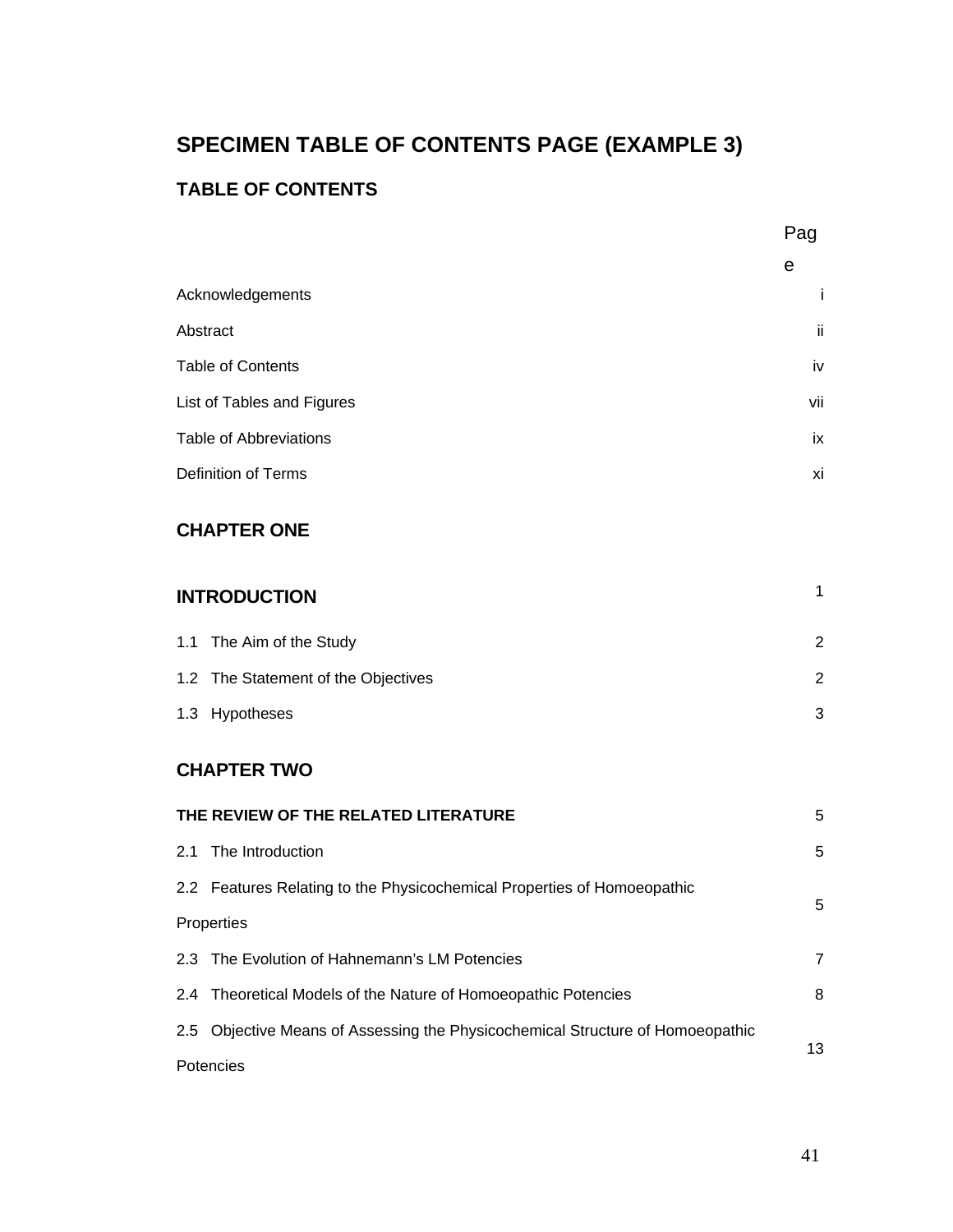| <b>Nuclear Magnetic Resonance Spectroscopy</b><br>2.6                         | 13 |
|-------------------------------------------------------------------------------|----|
| 2.7 NMR Research in Homoeopathy                                               | 15 |
| 2.8 Summary                                                                   | 17 |
| <b>CHAPTER THREE</b>                                                          |    |
| <b>MATERIALS AND METHODS</b>                                                  | 19 |
| <b>Production of Sample Potencies</b><br>3.1                                  | 19 |
| 3.2 Preparation of Sample Volumes for Analysis                                | 20 |
| 3.3 Measurement of Samples                                                    | 21 |
| 3.3.1 Recording of Data                                                       | 21 |
| 3.4 Statistical Analysis                                                      | 22 |
| 3.4.1 The Multifactorial Analysis of Variance (MANOVA)                        | 23 |
| 3.4.1.1 Procedure 1: To Test the Main Effects for Significance                | 23 |
| 3.4.1.2 Procedure 2: To Test Interactions of Order Two for Significance       | 23 |
| 3.4.1.3 Procedure 3: To Test Interactions of the Third Order for Significance | 24 |
| 3.4.1.4 The Mathematical Model of the MANOVA                                  | 24 |
| 3.4.2 Test for the Univariate Homogeneity of Variance                         | 25 |
| 3.4.3 Comparison of Individual Sample Groups: The Two-Sample Unpaired T-Test  |    |
| and the Mann-Whitney Rank Sum Test                                            | 25 |
| 3.4.3.1 The Two-Sample Unpaired T-Test                                        | 25 |
| 3.4.3.2 The Mann-Whitney Rank Sum Test                                        | 27 |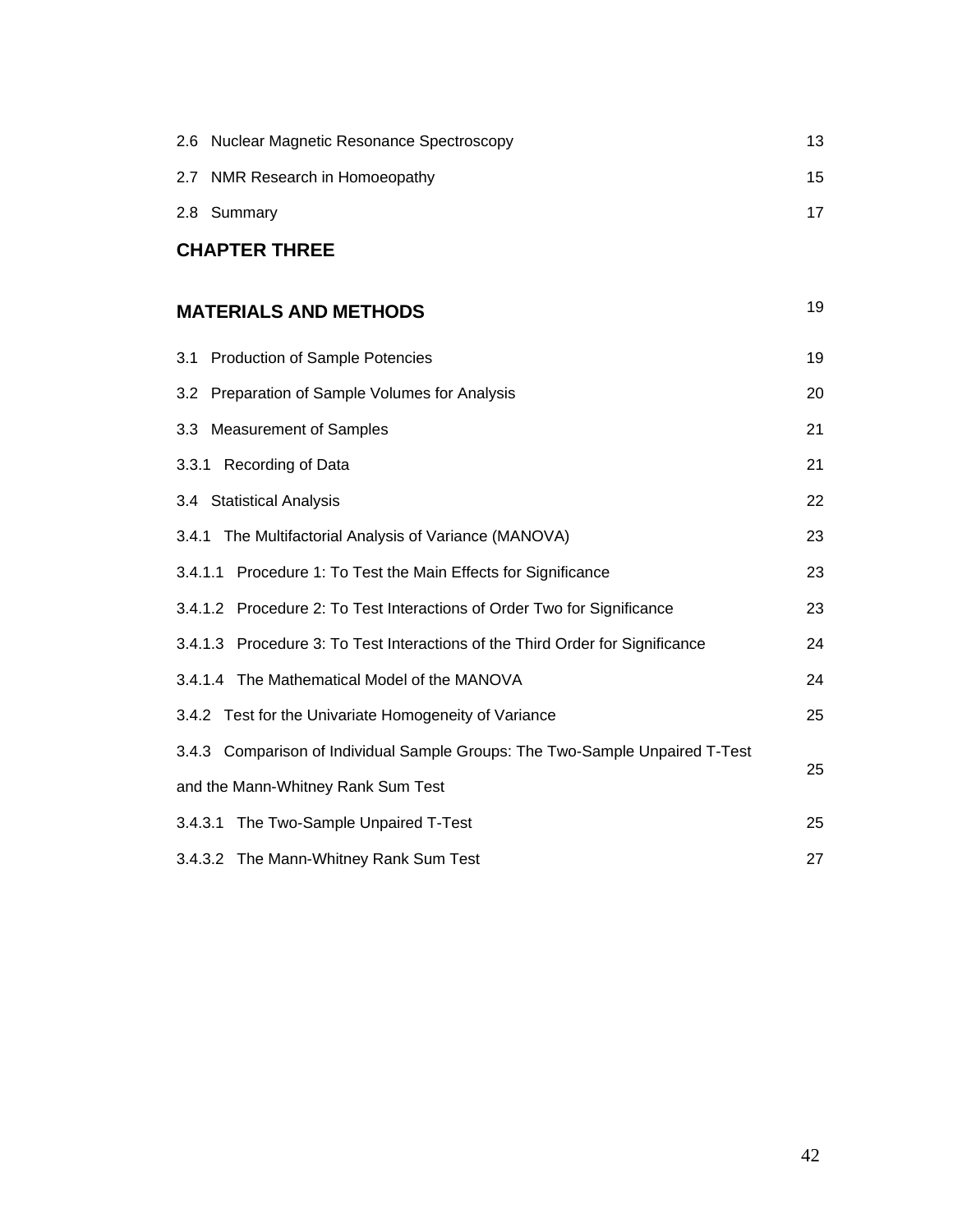## **CHAPTER FOUR**

| THE RESULTS                                              | 28 |
|----------------------------------------------------------|----|
| 4.1 The Criteria Governing the Admissibility of the Data | 28 |
| 4.2 Results of the MANOVA                                | 29 |
| 4.2.1 Means and Standard Deviations of the MANOVA        | 29 |
| 4.2.2 Results of Tests for Univariate Homogeneity        | 53 |
| 4.2.3 Analysis of Variance Tables                        | 54 |
| 4.3 Results of the t-Tests                               | 56 |
| <b>CHAPTER FIVE</b>                                      |    |
| <b>DISCUSSION</b>                                        | 61 |
| <b>CHAPTER SIX</b>                                       |    |
| <b>CONCLUSIONS AND RECOMMENDATIONS</b>                   | 65 |
| 6.1 Conclusions                                          | 65 |
| 6.2 Recommendations                                      | 66 |
| <b>REFERENCES</b>                                        | 70 |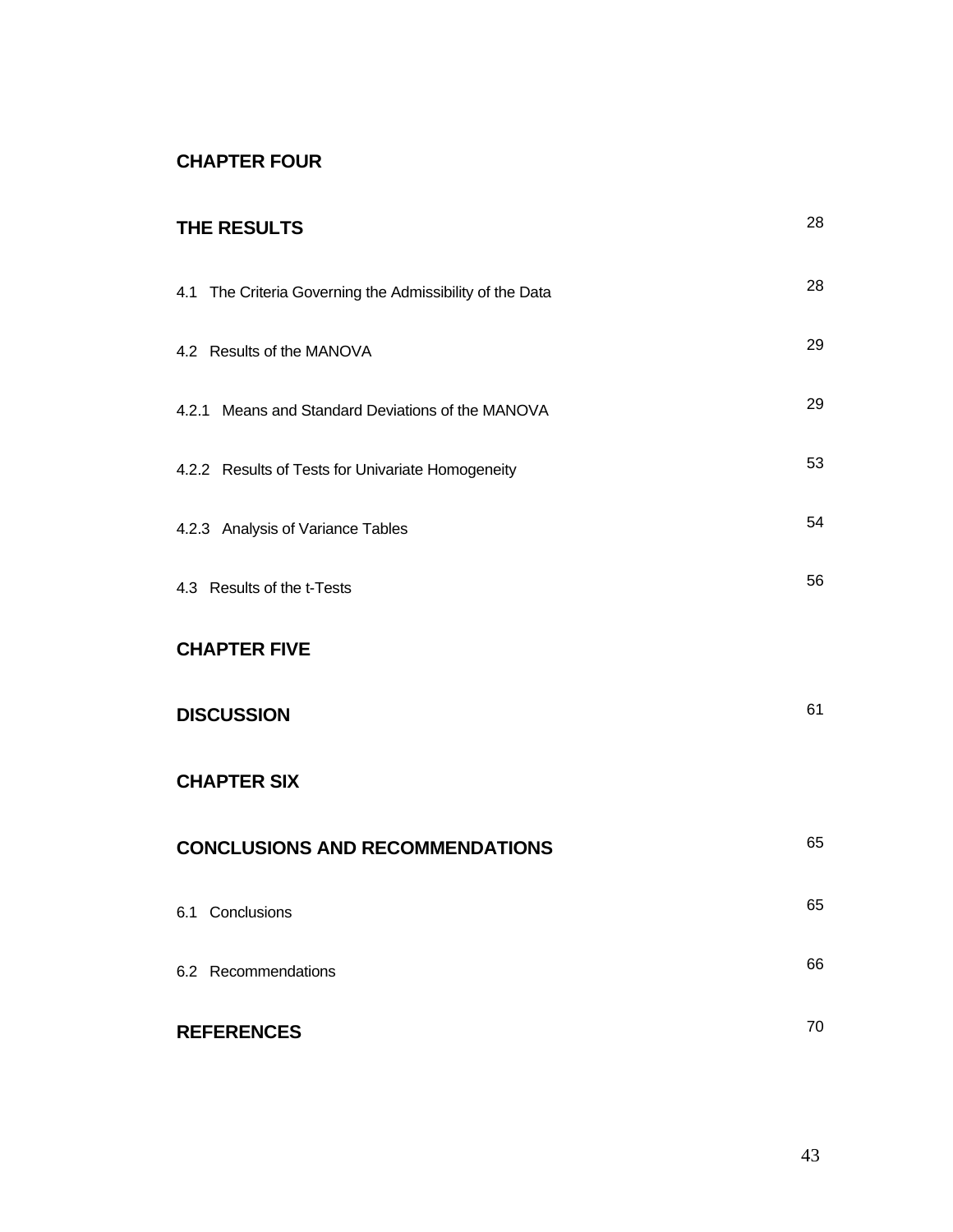## **APPENDICES**

| Appendix A: The Preparation of Sample Potencies                      | 71 |
|----------------------------------------------------------------------|----|
| Appendix B: Sample NMR spectra                                       | 72 |
| Appendix C: The Crude Data Relating to the NMR-spectra               | 73 |
| Appendix D.1: CH <sub>3</sub> Test Comparisons                       | 74 |
| Appendix D.2: CH <sub>2</sub> Test Comparisons                       | 75 |
| Appendix D.3: H <sub>2</sub> O Test Comparisons                      | 76 |
| Appendix D.4: OH Test Comparisons                                    | 77 |
| Appendix D.5: Relative Integration CH <sub>3</sub> Test Comparisons  | 78 |
| Appendix D.6: Relative Integration CH <sub>2</sub> Test Comparisons  | 79 |
| Appendix D.7: Relative Integration H <sub>2</sub> O Test Comparisons | 80 |
| Appendix D.8: Relative Integration OH Test Comparisons               | 81 |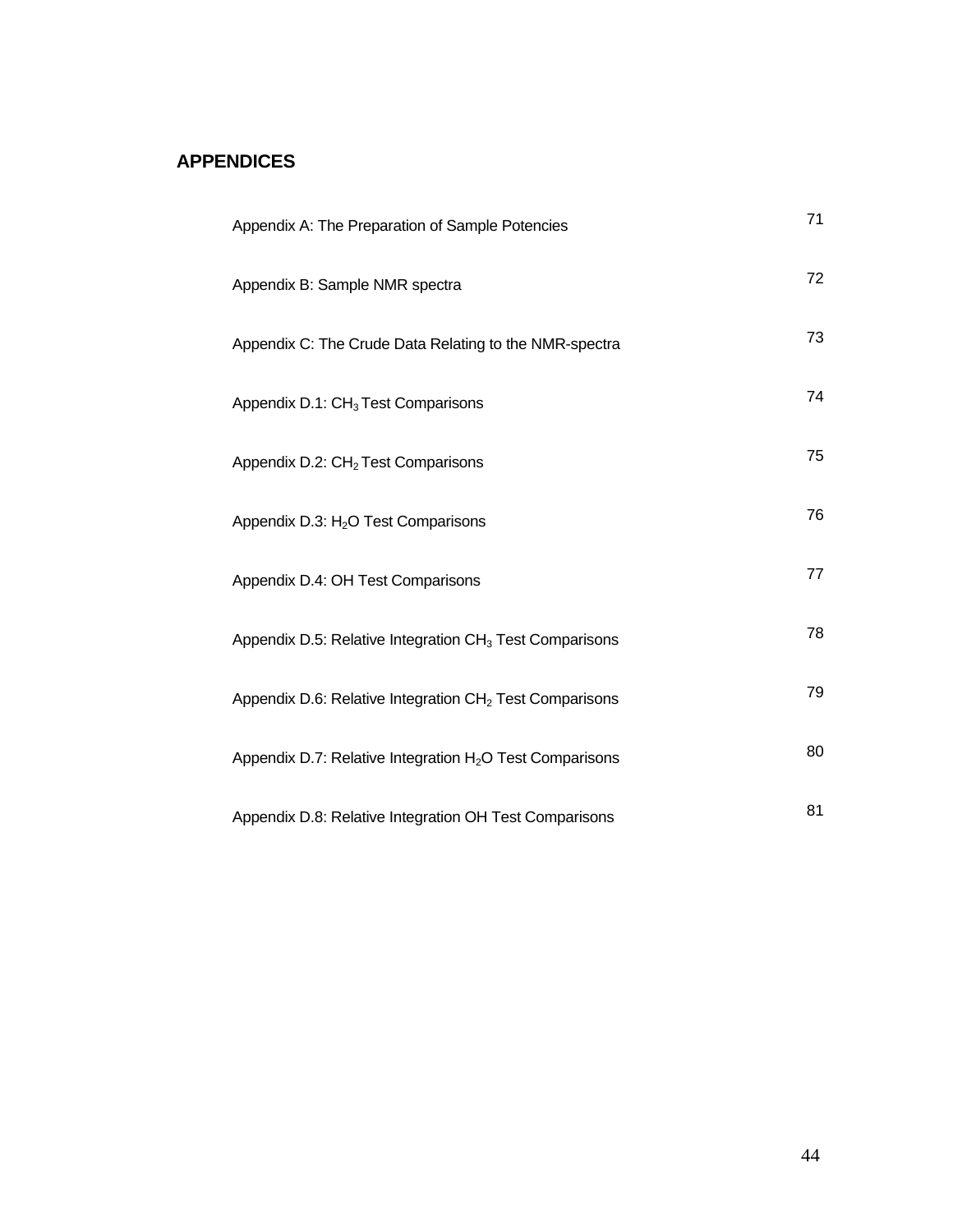## **1.1.1 LIST OF TABLES, CHARTS AND FIGURES**

| <b>Table</b> | <b>Title</b>                                                                                     | Page<br>No. |
|--------------|--------------------------------------------------------------------------------------------------|-------------|
| Table 4.1    | Means and Standard Deviations of the MANOVA: Stannum metallicum<br>(Chemical Shift Values)       | 29          |
| Table 4.2    | Means and Standard Deviations of the MANOVA: Plumbum metallicum<br>(Chemical Shift Values)       | 32          |
| Table 4.3    | Means and Standard Deviations of the MANOVA: Lactose Control #1<br>(Chemical Shift Values)       | 35          |
| Table 4.4    | Means and Standard Deviations of the MANOVA: Lactose Control #2<br>(Chemical Shift Values)       | 38          |
| Table 4.5    | Means and Standard Deviations of the MANOVA: Stannum metallicum<br>(Relative Integration Values) | 41          |
| Table 4.6    | Means and Standard Deviations of the MANOVA: Plumbum metallicum<br>(Relative Integration Values) | 44          |
| Table 4.7    | Means and Standard Deviations of the MANOVA: Lactose Control #1<br>(Relative Integration Values) | 46          |
| Table 4.8    | Means and Standard Deviations of the MANOVA: Lactose Control #2<br>(Relative Integration Values) | 49          |
| Table 4.9    | Comparative Summary of the Means and Standard Deviations Across<br>all Sample Groups             | 52          |
| Table 4.10   | Univariate Tests on the MANOVA for the Chemical Shift Values                                     | 53          |
| Table 4.11   | Univariate Tests on the MANOVA for Relative Integration Values                                   | 53          |
| Table 4.12   | Analysis of Variance Table for Chemical Shift Values                                             | 54          |
| Table 4.13   | Analysis of Variance Table for the Relative Integration Values of the<br><b>Chemical Shift</b>   | 55          |
| Table 4.14   | Significant t-test Comparisons                                                                   | 56          |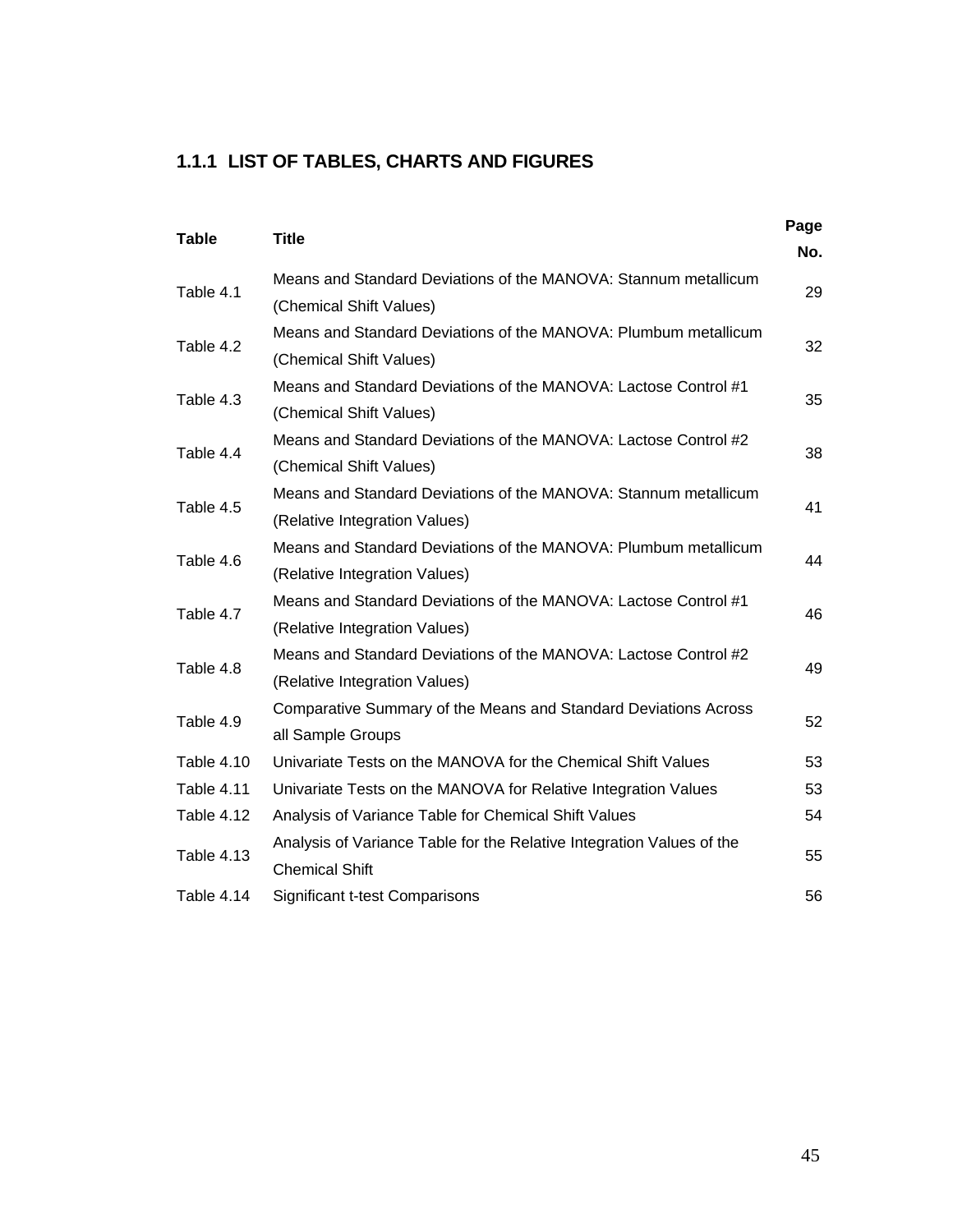#### **Chart**

| Chart 4.1         | Stannum metallicum: Chemical Shift Values (Mean)            | 30  |
|-------------------|-------------------------------------------------------------|-----|
| Chart 4.2         | Stannum metallicum: Chemical Shift Values (Std. Dev.)       | 31  |
| Chart 4.3         | Plumbum metallicum: Chemical Shift Values (Mean)            | 33  |
| Chart 4.4         | Plumbum metallicum: Chemical Shift Values (Std. Dev.)       | 34  |
| Chart 4.5         | Lactose Control #1: Chemical Shift Values (Mean)            | 36  |
| Chart 4.6         | Lactose Control #1: Chemical Shift Values (Std. Dev.)       | 37  |
| Chart 4.7         | Lactose Control #2: Chemical Shift Values (Mean)            | 39  |
| Chart 4.8         | Lactose Control #2: Chemical Shift Values (Std. Dev.)       | 40  |
| Chart 4.9         | Stannum metallicum: Relative Integration Values (Mean)      | 42  |
| <b>Chart 4.10</b> | Stannum metallicum: Relative Integration Values (Std. Dev.) | 43  |
| <b>Chart 4.11</b> | Plumbum metallicum: Relative Integration Values (Mean)      | 45  |
| <b>Chart 4.12</b> | Plumbum metallicum: Relative Integration Values (Std. Dev.) | 45a |
| <b>Chart 4.13</b> | Lactose Control #1: Relative Integration Values (Mean)      | 47  |
| <b>Chart 4.14</b> | Lactose Control #1: Relative Integration Values (Std. Dev.) | 48  |
| <b>Chart 4.15</b> | Lactose Control #2: Relative Integration Values (Mean)      | 50  |
| <b>Chart 4.16</b> | Lactose Control #2: Relative Integration Values (Std. Dev.) | 51  |
|                   |                                                             |     |

## **Figure**

| Figure 2.1 | Schematic Diagram of a Nuclear Magnetic Resonance Spectrometer |  |
|------------|----------------------------------------------------------------|--|
|            |                                                                |  |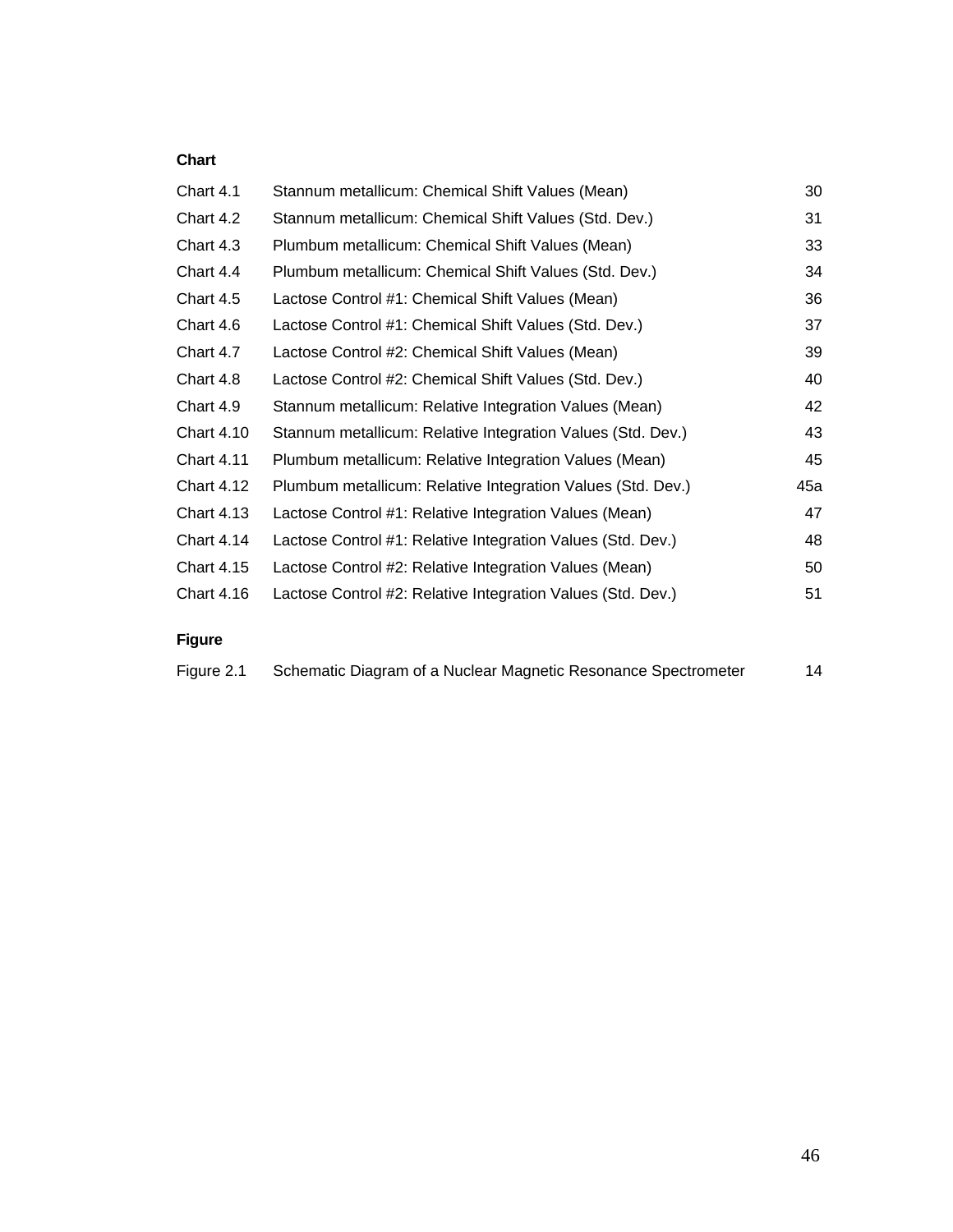## **APPENDIX C**

## **SPECIMEN LIST OF FIGURES**

#### **LIST OF FIGURES**

| Figure 1:  |                                                                                   | 13  |  |
|------------|-----------------------------------------------------------------------------------|-----|--|
| Figure 2:  | Diagram to illustrate the re-arrangement of flagellar bases in quadriflagellate   |     |  |
|            | Pyramimonas<br>octoflagellate<br>species<br>through<br>3<br>and<br>to<br>4        | 35  |  |
|            | generations                                                                       |     |  |
| Figure 3:  |                                                                                   | 38  |  |
| Figure 4:  |                                                                                   | 42  |  |
| Figure 5:  |                                                                                   | 43  |  |
| Figure 6:  |                                                                                   | 44  |  |
| Figure 7:  | Cell symmetry and the definition of sides in quadriflagellate and octoflagellate  |     |  |
|            |                                                                                   | 49  |  |
| Figure 8:  |                                                                                   | 53  |  |
| Figure 9:  | Structure of the axoneme, transition regions and basal body in <b>Pyramimonas</b> | 63  |  |
|            | .                                                                                 |     |  |
| Figure 10: | Diagrammatic representation of the three types of flagellar apparatus             |     |  |
|            | configurations at the distal level and in apical view, and the basal body 67      |     |  |
|            | numbering in <b>Pyramimonas</b>                                                   |     |  |
| Figure 11: | A diagram of the structures found in the generalised flagellar apparatus of       |     |  |
|            |                                                                                   | 71  |  |
| Figure 12: | Map of Southern Africa and details of the Cape Peninsula to show the location     |     |  |
|            |                                                                                   | 87  |  |
| Figure 13: | Light microscope drawings of Pyramimonas disomata Butcher                         | 96  |  |
| Figure 14: | Light microscope drawings of <i>Pyramimonas mitra</i> Moestrup et Hill            | 111 |  |
| Figure 15: | Light microscope drawings of <b>Pyramimonas norrisii</b> Sym et Pienaar           | 120 |  |
| Figure 16: | Light microscope drawings of <i>Pyramimonas obovata</i> N Carter                  | 127 |  |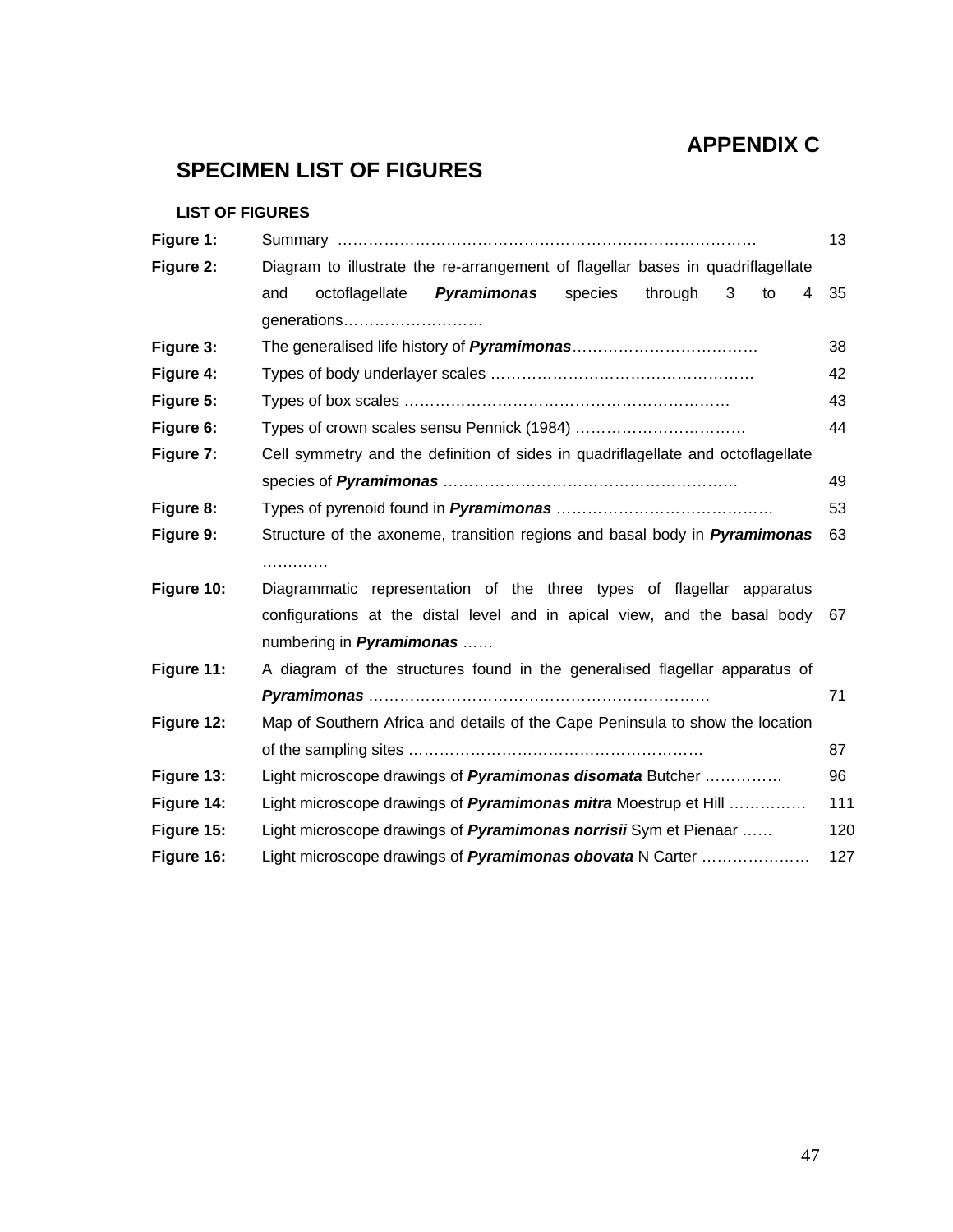## **APPENDIX D**

## **SPECIMEN LIST OF TABLES**

| Table 1: | Principle features of the four major classes of advanced green algae        | 5   |
|----------|-----------------------------------------------------------------------------|-----|
| Table 2: | Representative genera of the class Prasinophycea and their salient features | 22  |
| Table 3: | Microtubular root systems within the Prasinophycea                          | 24  |
| Table 4: | Species of Pyramimonas encountered in Southern African waters and the       |     |
|          | subgenera to which they belong                                              | 84. |
| Table 5: | Sample sites and their localities                                           | 85  |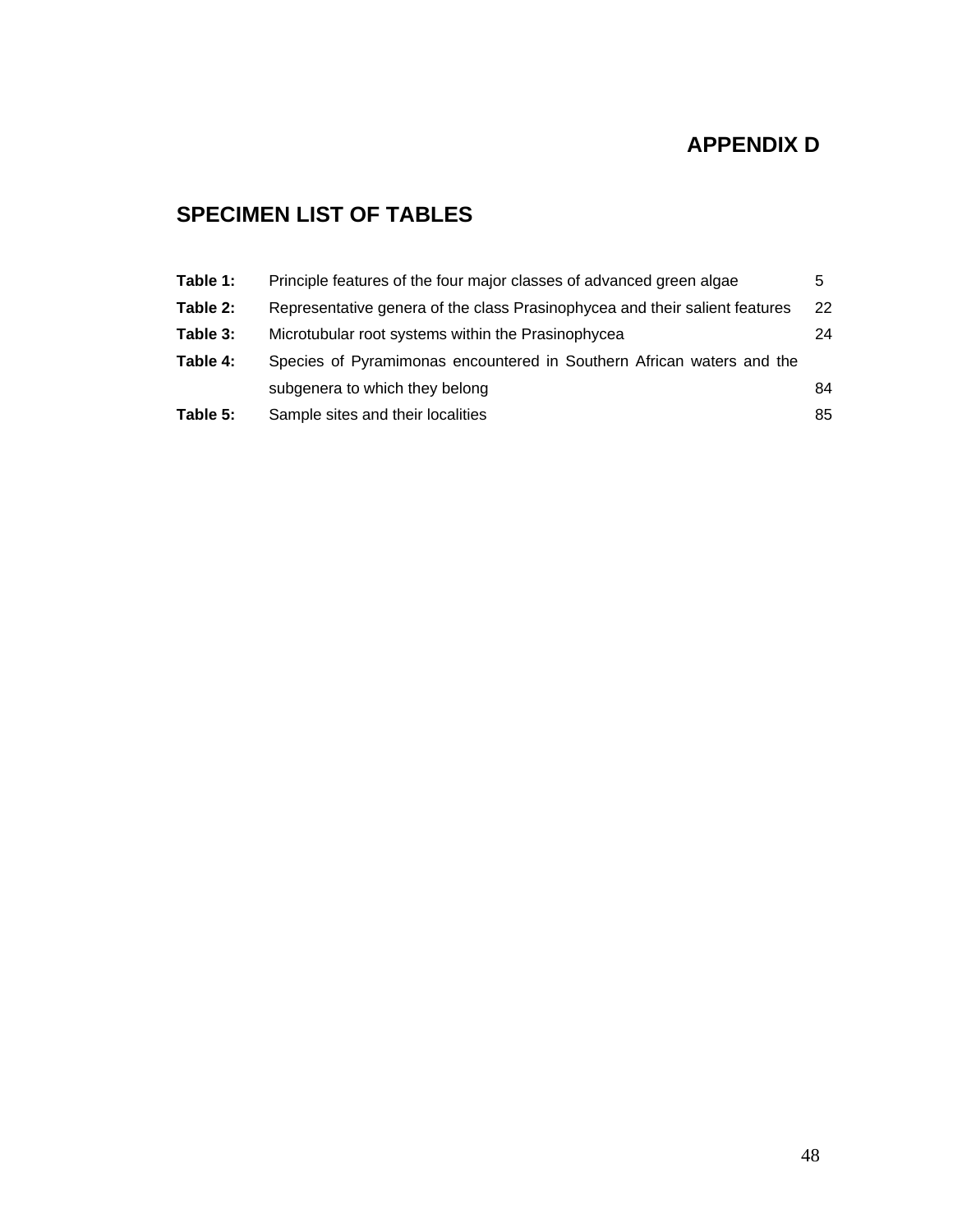## **APPENDIX E**

# **SPECIMEN PAGE LAYOUT MATERIALS AND METHODS**

## **1. Experimental animals**

Adult male and female fruit bats (*Rousettus aegyptiacus*) were caught in the Northern Transvaal and kept in captivity in the university animal house where they were fed on a diet of fresh fruit and water. Fruit bats were sacrificed and tissue excised using sterile methods and kept in liquid nitrogen. (Animal ethics registration number: 93/46/1)

#### **2. Media**

For list of abbreviations and constituents of media refer to appendix 1**.**

## **3. Chemicals**

For list of chemicals refer to appendix 2.

## **4. Preparation of cDNA probe**

*E.coli* strain *JM109* was transformed with a 180 base pair fragment of the 9 kDa calbindin mouse cDNA, inserted in the EcoRI site of pBS-M13 expression vector. The 9-kDa calbindin mouse cDNA probe was a gift from Dr. M.E. Bruns, Clinical Chemistry laboratories, Department of Pathology, University of Virginia Medical centre, Charlottesville, USA. Chloramphenicol amplification followed by alkali extraction and caesium chloride gradient centrifugation was performed and the insert obtained by EcoRI digestion followed by low-melting-temperature agarose purification.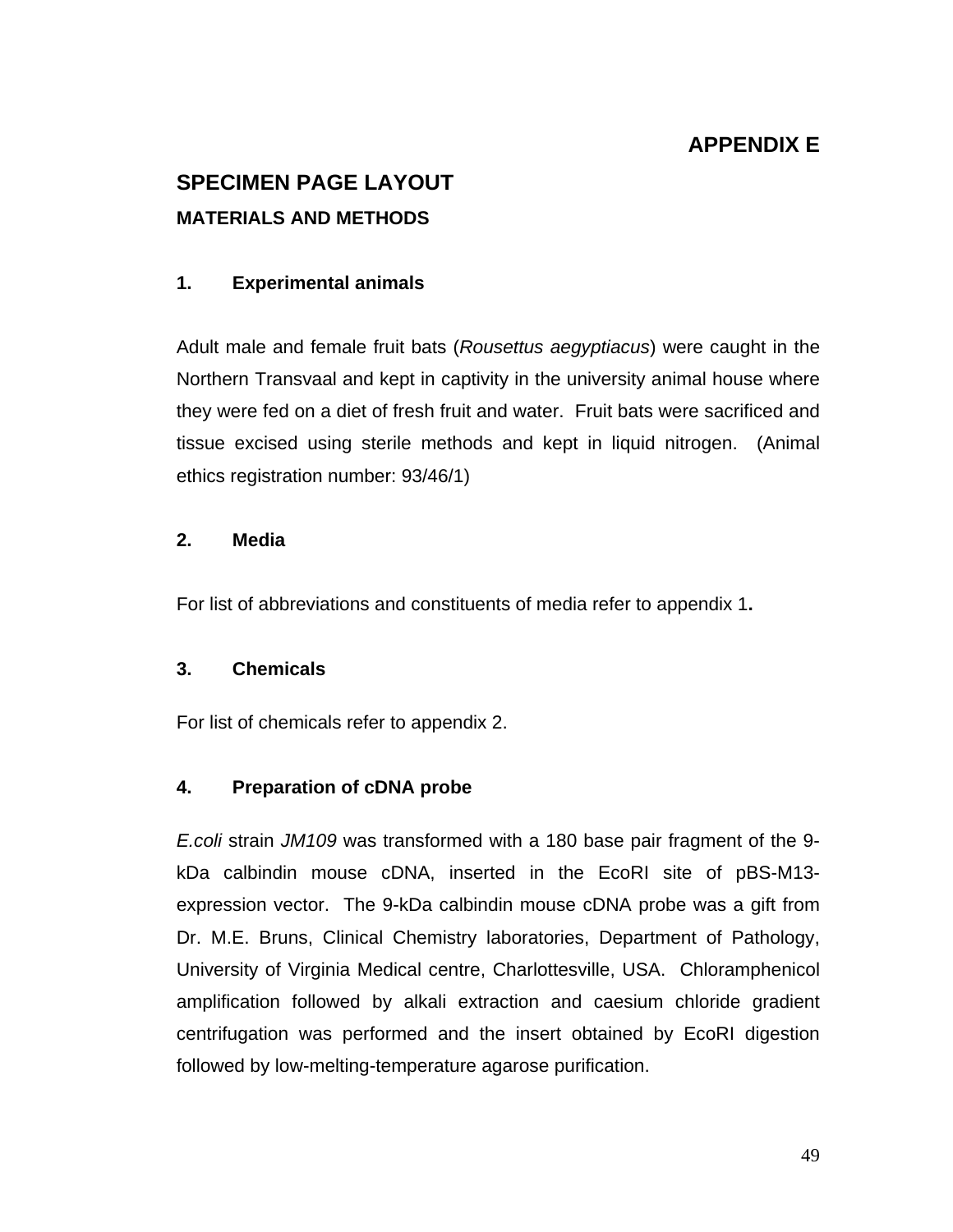## **BIBLIOGRAPHY**

**Note:** This select list of sources consulted in the compilation of the Guide has been arranged according to the Harvard method.

Associated Scientific and Technical Societies of Southern Africa (1974), *Guide for Authors*, Johannesburg: Associated Scientific and Technical Societies of Southern Africa, 1974.

British Standards Institution (1979), *Specification for Quantities, Units and Symbols, Part II: Mathematical Signs and Symbols for Use in Physical Sciences and Technology,* London: British Standards Institution, 1979, (BS 5775, part II).

Bruckmann, C.G. and Mandersloot, W.G.B. (1984), *Writing Informative Reports*, Johannesburg: Council for Scientific and Industrial Research, 1984.

Campbell, W.G. (1978), *Form and Style in Thesis Writing*, 4<sup>th</sup> ed., Boston: Houghton Mifflin, 1978.

Houp, K.W. and Pearsall, T.E. (1984), *Reporting Technical Information*, 5<sup>th</sup> ed., New York: Macmillan, 1984.

International Organization for Standardization (1978), *Documentation – Numbering of Divisions and Subdivisions in Written Documents*, Geneva: International Organization for Standardization, 1978. (ISO 2145).

International Organization for Standardization (1992), *General Principles Concerning Quantities, Units and Symbols*, Geneva: International Organization for Standardization, 1992. (ISO 31, Part II).

International Organization for Standardization (1987), *Documentation – Bibliographical References – Essential and Supplementary Elements*, draft revised edition, Geneva: International Organization for Standardization, 1987. (ISO 690).

Musiker, R. (1980), *Style Guide for Theses and Dissertations*, Johannesburg: University of the Witwatersrand Library, 1980. (Occasional Publications, no. 7).

Oxford Dictionary for Writers and Editors (2000), 2<sup>nd</sup> ed. London: Oxford University Press, 2000.